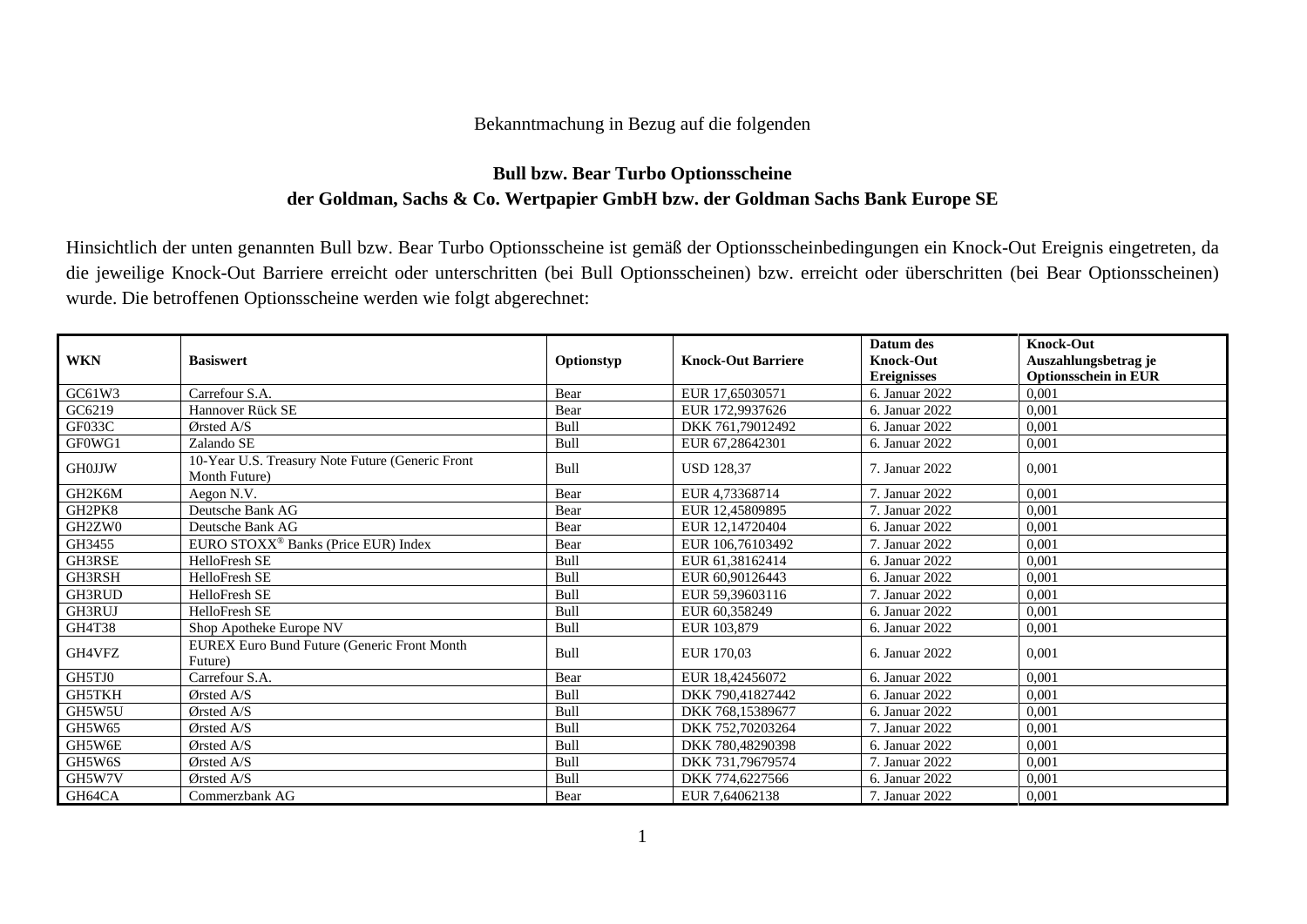|               |                                   |            |                           | Datum des          | <b>Knock-Out</b>            |
|---------------|-----------------------------------|------------|---------------------------|--------------------|-----------------------------|
| <b>WKN</b>    | <b>Basiswert</b>                  | Optionstyp | <b>Knock-Out Barriere</b> | <b>Knock-Out</b>   | Auszahlungsbetrag je        |
|               |                                   |            |                           | <b>Ereignisses</b> | <b>Optionsschein in EUR</b> |
| GH6TL5        | <b>BioNTech SE - ADR</b>          | Bull       | USD 199,8946199           | 6. Januar 2022     | 0,001                       |
| GH6TL8        | <b>BioNTech SE - ADR</b>          | Bull       | USD 202,05745881          | 6. Januar 2022     | 0,001                       |
| GH6TMU        | BioNTech SE - ADR                 | Bull       | USD 200,97603929          | 6. Januar 2022     | 0,001                       |
| GH6X5R        | Vonovia SE                        | Bull       | EUR 47,18650771           | 7. Januar 2022     | 0,001                       |
| GH71SL        | Carrefour S.A.                    | Bear       | EUR 17,98483358           | 6. Januar 2022     | 0,001                       |
| GH71XW        | Salesforce.com, Inc.              | Bull       | USD 226,77073251          | 6. Januar 2022     | 0,001                       |
| GH7AMM        | Commerzbank AG                    | Bear       | EUR 7,7611521             | 7. Januar 2022     | 0,001                       |
| GH7AQ5        | Bayerische Motoren Werke AG (BMW) | Bear       | EUR 96,58460342           | 6. Januar 2022     | 0,001                       |
| GH7CLB        | ArcelorMittal S.A.                | Bear       | EUR 30,55486547           | 7. Januar 2022     | 0,001                       |
| GH7GER        | Caterpillar Inc.                  | Bear       | USD 225,33120098          | 7. Januar 2022     | 0,001                       |
| GH7GFS        | <b>Exxon Mobil Corporation</b>    | Bear       | USD 68,12291224           | 6. Januar 2022     | 0,001                       |
| GH7GH7        | Altria Group, Inc.                | Bear       | USD 49,42600704           | 6. Januar 2022     | 0,001                       |
| GH7KMJ        | Adobe Inc.                        | Bull       | USD 513,47001994          | 6. Januar 2022     | 0,001                       |
| GH7KMR        | Adobe Inc.                        | Bull       | USD 507,30667885          | 7. Januar 2022     | 0,001                       |
| GH7KQ3        | Adobe Inc.                        | Bull       | USD 510,37004749          | 6. Januar 2022     | 0,001                       |
| GH7RD6        | Paycom Software, Inc.             | Bull       | USD 356,13450628          | 6. Januar 2022     | 0,001                       |
| GH7RDH        | Paycom Software, Inc.             | Bull       | USD 351,66912902          | 6. Januar 2022     | 0,001                       |
| GH7UB0        | Sempra Energy                     | Bear       | USD 139,04136354          | 7. Januar 2022     | 0,001                       |
| GH7UB1        | Sempra Energy                     | Bear       | USD 136,9490588           | 6. Januar 2022     | 0,001                       |
| <b>GH7UEX</b> | <b>CUREVAC NV</b>                 | Bull       | USD 30,25980574           | 6. Januar 2022     | 0,001                       |
| GH7WSR        | Moderna Inc                       | Bull       | USD 213,95203818          | 6. Januar 2022     | 0,001                       |
| GH7WSU        | Moderna Inc                       | Bull       | USD 210,56251083          | 6. Januar 2022     | 0,001                       |
| GH7WSW        | Moderna Inc                       | Bull       | USD 209,43266847          | 6. Januar 2022     | 0,001                       |
| GH7WSX        | Moderna Inc                       | Bull       | USD 206,05370027          | 6. Januar 2022     | 0,001                       |
| GH7WSY        | Moderna Inc                       | Bull       | USD 208,30282594          | 6. Januar 2022     | 0,001                       |
| GH7WT0        | Moderna Inc                       | Bull       | USD 207,1729834           | 6. Januar 2022     | 0,001                       |
| GH7ZDY        | ResMed Inc.                       | Bull       | USD 238,4797735           | 7. Januar 2022     | 0,001                       |
| GH7ZE3        | ResMed Inc.                       | Bull       | USD 244,75029381          | 5. Januar 2022     | 0.001                       |
| <b>GH7ZEB</b> | Deutsche Bank AG                  | Bear       | EUR 12,01752423           | 6. Januar 2022     | 0,001                       |
| <b>GH7ZES</b> | ResMed Inc.                       | Bull       | USD 243,52108376          | 6. Januar 2022     | 0,001                       |
| <b>GH7ZEU</b> | ResMed Inc.                       | Bull       | USD 237,21263575          | 7. Januar 2022     | 0,001                       |
| GH7ZFE        | ResMed Inc.                       | Bull       | USD 242,25414122          | 6. Januar 2022     | 0.001                       |
| GH7ZG6        | ResMed Inc.                       | Bull       | USD 241,01404905          | 7. Januar 2022     | 0,001                       |
| GH7ZGC        | ResMed Inc.                       | Bull       | USD 239,7469113           | 7. Januar 2022     | 0,001                       |
| GH8D4M        | Swiss Re AG                       | Bear       | CHF 94,18142985           | 7. Januar 2022     | 0,001                       |
| GH8D9H        | Conagra Brands Inc.               | Bear       | USD 34,99088905           | 7. Januar 2022     | 0,001                       |
| GH8FHT        | Exxon Mobil Corporation           | Bear       | USD 67,6283096            | 6. Januar 2022     | 0,001                       |
| GH8FHX        | Exxon Mobil Corporation           | Bear       | USD 68,79293961           | 7. Januar 2022     | 0,001                       |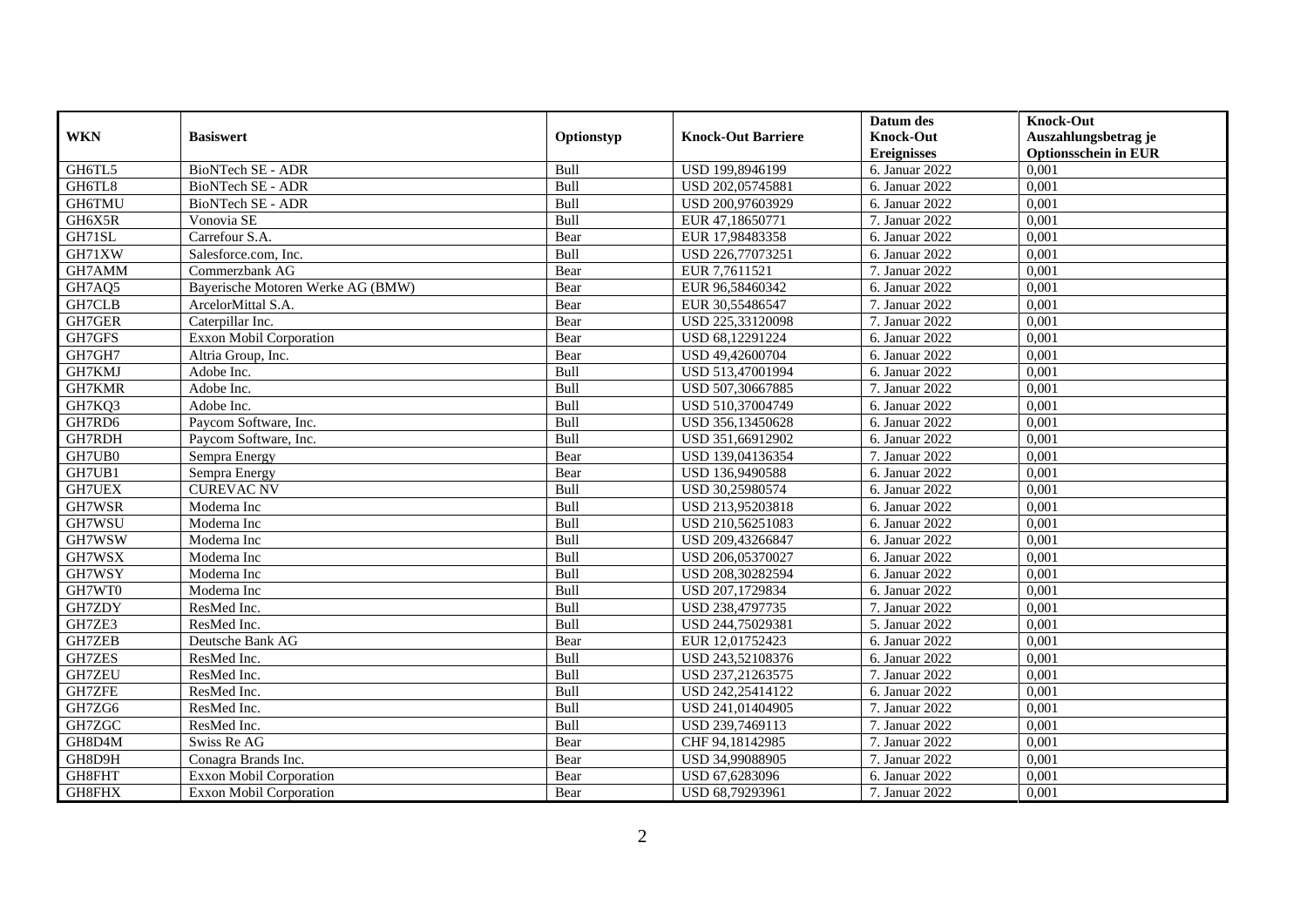|               |                                     |             |                           | Datum des          | <b>Knock-Out</b>            |
|---------------|-------------------------------------|-------------|---------------------------|--------------------|-----------------------------|
| <b>WKN</b>    | <b>Basiswert</b>                    | Optionstyp  | <b>Knock-Out Barriere</b> | <b>Knock-Out</b>   | Auszahlungsbetrag je        |
|               |                                     |             |                           | <b>Ereignisses</b> | <b>Optionsschein in EUR</b> |
| GH8PCU        | <b>Dollar General Corporation</b>   | Bear        | USD 238,8808754           | 7. Januar 2022     | 0,001                       |
| GH8R4D        | BioNTech SE - ADR                   | Bull        | USD 207,45830353          | 6. Januar 2022     | 0,001                       |
| GH8R4F        | BioNTech SE - ADR                   | Bull        | USD 206,33471409          | 6. Januar 2022     | 0,001                       |
| GH8R4G        | BioNTech SE - ADR                   | Bull        | USD 204,0875352           | 6. Januar 2022     | 0,001                       |
| GH8R4H        | BioNTech SE - ADR                   | Bull        | USD 205,21112457          | 6. Januar 2022     | 0,001                       |
| <b>GH8R54</b> | <b>BioNTech SE - ADR</b>            | Bull        | USD 209,70548239          | 6. Januar 2022     | 0,001                       |
| GH8YGH        | Texas Instruments Incorporated      | Bull        | USD 182,51502471          | 7. Januar 2022     | 0,001                       |
| GH8YGK        | Texas Instruments Incorporated      | Bull        | USD 181,15831663          | 7. Januar 2022     | 0,001                       |
| GH8YGN        | Texas Instruments Incorporated      | Bull        | USD 179,7914838           | 7. Januar 2022     | 0,001                       |
| GH9FB4        | Shop Apotheke Europe NV             | Bull        | EUR 107,467               | 6. Januar 2022     | 0.001                       |
| GH9L1K        | ArcelorMittal S.A.                  | Bear        | EUR 30,72913516           | 7. Januar 2022     | 0,001                       |
| GH9L1L        | ArcelorMittal S.A.                  | Bear        | EUR 30,20218268           | 7. Januar 2022     | 0,001                       |
| GH9L1M        | ArcelorMittal S.A.                  | Bear        | EUR 30,37783347           | 7. Januar 2022     | 0,001                       |
| GH9LJ5        | Koninklijke KPN N.V.                | Bear        | EUR 2,79372902            | 6. Januar 2022     | 0.001                       |
| GH9RJ6        | <b>COMPAGNIE DE SAINT GOBAIN SA</b> | Bear        | EUR 65,18547266           | 7. Januar 2022     | 0,001                       |
| GH9TND        | Humana Inc.                         | Bull        | USD 379,36547622          | 6. Januar 2022     | 0,001                       |
| GH9TNG        | Humana Inc.                         | Bull        | USD 359,44534611          | 6. Januar 2022     | 0,001                       |
| GH9TNH        | Humana Inc.                         | Bull        | USD 369,75061221          | 6. Januar 2022     | 0,001                       |
| GX04NC        | Evotec AG                           | Bull        | EUR 37,84123583           | 7. Januar 2022     | 0,001                       |
| GX04QB        | Evotec AG                           | Bull        | EUR 37,64489955           | 7. Januar 2022     | 0,001                       |
| GX07T2        | COMPAGNIE DE SAINT GOBAIN SA        | Bear        | EUR 64,74957928           | 7. Januar 2022     | 0,001                       |
| GX0M9N        | Netflix, Inc.                       | <b>Bull</b> | USD 548,58218332          | 6. Januar 2022     | 0.001                       |
| GX0M9R        | Netflix, Inc.                       | Bull        | USD 540,29368384          | 7. Januar 2022     | 0,001                       |
| GX0M9T        | Netflix, Inc.                       | Bull        | USD 545,78908877          | 6. Januar 2022     | 0,001                       |
| GX0M9X        | Netflix, Inc.                       | Bull        | USD 542,99599429          | 6. Januar 2022     | 0,001                       |
| <b>GX0MAD</b> | Netflix, Inc.                       | Bull        | USD 551,37527782          | 6. Januar 2022     | 0,001                       |
| GX0QCA        | Coinbase Global Inc                 | Bull        | USD 227,40614195          | 6. Januar 2022     | 0,001                       |
| <b>GX0TDV</b> | Altria Group, Inc.                  | Bear        | USD 49,71753834           | 7. Januar 2022     | 0,001                       |
| GX13FD        | Netflix, Inc.                       | Bull        | USD 556,61716516          | 6. Januar 2022     | 0,001                       |
| GX13FR        | Netflix, Inc.                       | Bull        | USD 565,63455726          | 6. Januar 2022     | 0,001                       |
| GX13FS        | Netflix, Inc.                       | Bull        | USD 559,61955838          | 6. Januar 2022     | 0,001                       |
| GX13FV        | Netflix. Inc.                       | Bull        | USD 562,63216392          | 6. Januar 2022     | 0,001                       |
| <b>GX1KVS</b> | <b>State Street Corporation</b>     | Bear        | USD 102,19679393          | 7. Januar 2022     | 0,001                       |
| GX1KW7        | MorphoSys AG                        | Bull        | EUR 31,55823171           | 6. Januar 2022     | 0,001                       |
| GX1QZD        | Deutsche Bank AG                    | Bear        | EUR 12,23368865           | 6. Januar 2022     | 0,001                       |
| GX1QZS        | Deutsche Bank AG                    | Bear        | EUR 12,32028682           | 7. Januar 2022     | 0,001                       |
| GX1WK1        | Zurich Insurance Group AG           | Bear        | CHF 417,12500169          | 7. Januar 2022     | 0,001                       |
| <b>GX21L8</b> | Novartis AG                         | Bear        | CHF 81,50876458           | 6. Januar 2022     | 0,001                       |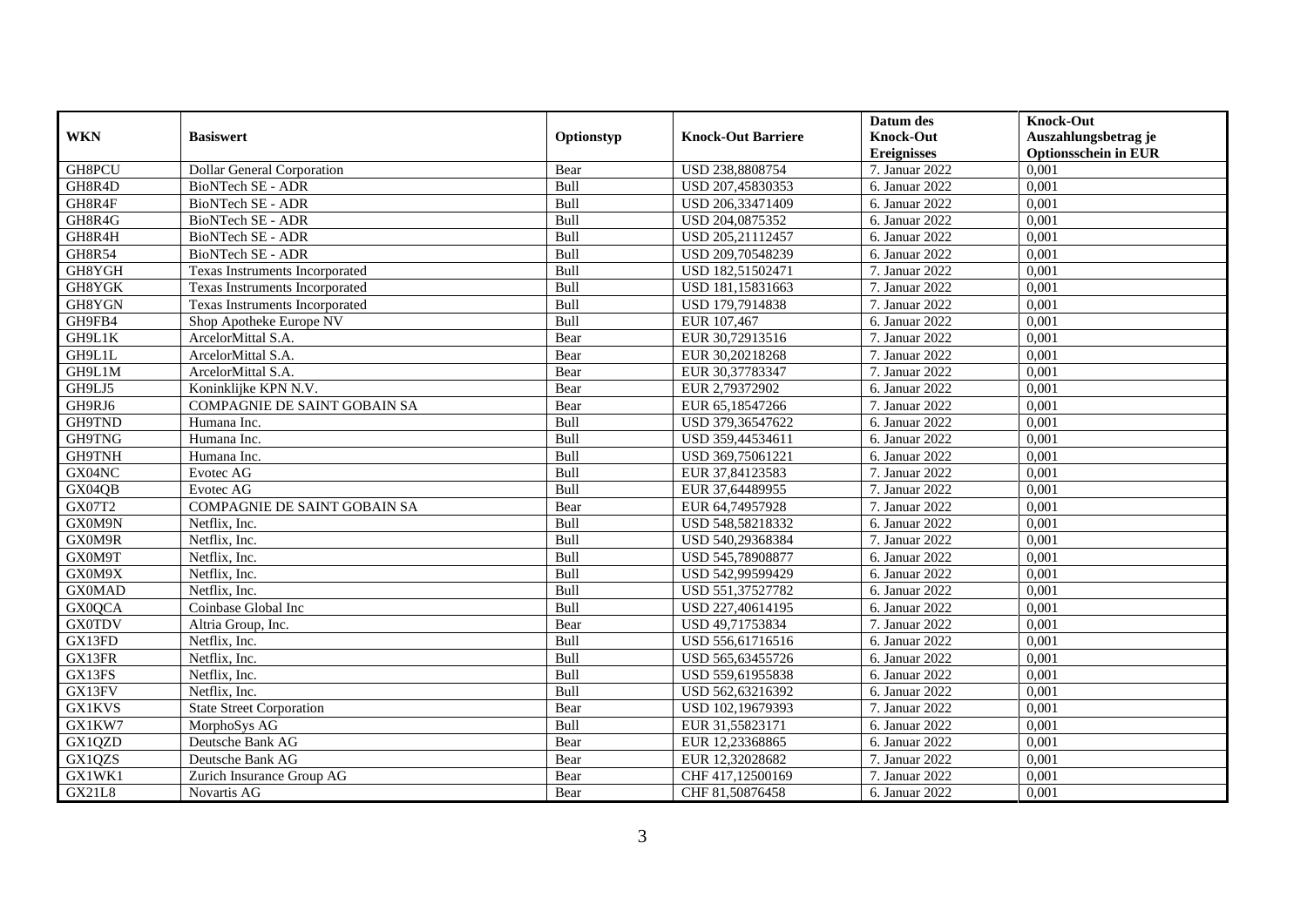|               | <b>Basiswert</b>                                 | Optionstyp | <b>Knock-Out Barriere</b> | Datum des          | <b>Knock-Out</b>            |
|---------------|--------------------------------------------------|------------|---------------------------|--------------------|-----------------------------|
| <b>WKN</b>    |                                                  |            |                           | <b>Knock-Out</b>   | Auszahlungsbetrag je        |
|               |                                                  |            |                           | <b>Ereignisses</b> | <b>Optionsschein in EUR</b> |
| GX21M7        | MorphoSys AG                                     | Bull       | EUR 28,67744029           | 7. Januar 2022     | 0,001                       |
| GX25K1        | Eckert & Ziegler Strahlen- und Medizintechnik AG | Bull       | EUR 90,08973293           | 6. Januar 2022     | 0,001                       |
| <b>GX27N1</b> | Zalando SE                                       | Bull       | EUR 65,78249817           | 6. Januar 2022     | 0,001                       |
| GX2EK7        | Shopify Inc.                                     | Bull       | USD 1125,58061476         | 7. Januar 2022     | 0,001                       |
| GX2ELM        | Shopify Inc.                                     | Bull       | USD 1142,30157308         | 6. Januar 2022     | 0,001                       |
| <b>GX2EMG</b> | Shopify Inc.                                     | Bull       | USD 1153,31095496         | 6. Januar 2022     | 0,001                       |
| GX2ENA        | Shopify Inc.                                     | Bull       | USD 1164,34051899         | 6. Januar 2022     | 0,001                       |
| GX2KEY        | <b>Ballard Power Systems Inc</b>                 | Bull       | USD 11,58553745           | 6. Januar 2022     | 0,001                       |
| GX2KH5        | Delivery Hero SE                                 | Bull       | EUR 83,82582236           | 6. Januar 2022     | 0,001                       |
| GX2NDV        | Amazon.com, Inc.                                 | Bull       | USD 3261,39090227         | 6. Januar 2022     | 0,001                       |
| GX2NDY        | <b>BP</b> Plc                                    | Bear       | GBP 3,61349677            | 7. Januar 2022     | 0,001                       |
| GX2PG9        | Plug Power Inc                                   | Bull       | USD 25,8812544            | 6. Januar 2022     | 0,001                       |
| GX2PGA        | Plug Power Inc                                   | Bull       | USD 25,50170369           | 6. Januar 2022     | 0,001                       |
| GX2PGC        | Plug Power Inc                                   | Bull       | USD 26,06590063           | 6. Januar 2022     | 0,001                       |
| GX2PGG        | Plug Power Inc                                   | Bull       | USD 25,69660809           | 6. Januar 2022     | 0,001                       |
| GX2PGJ        | Plug Power Inc                                   | Bull       | USD 25,13241113           | 6. Januar $2022$   | 0,001                       |
| GX2PGN        | Plug Power Inc                                   | Bull       | USD 24,7601144            | 7. Januar 2022     | 0,001                       |
| GX2PGS        | Plug Power Inc                                   | Bull       | USD 24,93750669           | 6. Januar 2022     | 0,001                       |
| GX2PGT        | Deutsche Bank AG                                 | Bear       | EUR 12,38998954           | 7. Januar 2022     | 0,001                       |
| GX2PGU        | Plug Power Inc                                   | Bull       | USD 25,31705742           | 6. Januar 2022     | 0,001                       |
| GX2REJ        | Zalando SE                                       | Bull       | EUR 66,73790964           | 6. Januar 2022     | 0,001                       |
| GX2YG6        | Verizon Communications Inc.                      | Bear       | USD 54,27623365           | 7. Januar 2022     | 0.001                       |
| GX2YKB        | ASML Holding N.V.                                | Bull       | EUR 641,29129659          | 6. Januar 2022     | 0,001                       |
| GX2YKC        | ASML Holding N.V.                                | Bull       | EUR 637,9321265           | 6. Januar 2022     | 0,001                       |
| GX2YLZ        | Amazon.com. Inc.                                 | Bull       | USD 3292,40750992         | 5. Januar 2022     | 0,001                       |
| GX2YM1        | Amazon.com, Inc.                                 | Bull       | USD 3242,74988852         | 6. Januar 2022     | 0,001                       |
| <b>GX2ZXC</b> | <b>Bank of America Corporation</b>               | Bear       | USD 48,91216149           | 7. Januar 2022     | 0,001                       |
| GX2ZY9        | <b>Bank of America Corporation</b>               | Bear       | USD 48,68341121           | 7. Januar 2022     | 0,001                       |
| GX2ZZ2        | <b>Bank of America Corporation</b>               | Bear       | USD 48,44471518           | 7. Januar 2022     | 0,001                       |
| GX329Q        | EOG Resources Inc.                               | Bear       | USD 97.57313664           | 7. Januar 2022     | 0.001                       |
| GX32AH        | The Bank of New York Mellon Corporation          | Bear       | USD 62,08186272           | 7. Januar 2022     | 0,001                       |
| <b>GX340F</b> | <b>UBS</b> Group AG                              | Bear       | CHF 17,52058895           | 7. Januar 2022     | 0,001                       |
| GX345Z        | Citizens Financial Group, Inc.                   | Bear       | USD 53,87331885           | 6. Januar 2022     | 0,001                       |
| GX347J        | Intuit Inc.                                      | Bull       | USD 568,8828964           | 7. Januar 2022     | 0,001                       |
| <b>GX347K</b> | Intuit Inc.                                      | Bull       | USD 565,79726819          | 7. Januar 2022     | 0,001                       |
| <b>GX347W</b> | Intuit Inc.                                      | Bull       | USD 587,91936384          | 6. Januar 2022     | 0,001                       |
| GX347X        | Intuit Inc.                                      | Bull       | USD 591,00460202          | 6. Januar 2022     | 0,001                       |
| <b>GX347Y</b> | Intuit Inc.                                      | Bull       | USD 584,80387817          | 6. Januar 2022     | 0,001                       |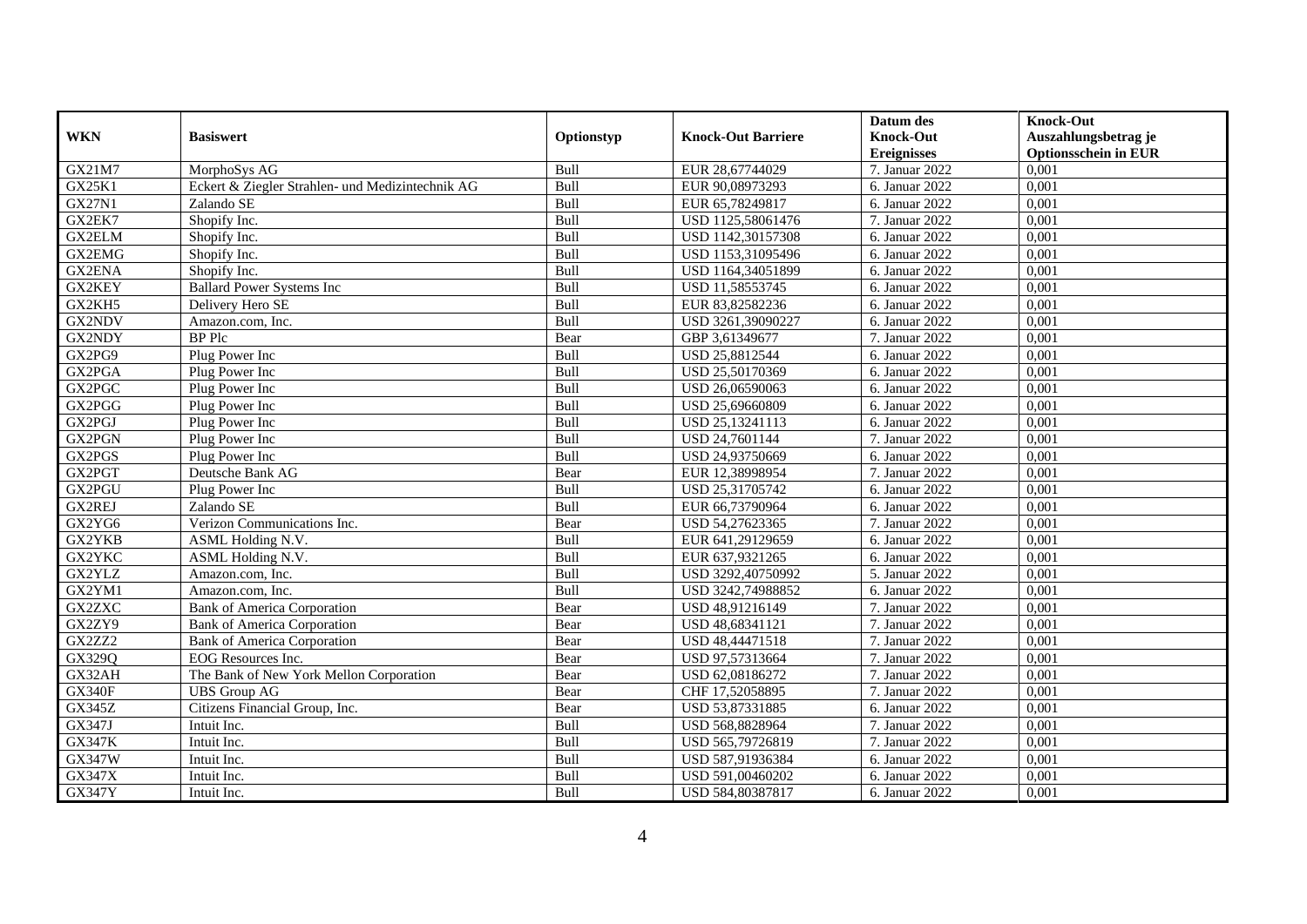|               |                                          |            |                           | Datum des          | <b>Knock-Out</b>            |
|---------------|------------------------------------------|------------|---------------------------|--------------------|-----------------------------|
| <b>WKN</b>    | <b>Basiswert</b>                         | Optionstyp | <b>Knock-Out Barriere</b> | <b>Knock-Out</b>   | Auszahlungsbetrag je        |
|               |                                          |            |                           | <b>Ereignisses</b> | <b>Optionsschein in EUR</b> |
| GX3480        | Intuit Inc.                              | Bull       | USD 581,70855748          | 6. Januar 2022     | 0,001                       |
| GX3481        | Intuit Inc.                              | Bull       | USD 575,0844039           | 7. Januar 2022     | 0,001                       |
| GX3482        | Intuit Inc.                              | Bull       | USD 571,97860828          | 7. Januar 2022     | 0,001                       |
| GX3485        | Intuit Inc.                              | Bull       | USD 578,1901996           | 7. Januar 2022     | 0,001                       |
| <b>GX35B5</b> | Porsche Automobil Holding SE             | Bear       | EUR 92,44716336           | 7. Januar 2022     | 0,001                       |
| GX37D3        | Aegon N.V.                               | Bear       | EUR 4,65363677            | 7. Januar 2022     | 0,001                       |
| GX37D4        | Aegon N.V.                               | Bear       | EUR 4,80215709            | 7. Januar 2022     | 0,001                       |
| GX37J2        | Microsoft Corporation                    | Bull       | USD 310,9727653           | 7. Januar 2022     | 0,001                       |
| GX37J7        | Microsoft Corporation                    | Bull       | USD 315,973099            | 6. Januar 2022     | 0,001                       |
| <b>GX37J8</b> | Microsoft Corporation                    | Bull       | USD 312,62820768          | 6. Januar 2022     | 0,001                       |
| GX37M1        | Royal Dutch Shell plc                    | Bear       | EUR 20,76614197           | 6. Januar $2022$   | 0,001                       |
| GX38PK        | Bechtle AG                               | Bull       | EUR 58,4322468            | 6. Januar 2022     | 0,001                       |
| GX38PN        | Bechtle AG                               | Bull       | EUR 59,3033117            | 6. Januar 2022     | 0,001                       |
| GX38PR        | Bechtle AG                               | Bull       | EUR 59,66794347           | 6. Januar 2022     | 0,001                       |
| GX38PT        | Bechtle AG                               | Bull       | EUR 58,89816523           | 6. Januar 2022     | 0,001                       |
| <b>GX38R6</b> | Exxon Mobil Corporation                  | Bear       | USD 69,16330606           | 7. Januar 2022     | 0,001                       |
| GX39D3        | Swiss Re AG                              | Bear       | CHF 93,68153572           | 6. Januar 2022     | 0,001                       |
| GX39DK        | Zurich Insurance Group AG                | Bear       | CHF 413,62088748          | 6. Januar 2022     | 0,001                       |
| GX39EB        | <b>State Street Corporation</b>          | Bear       | USD 100,56860173          | 7. Januar 2022     | 0,001                       |
| GX39HC        | Société Générale S.A.                    | Bear       | EUR 32,92093429           | 6. Januar 2022     | 0,001                       |
| GX39HG        | Société Générale S.A.                    | Bear       | EUR 33,11919351           | $6.$ Januar 2022   | 0,001                       |
| GX39JM        | Puma SE                                  | Bull       | EUR 99,94075117           | 7. Januar 2022     | 0,001                       |
| GX39JQ        | Puma SE                                  | Bull       | EUR 100,48494803          | 7. Januar 2022     | 0,001                       |
| GX3A1L        | <b>Bank of America Corporation</b>       | Bear       | USD 49,14091186           | 7. Januar 2022     | 0,001                       |
| GX3A3W        | MetLife, Inc.                            | Bear       | USD 67,03143231           | 7. Januar 2022     | 0,001                       |
| GX3A6J        | Rio Tinto Plc                            | Bear       | GBP 50,57335353           | 6. Januar 2022     | 0,001                       |
| GX3A6N        | Rio Tinto Plc                            | Bear       | GBP 50,82121353           | 6. Januar 2022     | 0,001                       |
| GX3A6P        | Rio Tinto Plc                            | Bear       | GBP 51,81709028           | 7. Januar 2022     | 0.001                       |
| GX3A6R        | Rio Tinto Plc                            | Bear       | GBP 51,56925651           | 7. Januar 2022     | 0,001                       |
| GX3A6S        | Rio Tinto Plc                            | Bear       | GBP 51,32684791           | 6. Januar 2022     | 0,001                       |
| GX3A76        | Rio Tinto Plc                            | Bear       | GBP 52,3226712            | 7. Januar 2022     | 0,001                       |
| <b>GX3A77</b> | Rio Tinto Plc                            | Bear       | GBP 52,06492406           | 7. Januar 2022     | 0.001                       |
| GX3A7J        | Rio Tinto Plc                            | Bear       | GBP 51,07898792           | 6. Januar 2022     | 0,001                       |
| GX3A8J        | Deutsche Bank AG                         | Bear       | EUR 12,08126968           | 6. Januar 2022     | 0,001                       |
| GX3K74        | Schlumberger N.V. (Schlumberger Limited) | Bear       | USD 35,00894554           | 7. Januar 2022     | 0,001                       |
| GX3K75        | Moderna Inc                              | Bull       | USD 211,61333863          | 6. Januar 2022     | 0,001                       |
| <b>GX3RLB</b> | <b>BNP</b> Paribas S.A.                  | Bear       | EUR 64,483871             | 7. Januar 2022     | 0,001                       |
| GX3RRB        | KBC Groep N.V.                           | Bear       | EUR 79,44341769           | 7. Januar 2022     | 0,001                       |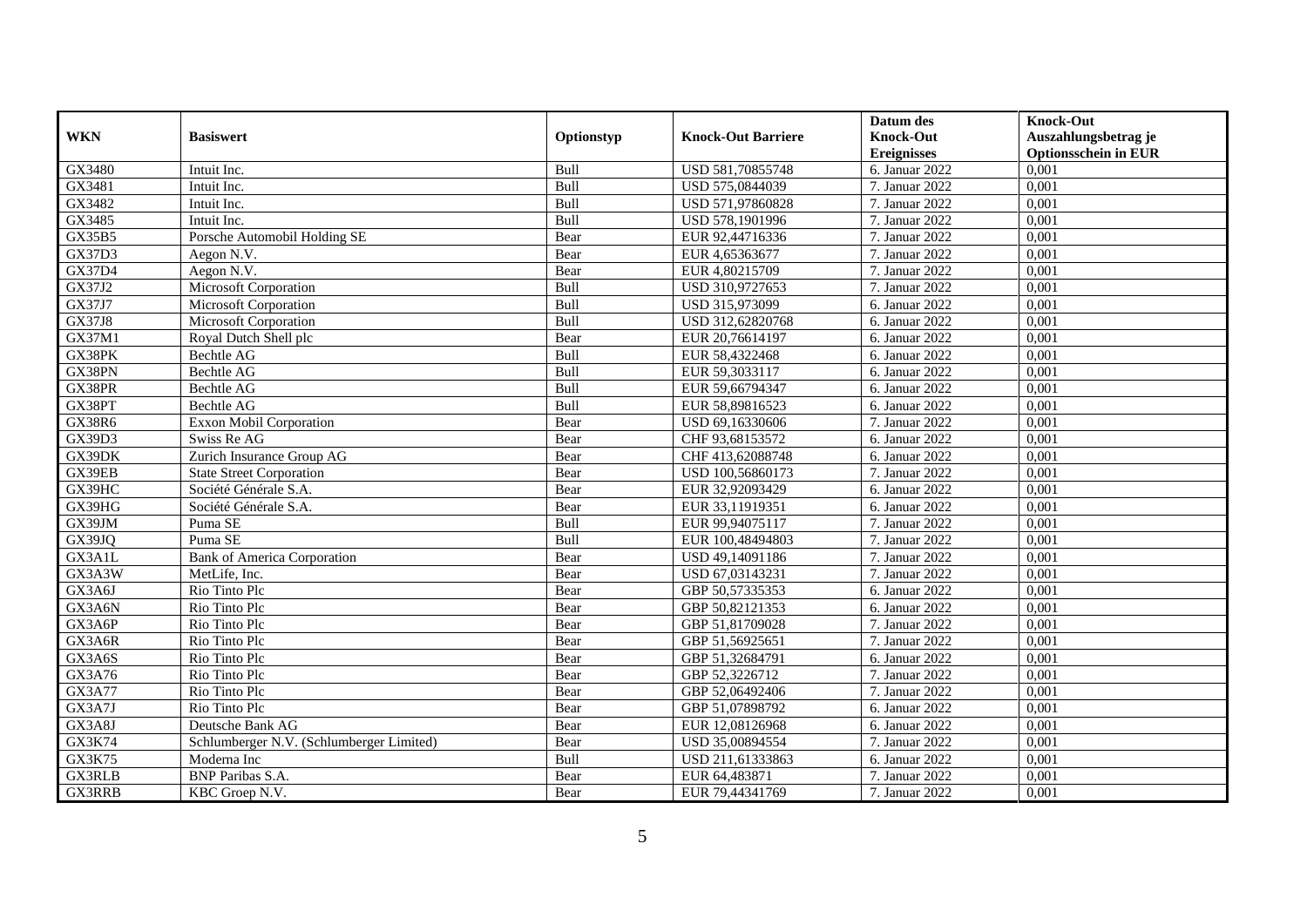|               |                                                  |            |                           | Datum des          | <b>Knock-Out</b>            |
|---------------|--------------------------------------------------|------------|---------------------------|--------------------|-----------------------------|
| <b>WKN</b>    | <b>Basiswert</b>                                 | Optionstyp | <b>Knock-Out Barriere</b> | <b>Knock-Out</b>   | Auszahlungsbetrag je        |
|               |                                                  |            |                           | <b>Ereignisses</b> | <b>Optionsschein in EUR</b> |
| GX3ST3        | Commerzbank AG                                   | Bear       | EUR 7,81187907            | 7. Januar 2022     | 0,001                       |
| GX3ST6        | Commerzbank AG                                   | Bear       | EUR 7,89149055            | 7. Januar 2022     | 0,001                       |
| GX3STE        | Commerzbank AG                                   | Bear       | EUR 7,60289883            | 7. Januar 2022     | 0,001                       |
| GX3STP        | Commerzbank AG                                   | Bear       | EUR 7,85168481            | 7. Januar 2022     | 0,001                       |
| GX3STX        | Commerzbank AG                                   | Bear       | EUR 7,70241322            | 7. Januar 2022     | 0,001                       |
| GX3SU5        | Commerzbank AG                                   | Bear       | EUR 7,56384485            | 6. Januar 2022     | 0,001                       |
| GX3TAB        | Cummins Inc.                                     | Bear       | USD 233,86903086          | 7. Januar 2022     | 0,001                       |
| GX3TBM        | Prudential Financial, Inc.                       | Bear       | USD 114,61012701          | 7. Januar 2022     | 0,001                       |
| GX3W2M        | Philip Morris International Inc.                 | Bear       | USD 98,39122235           | 7. Januar 2022     | 0,001                       |
| GX3W2U        | Julius Baer Group Ltd                            | Bear       | CHF 63,57520017           | 7. Januar 2022     | 0,001                       |
| GX3W30        | Julius Baer Group Ltd                            | Bear       | CHF 62,73978885           | 6. Januar 2022     | 0,001                       |
| GX3W35        | <b>Standard Chartered PLC</b>                    | Bear       | GBP 4,82648592            | 7. Januar 2022     | 0,001                       |
| GX3W42        | <b>Standard Chartered PLC</b>                    | Bear       | GBP 4,75732814            | 6. Januar 2022     | 0,001                       |
| GX3W4L        | <b>Standard Chartered PLC</b>                    | Bear       | GBP 4,69761271            | 6. Januar 2022     | 0,001                       |
| GX3W6R        | Kinder Morgan Inc.                               | Bear       | USD 17,11675515           | 7. Januar 2022     | 0,001                       |
| GX3WPC        | Credit Suisse Group AG                           | Bear       | CHF 9,30210051            | 6. Januar 2022     | 0,001                       |
| GX3YVF        | Volkswagen AG                                    | Bear       | EUR 191,72343585          | 6. Januar 2022     | 0,001                       |
| GX3Z62        | Eckert & Ziegler Strahlen- und Medizintechnik AG | Bull       | EUR 89,40011053           | 6. Januar 2022     | 0,001                       |
| <b>GX3Z68</b> | MorphoSys AG                                     | Bull       | EUR 31,2369896            | 6. Januar 2022     | 0,001                       |
| GX3Z6B        | MorphoSys AG                                     | Bull       | EUR 29,54632779           | 6. Januar 2022     | 0,001                       |
| GX3Z6E        | MorphoSys AG                                     | Bull       | EUR 29,91867593           | 6. Januar 2022     | 0,001                       |
| GX3Z6Z        | MorphoSys AG                                     | Bull       | EUR 30,86464147           | 6. Januar 2022     | 0,001                       |
| GX3Z7G        | MorphoSys AG                                     | Bull       | EUR 31,05584727           | 6. Januar 2022     | 0,001                       |
| GX3Z7R        | Eckert & Ziegler Strahlen- und Medizintechnik AG | Bull       | EUR 88,90757566           | 6. Januar 2022     | 0,001                       |
| GX3Z95        | Banco Bilbao Vizcaya Argentaria S.A.             | Bear       | EUR 5,57279463            | 7. Januar 2022     | 0,001                       |
| GX3Z99        | Banco Bilbao Vizcaya Argentaria S.A.             | Bear       | EUR 5,52303755            | 7. Januar 2022     | 0,001                       |
| GX3ZAG        | Banco Bilbao Vizcaya Argentaria S.A.             | Bear       | EUR 5,47328042            | 7. Januar 2022     | 0,001                       |
| GX3ZAM        | Delta Air Lines, Inc.                            | Bear       | USD 41,80227374           | 7. Januar 2022     | 0.001                       |
| GX3ZBG        | <b>Chevron Corporation</b>                       | Bear       | USD 124,6991648           | 7. Januar 2022     | 0,001                       |
| GX3ZBV        | Delta Air Lines, Inc.                            | Bear       | USD 41,36434515           | 7. Januar 2022     | 0,001                       |
| GX3ZBZ        | MorphoSys AG                                     | Bull       | EUR 30,2004529            | 6. Januar 2022     | 0,001                       |
| GX3ZCL        | Citizens Financial Group, Inc.                   | Bear       | USD 53,33485746           | 6. Januar 2022     | 0.001                       |
| <b>GX40R9</b> | MorphoSys AG                                     | Bull       | EUR 30,61773339           | 6. Januar 2022     | 0,001                       |
| GX40VJ        | Alphabet Inc. - Class C                          | Bull       | USD 2735,11456262         | 7. Januar 2022     | 0,001                       |
| GX40VP        | Alphabet Inc. - Class C                          | Bull       | USD 2749,1769507          | 6. Januar 2022     | 0,001                       |
| GX40VT        | <b>Union Pacific Corporation</b>                 | Bear       | USD 255,24566104          | 7. Januar 2022     | 0,001                       |
| GX40WM        | Alphabet Inc. - Class C                          | Bull       | USD 2720,80919108         | 7. Januar 2022     | 0,001                       |
| GX45CY        | Truist Financial Corp                            | Bear       | USD 64,60047216           | 7. Januar 2022     | 0,001                       |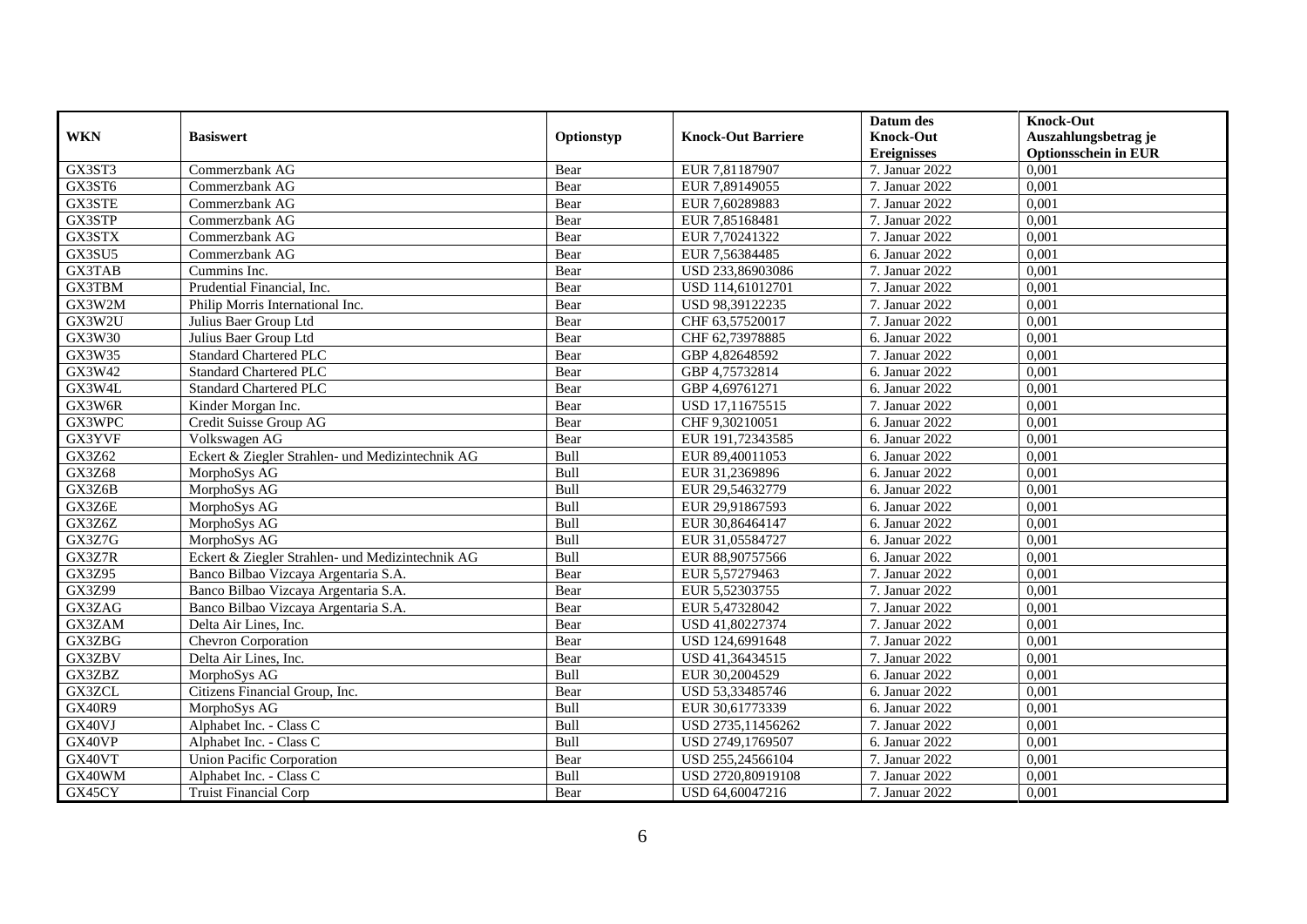|            |                                                                     |            |                           | Datum des          | <b>Knock-Out</b>            |
|------------|---------------------------------------------------------------------|------------|---------------------------|--------------------|-----------------------------|
| <b>WKN</b> | <b>Basiswert</b>                                                    | Optionstyp | <b>Knock-Out Barriere</b> | <b>Knock-Out</b>   | Auszahlungsbetrag je        |
|            |                                                                     |            |                           | <b>Ereignisses</b> | <b>Optionsschein in EUR</b> |
| GX45FF     | <b>Regions Financial Corporation</b>                                | Bear       | USD 25,14303487           | 7. Januar 2022     | 0,001                       |
| GX4B0E     | Schlumberger N.V. (Schlumberger Limited)                            | Bear       | USD 34,23058005           | 6. Januar 2022     | 0,001                       |
| GX4B1V     | Aptiv PLC                                                           | Bear       | USD 175,60276066          | 7. Januar 2022     | 0,001                       |
| GX4B2F     | The JM Smucker Company                                              | Bear       | USD 142,26701559          | 6. Januar 2022     | 0,001                       |
| GX4EZN     | Veolia Environnement S.A.                                           | Bear       | EUR 32,92053805           | 7. Januar 2022     | 0,001                       |
| GX4G4P     | United Parcel Service, Inc.                                         | Bear       | USD 219,01190095          | 7. Januar 2022     | 0,001                       |
| GX4GCE     | Continental AG                                                      | Bear       | EUR 99,2841557            | 6. Januar 2022     | 0,001                       |
| GX4GDF     | Continental AG                                                      | Bear       | EUR 99,75247723           | 6. Januar 2022     | 0,001                       |
| GX4GE3     | Bayer AG                                                            | Bear       | EUR 48,79941957           | 7. Januar 2022     | 0,001                       |
| GX4KB6     | The Hartford Financial Services Group, Inc.                         | Bear       | USD 71,91749109           | 7. Januar 2022     | 0,001                       |
| GX4KDU     | Nasdaq, Inc.                                                        | Bull       | USD 192,08168116          | 6. Januar 2022     | 0,001                       |
| GX4KE6     | Nasdaq, Inc.                                                        | Bull       | USD 193,87786861          | 6. Januar 2022     | 0,001                       |
| GX4KKE     | Aflac, Inc.                                                         | Bear       | USD 62,0577435            | 7. Januar 2022     | 0.001                       |
| GX4M54     | PNC Financial Services Group, Inc.                                  | Bear       | USD 220,34412091          | 6. Januar 2022     | 0,001                       |
| GX4P2D     | TecDAX <sup>®</sup> (Performance Index)                             | Bull       | EUR 3691,94               | 7. Januar 2022     | 0,001                       |
| GX4P2E     | TecDAX <sup>®</sup> (Performance Index)                             | Bull       | EUR 3695,77               | 7. Januar 2022     | 0,001                       |
| GX4P2G     | TecDAX <sup>®</sup> (Performance Index)                             | Bull       | EUR 3699,63               | 7. Januar 2022     | 0,001                       |
| GX4P2H     | TecDAX <sup>®</sup> (Performance Index)                             | Bull       | EUR 3707,31               | 7. Januar 2022     | 0,001                       |
| GX4P2J     | TecDAX <sup>®</sup> (Performance Index)                             | Bull       | EUR 3714,77               | 6. Januar 2022     | 0,001                       |
| GX4P2K     | TecDAX <sup>®</sup> (Performance Index)                             | Bull       | EUR 3710,87               | 6. Januar 2022     | 0,001                       |
| GX4P2L     | TecDAX <sup>®</sup> (Performance Index)                             | Bull       | EUR 3734,4                | 6. Januar 2022     | 0,001                       |
| GX4P2N     | TecDAX <sup>®</sup> (Performance Index)                             | Bull       | EUR 3722,74               | 6. Januar 2022     | 0,001                       |
| GX4P2Q     | TecDAX <sup>®</sup> (Performance Index)                             | Bull       | EUR 3745,94               | 6. Januar $2022$   | 0,001                       |
| GX4P2R     | TecDAX <sup>®</sup> (Performance Index)                             | Bull       | EUR 3718,76               | 6. Januar 2022     | 0,001                       |
| GX4P2S     | TecDAX <sup>®</sup> (Performance Index)                             | Bull       | EUR 3726,71               | 6. Januar 2022     | 0,001                       |
| GX4P2T     | TecDAX <sup>®</sup> (Performance Index)                             | Bull       | EUR 3730,54               | 6. Januar 2022     | 0,001                       |
| GX4P2W     | TecDAX <sup>®</sup> (Performance Index)                             | Bull       | EUR 3742,1                | 6. Januar 2022     | 0,001                       |
| GX4P2X     | TecDAX <sup>®</sup> (Performance Index)                             | Bull       | EUR 3738,27               | 6. Januar 2022     | 0,001                       |
| GX4P2Y     | TecDAX <sup>®</sup> (Performance Index)                             | Bull       | EUR 3688,07               | 7. Januar 2022     | 0,001                       |
| GX4P2Z     | $TecDAX^{\circledast}$ (Performance Index)                          | Bull       | EUR 3703,44               | 7. Januar 2022     | 0,001                       |
| GX4QMG     | NYMEX Light, Sweet Crude Oil Future (Generic Front                  | Bear       | <b>USD 79,72</b>          | 7. Januar 2022     | 0,001                       |
|            | Month Future)                                                       |            |                           |                    |                             |
| GX4QMH     | NYMEX Light, Sweet Crude Oil Future (Generic Front                  | Bear       | <b>USD 79,23</b>          | 6. Januar 2022     | 0,001                       |
|            | Month Future)                                                       |            |                           |                    |                             |
| GX4QMJ     | NYMEX Light, Sweet Crude Oil Future (Generic Front<br>Month Future) | Bear       | <b>USD 78.73</b>          | 6. Januar 2022     | 0,001                       |
| GX4QMX     | ICE Brent Crude Oil Future (Generic Front Month<br>Future)          | Bear       | <b>USD 82,7</b>           | 6. Januar 2022     | 0,001                       |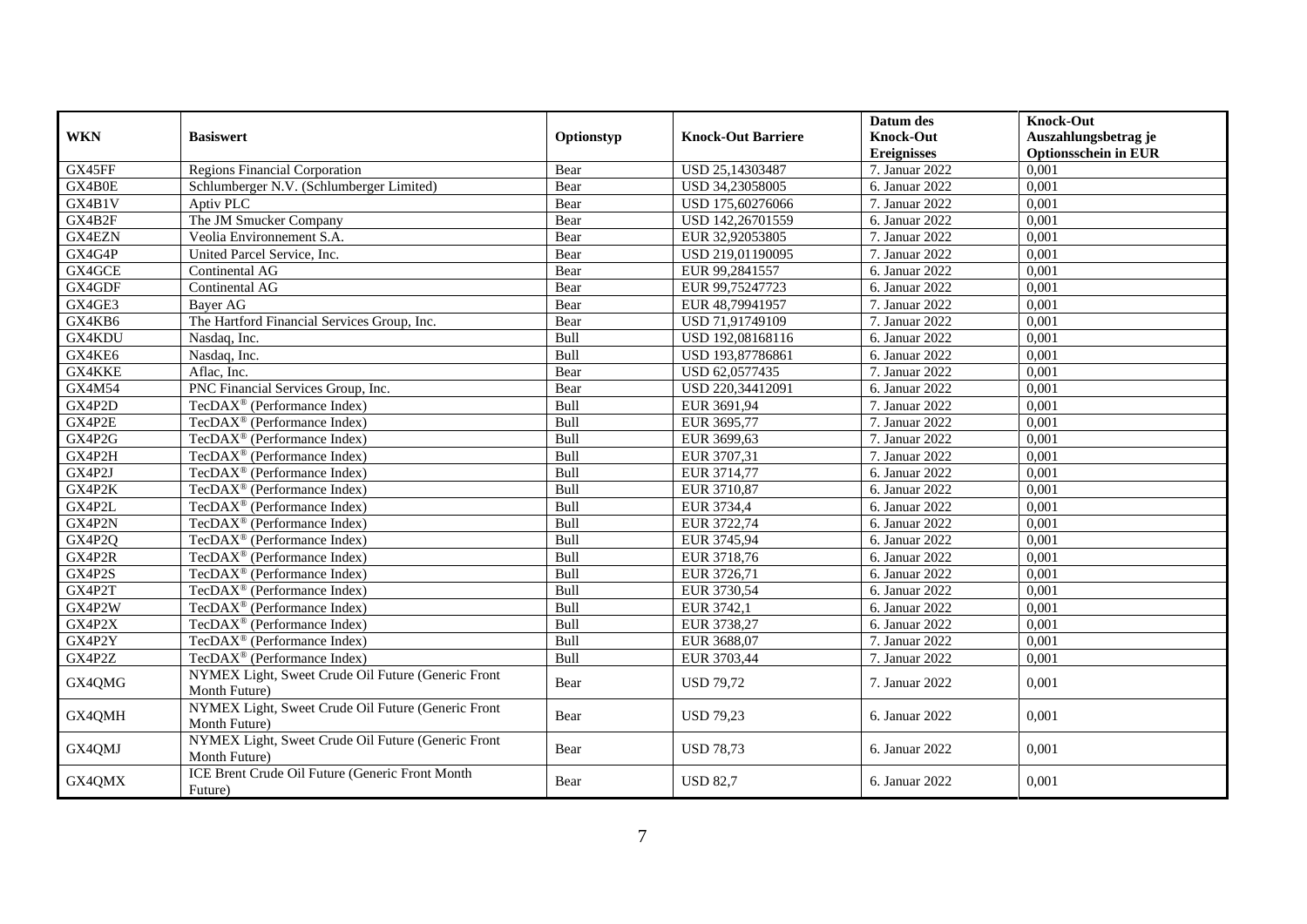| <b>WKN</b>    | <b>Basiswert</b>                                                    | Optionstyp | <b>Knock-Out Barriere</b> | Datum des<br><b>Knock-Out</b><br><b>Ereignisses</b> | <b>Knock-Out</b><br>Auszahlungsbetrag je<br><b>Optionsschein in EUR</b> |
|---------------|---------------------------------------------------------------------|------------|---------------------------|-----------------------------------------------------|-------------------------------------------------------------------------|
| GX4QMY        | <b>ICE Brent Crude Oil Future (Generic Front Month</b><br>Future)   | Bear       | <b>USD 82,2</b>           | 6. Januar 2022                                      | 0.001                                                                   |
| GX4QMZ        | ICE Brent Crude Oil Future (Generic Front Month<br>Future)          | Bear       | <b>USD 81,7</b>           | 6. Januar 2022                                      | 0.001                                                                   |
| GX4UVN        | NYMEX Light, Sweet Crude Oil Future (Generic Front<br>Month Future) | Bear       | <b>USD 78,38</b>          | 7. Januar 2022                                      | 0.001                                                                   |
| GX4UVP        | NYMEX Light, Sweet Crude Oil Future (Generic Front<br>Month Future) | Bear       | <b>USD 77,88</b>          | 7. Januar 2022                                      | 0,001                                                                   |
| GX5121        | Alibaba Group Holding Limited                                       | Bear       | <b>USD 128,602</b>        | 7. Januar 2022                                      | 0.001                                                                   |
| GX5122        | Alibaba Group Holding Limited                                       | Bear       | <b>USD 129,22</b>         | 7. Januar 2022                                      | 0,001                                                                   |
| GX512C        | Alibaba Group Holding Limited                                       | Bear       | <b>USD 132,267</b>        | 7. Januar 2022                                      | 0,001                                                                   |
| GX512G        | Alibaba Group Holding Limited                                       | Bear       | <b>USD 131,037</b>        | 7. Januar 2022                                      | 0,001                                                                   |
| GX512M        | Alibaba Group Holding Limited                                       | Bear       | <b>USD 131,647</b>        | 7. Januar 2022                                      | 0,001                                                                   |
| <b>GX512N</b> | Alibaba Group Holding Limited                                       | Bear       | <b>USD 132,873</b>        | 7. Januar 2022                                      | 0.001                                                                   |
| <b>GX512R</b> | Alibaba Group Holding Limited                                       | Bear       | <b>USD 130,443</b>        | 7. Januar 2022                                      | 0,001                                                                   |
| GX512W        | Alibaba Group Holding Limited                                       | Bear       | <b>USD 129,83</b>         | 7. Januar 2022                                      | 0,001                                                                   |
| <b>GX513A</b> | Alibaba Group Holding Limited                                       | Bear       | <b>USD 133,482</b>        | 7. Januar 2022                                      | 0,001                                                                   |
| <b>GX523N</b> | Agilent Technologies, Inc.                                          | Bull       | USD 145,37132144          | 7. Januar 2022                                      | 0,001                                                                   |
| GX5245        | Agilent Technologies, Inc.                                          | Bull       | USD 147,44335455          | 6. Januar 2022                                      | 0,001                                                                   |
| GX52CU        | Zoom Video Communications, Inc.                                     | Bull       | USD 171,97057524          | 6. Januar 2022                                      | 0.001                                                                   |
| GX54A7        | <b>OMV AG</b>                                                       | Bear       | EUR 54,04552737           | 6. Januar 2022                                      | 0,001                                                                   |
| GX54CA        | Merck & Co., Inc.                                                   | Bear       | USD 80,49443078           | 7. Januar 2022                                      | 0,001                                                                   |
| GX56NU        | Talanx AG                                                           | Bear       | EUR 43,04346751           | 7. Januar 2022                                      | 0,001                                                                   |
| GX56PH        | Dollar Tree, Inc.                                                   | Bear       | USD 143,85689196          | 6. Januar 2022                                      | 0.001                                                                   |
| GX56TS        | Cummins Inc.                                                        | Bear       | USD 232,43299706          | 6. Januar 2022                                      | 0,001                                                                   |
| <b>GX56U8</b> | <b>Regions Financial Corporation</b>                                | Bear       | USD 24,6290751            | 7. Januar 2022                                      | 0,001                                                                   |
| GX56UJ        | Prudential Financial, Inc.                                          | Bear       | USD 115,45751468          | 7. Januar 2022                                      | 0,001                                                                   |
| GX58Q1        | <b>UBS</b> Group AG                                                 | Bear       | CHF 17,18045835           | 6. Januar 2022                                      | 0,001                                                                   |
| <b>GX58S0</b> | <b>UBS</b> Group AG                                                 | Bear       | CHF 17,32005583           | 6. Januar 2022                                      | 0,001                                                                   |
| GX61PP        | Baidu, Inc.                                                         | Bear       | USD 153,4480531           | 7. Januar 2022                                      | 0,001                                                                   |
| GX61PQ        | Baidu. Inc.                                                         | Bear       | USD 155,11034066          | 7. Januar 2022                                      | 0.001                                                                   |
| GX61PR        | Baidu, Inc.                                                         | Bear       | USD 156,77262821          | 7. Januar 2022                                      | 0,001                                                                   |
| GX61PV        | Baidu, Inc.                                                         | Bear       | USD 154,28417377          | 7. Januar 2022                                      | 0,001                                                                   |
| GX61PW        | Baidu, Inc.                                                         | Bear       | USD 152,64711544          | 6. Januar 2022                                      | 0,001                                                                   |
| GX61Q2        | Baidu. Inc.                                                         | Bear       | USD 155,94646135          | 7. Januar 2022                                      | 0,001                                                                   |
| GX61SX        | Sartorius AG                                                        | Bull       | EUR 544,719               | 6. Januar 2022                                      | 0,001                                                                   |
| GX61T2        | Sartorius AG                                                        | Bull       | EUR 535,991               | 6. Januar 2022                                      | 0,001                                                                   |
| GX61T4        | Sartorius AG                                                        | Bull       | EUR 533,095               | 6. Januar 2022                                      | 0,001                                                                   |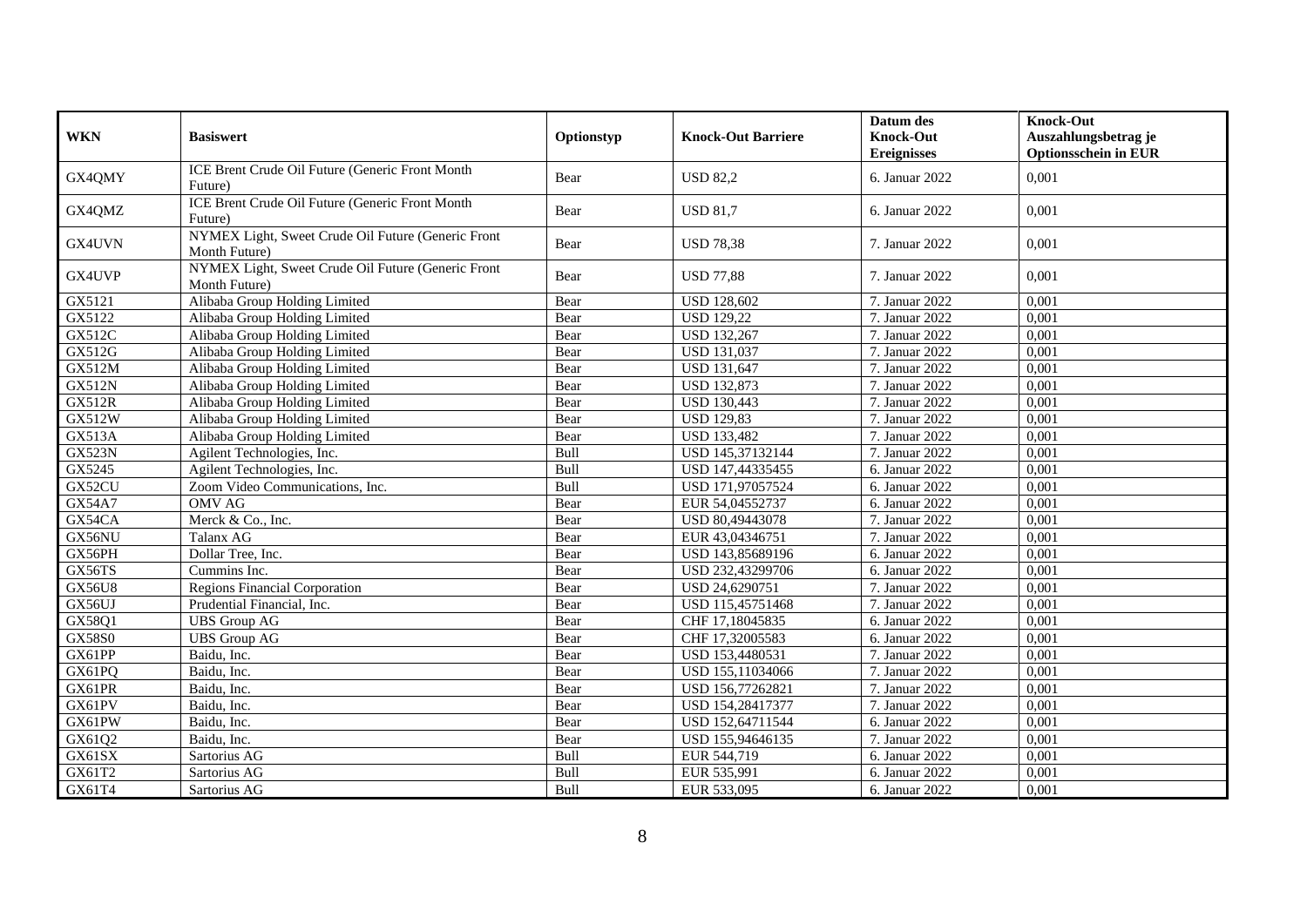|               |                            |             |                           | Datum des          | <b>Knock-Out</b>            |
|---------------|----------------------------|-------------|---------------------------|--------------------|-----------------------------|
| <b>WKN</b>    | <b>Basiswert</b>           | Optionstyp  | <b>Knock-Out Barriere</b> | <b>Knock-Out</b>   | Auszahlungsbetrag je        |
|               |                            |             |                           | <b>Ereignisses</b> | <b>Optionsschein in EUR</b> |
| GX61T9        | Sartorius AG               | Bull        | EUR 541,802               | 6. Januar 2022     | 0,001                       |
| GX61UF        | Sartorius AG               | Bull        | EUR 538,906               | 6. Januar 2022     | 0,001                       |
| GX61V4        | Twitter, Inc.              | Bull        | USD 39,33670754           | 6. Januar 2022     | 0,001                       |
| GX62NL        | Autodesk, Inc.             | Bull        | USD 259,43775131          | 7. Januar 2022     | 0,001                       |
| GX62P2        | Merck KGaA                 | Bull        | EUR 207,96472448          | 6. Januar 2022     | 0,001                       |
| GX62P3        | Merck KGaA                 | Bull        | EUR 206,84254057          | 6. Januar 2022     | 0,001                       |
| GX62P6        | Merck KGaA                 | Bull        | EUR 211,35131517          | 6. Januar 2022     | 0,001                       |
| GX62PD        | Merck KGaA                 | Bull        | EUR 210,2191118           | 6. Januar 2022     | 0,001                       |
| GX62PH        | Merck KGaA                 | Bull        | EUR 209,08690839          | 6. Januar 2022     | 0,001                       |
| GX62RQ        | Just Eat Takeaway.com N.V. | Bull        | EUR 43,21154584           | 6. Januar 2022     | 0.001                       |
| <b>GX62S0</b> | Just Eat Takeaway.com N.V. | Bull        | EUR 43,88374773           | 6. Januar 2022     | 0,001                       |
| <b>GX633K</b> | Wells Fargo & Company      | Bear        | USD 53,92938137           | 7. Januar 2022     | 0,001                       |
| GX633L        | Wells Fargo & Company      | Bear        | USD 54,46827599           | 7. Januar 2022     | 0,001                       |
| <b>GX637U</b> | Danaher Corporation        | Bull        | USD 293,99319679          | 7. Januar 2022     | 0.001                       |
| GX637V        | Danaher Corporation        | Bull        | USD 295,59603196          | 7. Januar 2022     | 0,001                       |
| GX637Z        | Danaher Corporation        | Bull        | USD 297,19886715          | 7. Januar 2022     | 0,001                       |
| GX6380        | Danaher Corporation        | Bull        | USD 301,99599901          | 6. Januar 2022     | 0,001                       |
| GX6381        | Danaher Corporation        | Bull        | USD 298,80170233          | 7. Januar 2022     | 0,001                       |
| GX6382        | Danaher Corporation        | Bull        | USD 300,39327739          | 6. Januar 2022     | 0,001                       |
| GX6388        | Danaher Corporation        | Bull        | USD 303,59872068          | 6. Januar 2022     | 0,001                       |
| GX6396        | Peloton Interactive Inc.   | Bull        | USD 31,69961437           | 6. Januar 2022     | 0,001                       |
| GX63BG        | Mercadolibre Inc.          | <b>Bull</b> | USD 1098,10152783         | 7. Januar 2022     | 0,001                       |
| GX63BP        | Mercadolibre Inc.          | Bull        | USD 1083,5002364          | 7. Januar 2022     | 0,001                       |
| GX63C8        | Mercadolibre Inc.          | Bull        | USD 1112,57538148         | 6. Januar 2022     | 0,001                       |
| GX653U        | Xilinx Inc.                | Bull        | USD 193,27778362          | 7. Januar 2022     | 0,001                       |
| GX65YN        | Daimler AG                 | Bear        | EUR 76,07714125           | 6. Januar 2022     | 0,001                       |
| GX661M        | MorphoSys AG               | Bull        | EUR 29,30572629           | 7. Januar 2022     | 0,001                       |
| GX661N        | MorphoSys AG               | Bull        | EUR 28,2920693            | 7. Januar 2022     | 0,001                       |
| GX661P        | MorphoSys AG               | Bull        | EUR 29,0548211            | 7. Januar 2022     | 0,001                       |
| GX68Z7        | Anglo American PLC         | Bear        | GBP 32,14948972           | 6. Januar 2022     | 0,001                       |
| GX6938        | Daimler AG                 | Bear        | EUR 75,49809421           | 6. Januar 2022     | 0,001                       |
| GX693L        | Zalando SE                 | Bull        | EUR 66,1882183            | 6. Januar 2022     | 0,001                       |
| <b>GX693P</b> | Delivery Hero SE           | Bull        | EUR 85,64552351           | 6. Januar 2022     | 0,001                       |
| <b>GX693R</b> | Zalando SE                 | Bull        | EUR 67,26192043           | 6. Januar 2022     | 0,001                       |
| GX6946        | Daimler AG                 | Bear        | EUR 75,13905441           | 6. Januar 2022     | 0,001                       |
| GX69MW        | Symrise AG                 | Bull        | EUR 124,87893104          | 7. Januar 2022     | 0,001                       |
| GX69NC        | Symrise AG                 | Bull        | EUR 125,52683926          | 6. Januar 2022     | 0,001                       |
| GX69P3        | Symrise AG                 | Bull        | EUR 123,56578767          | 7. Januar 2022     | 0,001                       |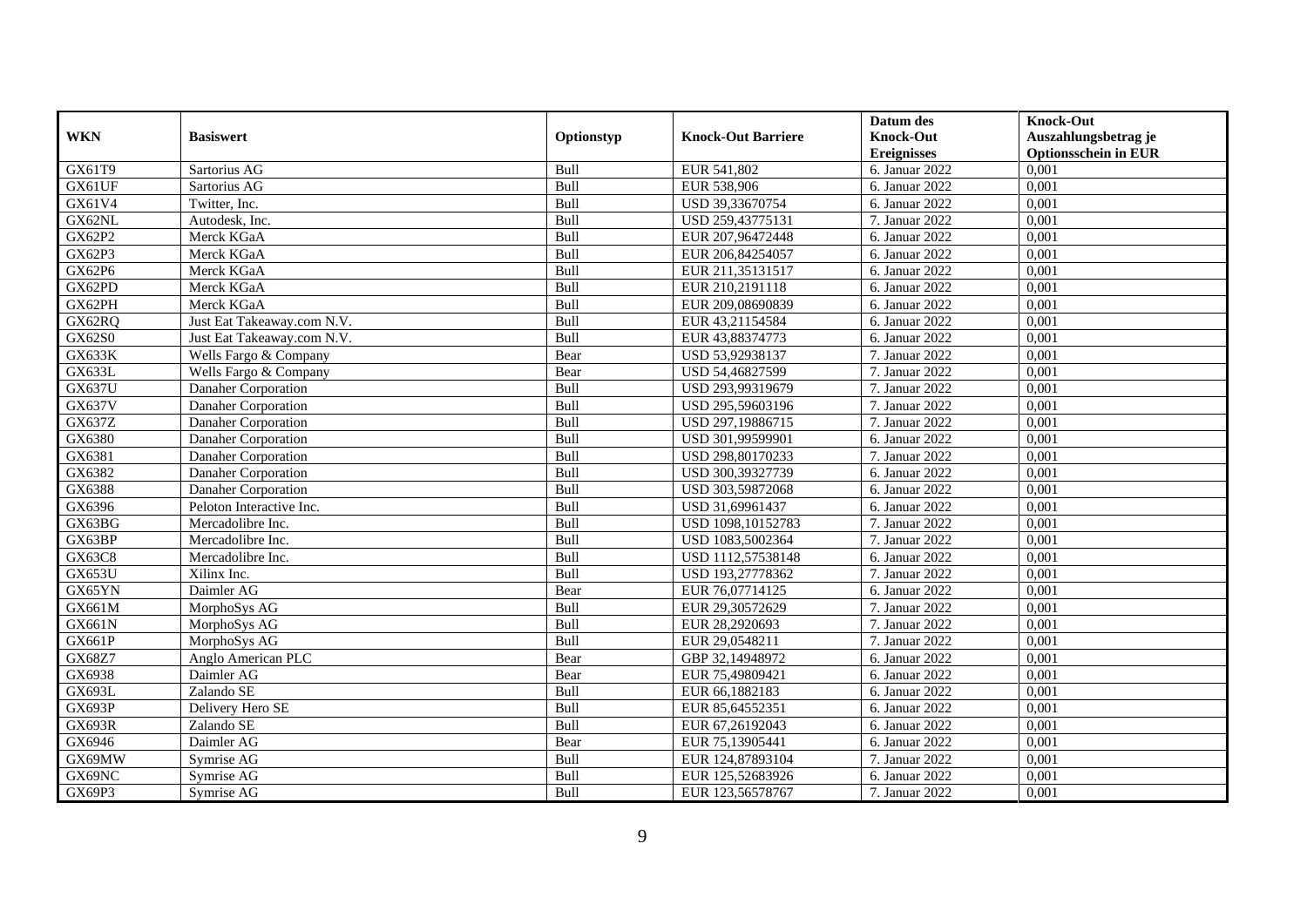|               |                                        |            |                           | Datum des          | <b>Knock-Out</b>            |
|---------------|----------------------------------------|------------|---------------------------|--------------------|-----------------------------|
| <b>WKN</b>    | <b>Basiswert</b>                       | Optionstyp | <b>Knock-Out Barriere</b> | <b>Knock-Out</b>   | Auszahlungsbetrag je        |
|               |                                        |            |                           | <b>Ereignisses</b> | <b>Optionsschein in EUR</b> |
| GX69QS        | Symrise AG                             | Bull       | EUR 124,22737134          | 7. Januar 2022     | 0,001                       |
| <b>GX69V0</b> | Costco Wholesale Corporation           | Bull       | USD 535,38995642          | 7. Januar 2022     | 0,001                       |
| GX6BC5        | Hormel Foods Corporation               | Bear       | USD 49,97019372           | 6. Januar 2022     | 0,001                       |
| GX6BGB        | Delivery Hero SE                       | Bull       | EUR 83,75869326           | 6. Januar 2022     | 0,001                       |
| GX6BGE        | Delivery Hero SE                       | Bull       | EUR 84,42050027           | 6. Januar 2022     | 0,001                       |
| GX6BGJ        | Delivery Hero SE                       | Bull       | EUR 83,01666726           | 6. Januar 2022     | 0,001                       |
| GX6BGM        | Delivery Hero SE                       | Bull       | EUR 85,01211558           | 6. Januar 2022     | 0,001                       |
| GX6BHN        | Delivery Hero SE                       | Bull       | EUR 86,48614025           | 6. Januar 2022     | 0,001                       |
| GX6BJC        | Alibaba Group Holding Limited          | Bear       | <b>USD 126,825</b>        | 6. Januar 2022     | 0,001                       |
| GX6BJS        | Alibaba Group Holding Limited          | Bear       | <b>USD 128,023</b>        | 6. Januar 2022     | 0,001                       |
| GX6BK3        | Alibaba Group Holding Limited          | Bear       | <b>USD 127,423</b>        | 6. Januar 2022     | 0,001                       |
| GX6D7F        | The Charles Schwab Corporation         | Bear       | USD 91,23120538           | 6. Januar 2022     | 0,001                       |
| GX6D85        | Galapagos N.V                          | Bull       | EUR 45,77469029           | 6. Januar 2022     | 0,001                       |
| GX6D8N        | Galapagos N.V                          | Bull       | EUR 45,10344838           | 6. Januar 2022     | 0,001                       |
| GX6DD7        | Intuitive Surgical, Inc.               | Bull       | USD 323,91428211          | 7. Januar 2022     | 0,001                       |
| GX6DD8        | Intuitive Surgical, Inc.               | Bull       | USD 325,70746132          | 7. Januar 2022     | 0,001                       |
| GX6DDJ        | <b>Barrick Gold Corporation</b>        | Bull       | USD 18,11032595           | 6. Januar 2022     | 0,001                       |
| GX6DGA        | <b>Barrick Gold Corporation</b>        | Bull       | USD 17,99012467           | 6. Januar 2022     | 0,001                       |
| GX6F9D        | ING Groep N.V.                         | Bear       | EUR 12,96806782           | 7. Januar 2022     | 0,001                       |
| GX6FEN        | Anthem Inc.                            | Bull       | USD 436,26758495          | 6. Januar 2022     | 0,001                       |
| GX6FER        | Anthem Inc.                            | Bull       | USD 431,18201792          | 7. Januar 2022     | 0,001                       |
| GX6FJT        | $K+SAG$                                | Bear       | EUR 16,21569719           | 7. Januar 2022     | 0,001                       |
| GX6FK2        | Snap Inc.                              | Bull       | USD 40,66316543           | 6. Januar 2022     | 0,001                       |
| GX6FKF        | Snap Inc.                              | Bull       | USD 39,88002299           | 6. Januar 2022     | 0,001                       |
| GX6H7S        | Just Eat Takeaway.com N.V.             | Bull       | EUR 42,57721147           | 6. Januar 2022     | 0.001                       |
| GX6H7X        | Just Eat Takeaway.com N.V.             | Bull       | EUR 44,93203489           | 6. Januar 2022     | 0,001                       |
| GX6H7Y        | Just Eat Takeaway.com N.V.             | Bull       | EUR 44,34082392           | 6. Januar 2022     | 0,001                       |
| GX6HB8        | Delivery Hero SE                       | Bull       | EUR 87,6896158            | 6. Januar 2022     | 0,001                       |
| GX6HBD        | Delivery Hero SE                       | Bull       | EUR 88,13051892           | 6. Januar 2022     | 0,001                       |
| GX6HBE        | Delivery Hero SE                       | Bull       | EUR 87,23869215           | 6. Januar 2022     | 0,001                       |
| GX6HBF        | Delivery Hero SE                       | Bull       | EUR 88,58144255           | 6. Januar 2022     | 0,001                       |
| GX6HCU        | MorphoSys AG                           | Bull       | EUR 31,96211039           | 6. Januar 2022     | 0,001                       |
| GX6HCV        | MorphoSys AG                           | Bull       | EUR 31,78170339           | 6. Januar 2022     | 0,001                       |
| GX6HER        | $\overline{\textcircled{O}}$ rsted A/S | Bull       | DKK 744,09220821          | 7. Januar 2022     | 0,001                       |
| GX6HES        | Ørsted A/S                             | Bull       | DKK 748,27098146          | 7. Januar 2022     | 0,001                       |
| GX6HEW        | Ørsted A/S                             | Bull       | DKK 785,64935077          | 6. Januar 2022     | 0,001                       |
| GX6HEY        | Ørsted A/S                             | Bull       | DKK 798,143991            | 6. Januar 2022     | 0,001                       |
| GX6HF9        | Ørsted A/S                             | Bull       | DKK 739,46248819          | 7. Januar 2022     | 0,001                       |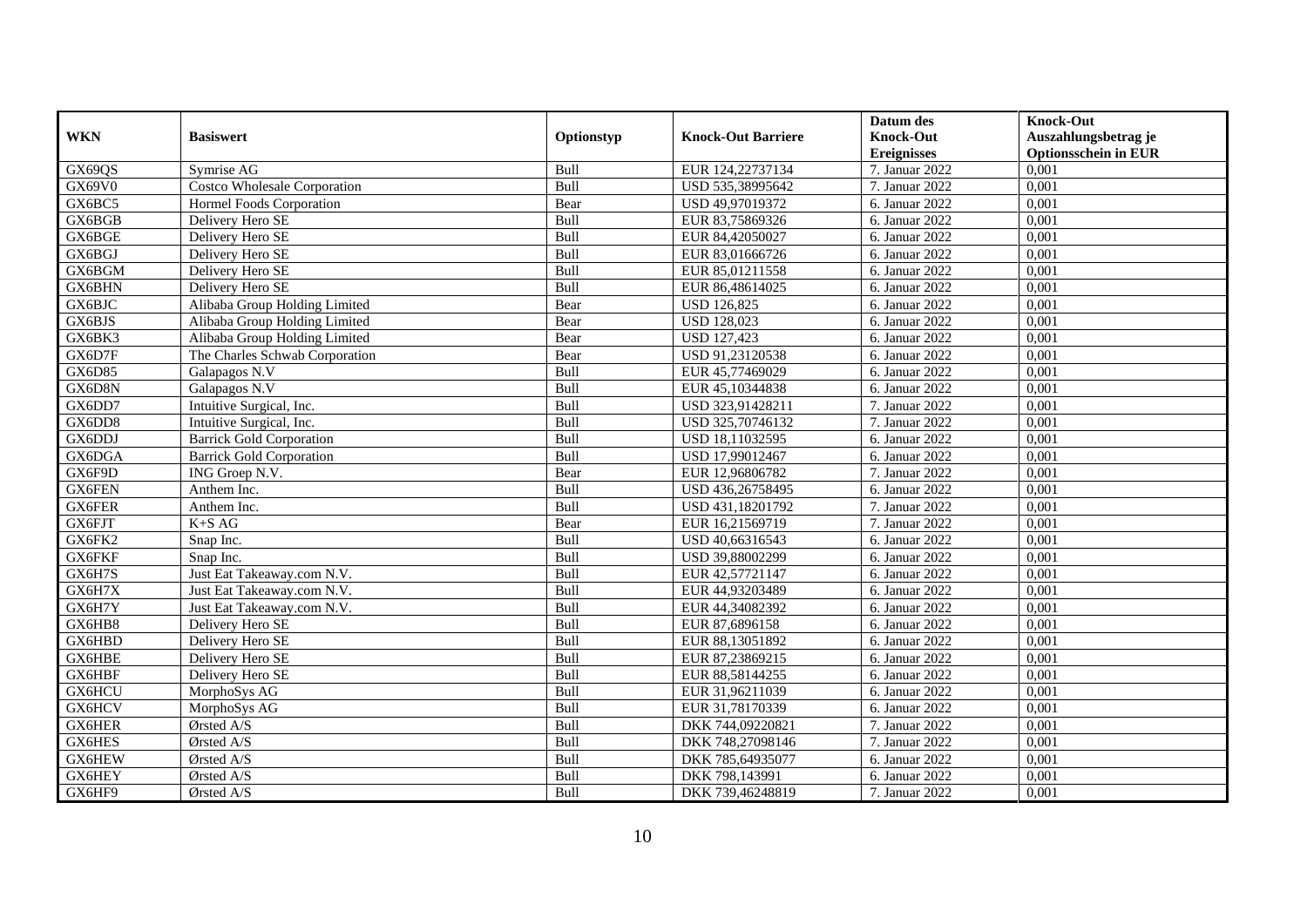|            |                               |            |                           | Datum des          | <b>Knock-Out</b>            |
|------------|-------------------------------|------------|---------------------------|--------------------|-----------------------------|
| <b>WKN</b> | <b>Basiswert</b>              | Optionstyp | <b>Knock-Out Barriere</b> | <b>Knock-Out</b>   | Auszahlungsbetrag je        |
|            |                               |            |                           | <b>Ereignisses</b> | <b>Optionsschein in EUR</b> |
| GX6JFK     | NASDAQ-100 Index®             | Bull       | <b>USD 15551,93</b>       | 7. Januar 2022     | 0,001                       |
| GX6JFQ     | NASDAQ-100 Index®             | Bull       | USD 15663,79              | 6. Januar 2022     | 0,001                       |
| GX6JFS     | NASDAQ-100 Index®             | Bull       | USD 15543,17              | 7. Januar 2022     | 0,001                       |
| GX6JFT     | NASDAQ-100 Index®             | Bull       | USD 15672,56              | 6. Januar 2022     | 0,001                       |
| GX6JFU     | NASDAQ-100 Index®             | Bull       | USD 15796,39              | 5. Januar 2022     | 0,001                       |
| GX6JFV     | NASDAQ-100 Index®             | Bull       | USD 15646,22              | 6. Januar 2022     | 0,001                       |
| GX6JFX     | NASDAQ-100 Index®             | Bull       | USD 15534,22              | 7. Januar 2022     | 0,001                       |
| GX6JG1     | NASDAQ-100 Index®             | Bull       | USD 15655,01              | 6. Januar 2022     | 0,001                       |
| GX6JG2     | NASDAQ-100 Index®             | Bull       | USD 15765,13              | 5. Januar 2022     | 0,001                       |
| GX6JG6     | NASDAQ-100 Index®             | Bull       | USD 15727,29              | 6. Januar 2022     | 0,001                       |
| GX6JG7     | NASDAQ-100 Index®             | Bull       | USD 15586,76              | 7. Januar 2022     | 0,001                       |
| GX6JG8     | NASDAQ-100 Index®             | Bull       | USD 15595,43              | 7. Januar 2022     | 0,001                       |
| GX6JG9     | NASDAQ-100 Index®             | Bull       | <b>USD 15708,76</b>       | 6. Januar 2022     | 0,001                       |
| GX6JGA     | NASDAO-100 Index <sup>®</sup> | Bull       | <b>USD 15718,04</b>       | 6. Januar 2022     | 0,001                       |
| GX6JGB     | NASDAQ-100 Index®             | Bull       | <b>USD 15578,1</b>        | 7. Januar 2022     | 0,001                       |
| GX6JGH     | NASDAQ-100 Index®             | Bull       | <b>USD 15785,5</b>        | 5. Januar 2022     | 0,001                       |
| GX6JGJ     | NASDAQ-100 Index®             | Bull       | USD 15699,49              | 6. Januar 2022     | 0,001                       |
| GX6JGK     | NASDAQ-100 Index®             | Bull       | <b>USD 15560,68</b>       | 7. Januar 2022     | 0,001                       |
| GX6JGL     | NASDAQ-100 Index®             | Bull       | USD 15569,45              | 7. Januar 2022     | 0,001                       |
| GX6JGR     | NASDAQ-100 Index®             | Bull       | USD 15637,54              | 6. Januar 2022     | 0,001                       |
| GX6JGW     | NASDAQ-100 Index®             | Bull       | USD 15681,53              | 6. Januar 2022     | 0,001                       |
| GX6JH6     | NASDAQ-100 Index®             | Bull       | <b>USD 15620,18</b>       | 6. Januar 2022     | 0,001                       |
| GX6JH7     | NASDAQ-100 Index®             | Bull       | <b>USD 15756,25</b>       | 6. Januar 2022     | 0,001                       |
| GX6JH8     | NASDAQ-100 Index®             | Bull       | USD 15746,59              | 6. Januar 2022     | 0,001                       |
| GX6JH9     | NASDAQ-100 Index®             | Bull       | USD 15611,56              | 6. Januar 2022     | 0,001                       |
| GX6JHA     | NASDAQ-100 Index®             | Bull       | USD 15628,86              | 6. Januar 2022     | 0,001                       |
| GX6JHD     | NASDAQ-100 Index®             | Bull       | <b>USD 15604,08</b>       | 7. Januar 2022     | 0,001                       |
| GX6JHF     | NASDAQ-100 Index®             | Bull       | USD 15736,93              | 6. Januar 2022     | 0,001                       |
| GX6JHQ     | NASDAQ-100 Index®             | Bull       | USD 15775,32              | 5. Januar 2022     | 0,001                       |
| GX6JJE     | NASDAQ-100 Index®             | Bull       | USD 15690,52              | 6. Januar 2022     | 0,001                       |
| GX6L1A     | NASDAQ-100 Index®             | Bull       | <b>USD 15820</b>          | 5. Januar 2022     | 0,001                       |
| GX6L1B     | NASDAQ-100 Index®             | Bull       | <b>USD 15800</b>          | 5. Januar 2022     | 0,001                       |
| GX6L1C     | NASDAQ-100 Index®             | Bull       | <b>USD 15780</b>          | 5. Januar 2022     | 0,001                       |
| GX6L1D     | NASDAQ-100 Index®             | Bull       | <b>USD 15760</b>          | 6. Januar 2022     | 0,001                       |
| GX6L1E     | NASDAQ-100 Index®             | Bull       | <b>USD 15740</b>          | 6. Januar 2022     | 0,001                       |
| GX6L1F     | NASDAQ-100 Index®             | Bull       | <b>USD 15720</b>          | 6. Januar 2022     | 0,001                       |
| GX6L1G     | NASDAQ-100 Index <sup>®</sup> | Bull       | <b>USD 15700</b>          | 6. Januar 2022     | 0,001                       |
| GX6L1H     | NASDAQ-100 Index®             | Bull       | <b>USD 15680</b>          | 6. Januar 2022     | 0,001                       |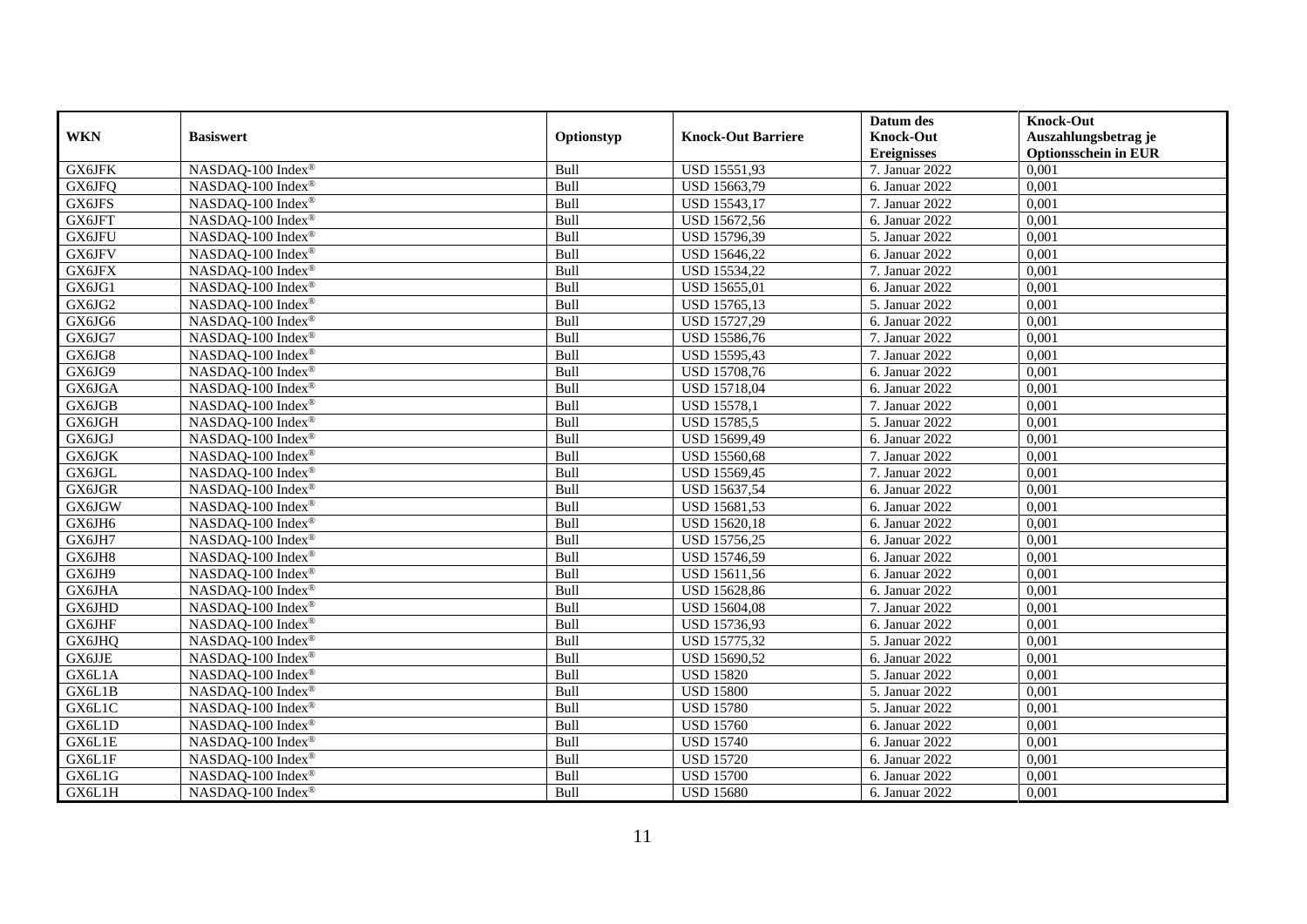|               |                                                  |            |                           | Datum des          | <b>Knock-Out</b>            |
|---------------|--------------------------------------------------|------------|---------------------------|--------------------|-----------------------------|
| <b>WKN</b>    | <b>Basiswert</b>                                 | Optionstyp | <b>Knock-Out Barriere</b> | <b>Knock-Out</b>   | Auszahlungsbetrag je        |
|               |                                                  |            |                           | <b>Ereignisses</b> | <b>Optionsschein in EUR</b> |
| GX6L1J        | NASDAQ-100 Index®                                | Bull       | <b>USD 15640</b>          | 6. Januar 2022     | 0,001                       |
| GX6L1K        | NASDAQ-100 Index®                                | Bull       | <b>USD 15600</b>          | 7. Januar 2022     | 0,001                       |
| GX6L1L        | NASDAQ-100 Index®                                | Bull       | <b>USD 15560</b>          | 7. Januar 2022     | 0,001                       |
| GX6L76        | Eckert & Ziegler Strahlen- und Medizintechnik AG | Bull       | EUR 91,31685072           | 6. Januar 2022     | 0,001                       |
| GX6L7W        | Eckert & Ziegler Strahlen- und Medizintechnik AG | Bull       | EUR 90,84604205           | 6. Januar 2022     | 0,001                       |
| GX6L8D        | <b>OMV AG</b>                                    | Bear       | EUR 54,5416541            | 7. Januar 2022     | 0,001                       |
| GX6L8S        | Electricite de France SA                         | Bull       | EUR 10,06223958           | 7. Januar 2022     | 0,001                       |
| GX6MR8        | Palantir Technologies Inc. - Class A             | Bull       | USD 16,28734378           | 6. Januar 2022     | 0,001                       |
| GX6MRD        | Palantir Technologies Inc. - Class A             | Bull       | USD 16,68801645           | 6. Januar 2022     | 0,001                       |
| GX6MS6        | Shop Apotheke Europe NV                          | Bull       | EUR 106,278               | 6. Januar 2022     | 0.001                       |
| GX6MSY        | Shop Apotheke Europe NV                          | Bull       | EUR 104,627               | 6. Januar 2022     | 0,001                       |
| GX6MT0        | Shop Apotheke Europe NV                          | Bull       | EUR 105,728               | 6. Januar 2022     | 0,001                       |
| GX6MT6        | Shop Apotheke Europe NV                          | Bull       | EUR 107,929               | 6. Januar 2022     | 0,001                       |
| GX6MT8        | Shop Apotheke Europe NV                          | Bull       | EUR 105.177               | 6. Januar 2022     | 0.001                       |
| GX6MTL        | HubSpot Inc                                      | Bull       | USD 505,9192259           | 6. Januar 2022     | 0,001                       |
| GX6MTN        | Shop Apotheke Europe NV                          | Bull       | EUR 108,48                | 6. Januar 2022     | 0,001                       |
| GX6MVV        | Delivery Hero SE                                 | Bull       | EUR 89,64241673           | 6. Januar 2022     | 0,001                       |
| GX6MVY        | Shop Apotheke Europe NV                          | Bull       | EUR 106,829               | 6. Januar 2022     | 0,001                       |
| GX6MZV        | <b>TeamViewer AG</b>                             | Bull       | EUR 11,438                | 6. Januar $2022$   | 0,001                       |
| GX6MZW        | TeamViewer AG                                    | Bull       | EUR 11,378                | 6. Januar 2022     | 0,001                       |
| GX6MZY        | TeamViewer AG                                    | Bull       | EUR 11,258                | 6. Januar 2022     | 0,001                       |
| <b>GX6N01</b> | <b>TeamViewer AG</b>                             | Bull       | EUR 11.618                | 6. Januar 2022     | 0,001                       |
| GX6N02        | TeamViewer AG                                    | Bull       | EUR 11,558                | 6. Januar 2022     | 0,001                       |
| GX6N03        | TeamViewer AG                                    | Bull       | EUR 11,498                | 6. Januar 2022     | 0,001                       |
| GX6N0A        | Advanced Micro Devices, Inc.                     | Bull       | USD 132,4691091           | 6. Januar 2022     | 0,001                       |
| GX6N0E        | Advanced Micro Devices, Inc.                     | Bull       | USD 133,19052019          | 6. Januar 2022     | 0,001                       |
| GX6N0R        | Advanced Micro Devices, Inc.                     | Bull       | USD 131,77349862          | 7. Januar 2022     | 0,001                       |
| GX6N0U        | Advanced Micro Devices, Inc.                     | Bull       | USD 134,62332275          | 6. Januar 2022     | 0,001                       |
| GX6N0W        | Advanced Micro Devices, Inc.                     | Bull       | USD 133,90191167          | 6. Januar 2022     | 0,001                       |
| GX6N11        | TeamViewer AG                                    | Bull       | EUR 11,318                | 6. Januar 2022     | 0,001                       |
| GX6N1W        | Apple Inc.                                       | Bull       | USD 171,21947862          | 7. Januar 2022     | 0,001                       |
| GX6N1Z        | Nordex SE                                        | Bull       | EUR 13,43838089           | 7. Januar 2022     | 0,001                       |
| <b>GX6N22</b> | Nvidia Corporation                               | Bull       | USD 273,86180692          | 6. Januar 2022     | 0,001                       |
| GX6N2F        | Infineon Technologies AG                         | Bull       | EUR 39,00703851           | 6. Januar 2022     | 0,001                       |
| GX6N2G        | Nvidia Corporation                               | Bull       | USD 275,32405909          | 6. Januar 2022     | 0,001                       |
| GX6N2P        | Nordex SE                                        | Bull       | EUR 13,53859254           | 7. Januar 2022     | 0,001                       |
| GX6N2Q        | Nordex SE                                        | Bull       | EUR 13,62878301           | 7. Januar 2022     | 0,001                       |
| GX6N2U        | Nordex SE                                        | Bull       | EUR 13,80650928           | 6. Januar 2022     | 0,001                       |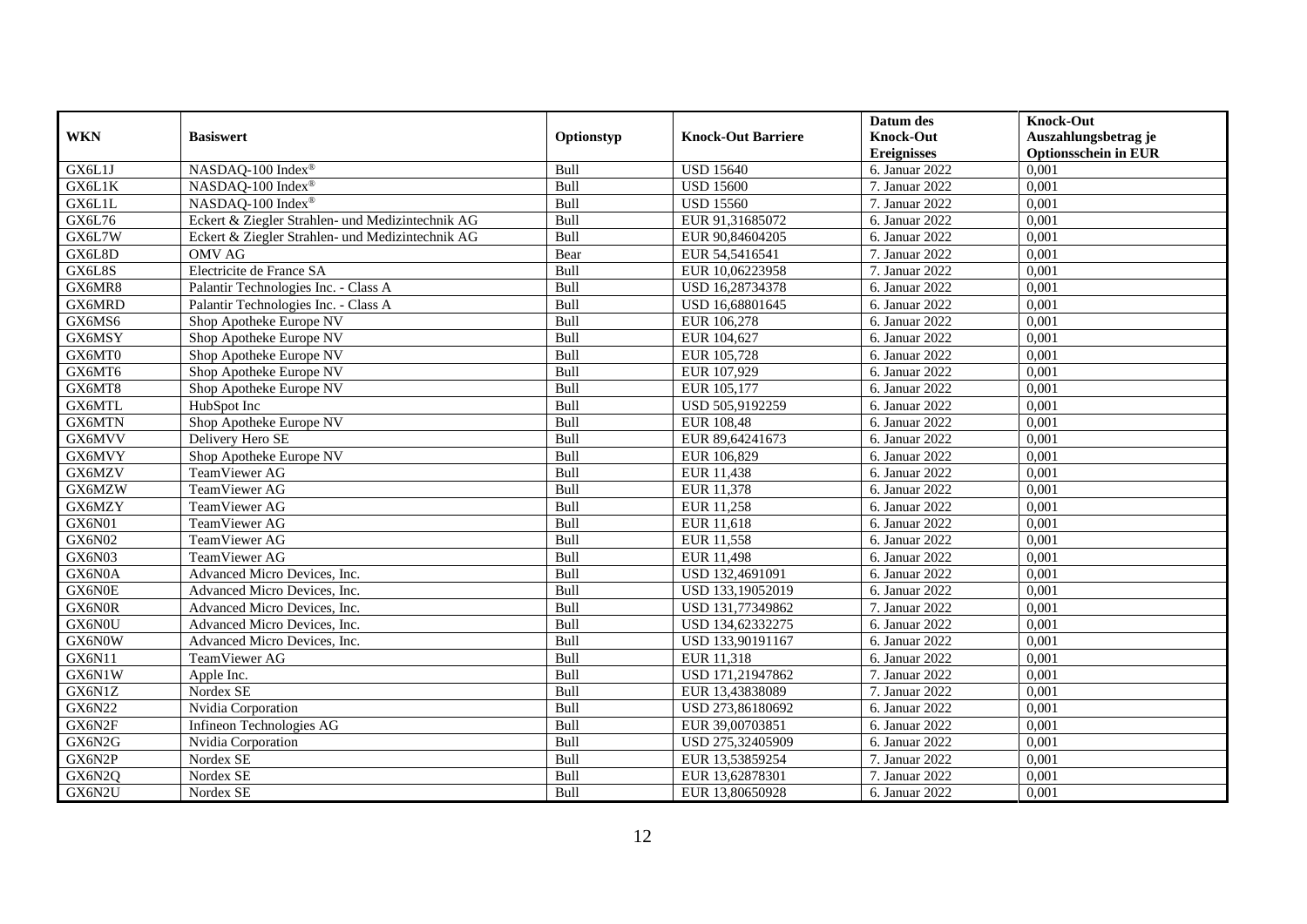|            |                            |            |                           | Datum des          | <b>Knock-Out</b>            |
|------------|----------------------------|------------|---------------------------|--------------------|-----------------------------|
| <b>WKN</b> | <b>Basiswert</b>           | Optionstyp | <b>Knock-Out Barriere</b> | <b>Knock-Out</b>   | Auszahlungsbetrag je        |
|            |                            |            |                           | <b>Ereignisses</b> | <b>Optionsschein in EUR</b> |
| GX6N2Z     | Nordex SE                  | Bull       | EUR 13,71633613           | 6. Januar 2022     | 0,001                       |
| GX6N34     | Infineon Technologies AG   | Bull       | EUR 39,20722858           | 6. Januar 2022     | 0,001                       |
| GX6N39     | Apple Inc.                 | Bull       | USD 172,07571109          | 6. Januar 2022     | 0,001                       |
| GX6PRT     | Zalando SE                 | Bull       | EUR 68,04061203           | 6. Januar 2022     | 0,001                       |
| GX6PRZ     | Zalando SE                 | Bull       | EUR 67,6900937            | 6. Januar 2022     | 0,001                       |
| GX6PS7     | Zalando SE                 | Bull       | EUR 69,10218177           | 6. Januar 2022     | 0,001                       |
| GX6PSC     | UnitedHealth Group Inc.    | Bull       | USD 457,67755431          | 7. Januar 2022     | 0,001                       |
| GX6PSM     | UnitedHealth Group Inc.    | Bull       | USD 472,53013136          | 6. Januar 2022     | 0,001                       |
| GX6PT1     | Zalando SE                 | Bull       | EUR 68,40114516           | 6. Januar 2022     | 0,001                       |
| GX6PT6     | Twitter, Inc.              | Bull       | USD 38,95830437           | 6. Januar 2022     | 0,001                       |
| GX6PT9     | UnitedHealth Group Inc.    | Bull       | USD 462,64175792          | 7. Januar 2022     | 0,001                       |
| GX6PTF     | UnitedHealth Group Inc.    | Bull       | USD 460,15965612          | 7. Januar 2022     | 0,001                       |
| GX6PTQ     | PayPal Holdings, Inc.      | Bull       | USD 185,44133118          | 6. Januar 2022     | 0,001                       |
| GX6PTU     | UnitedHealth Group Inc.    | Bull       | USD 467,57635591          | 6. Januar 2022     | 0,001                       |
| GX6PU4     | PayPal Holdings, Inc.      | Bull       | USD 186,4020634           | 6. Januar 2022     | 0,001                       |
| GX6PU7     | Zalando SE                 | Bull       | EUR 68,75166345           | 6. Januar 2022     | 0,001                       |
| GX6PUV     | UnitedHealth Group Inc.    | Bull       | USD 465,09446438          | 6. Januar 2022     | 0,001                       |
| GX6PV7     | UnitedHealth Group Inc.    | Bull       | USD 470,05824743          | 6. Januar 2022     | 0.001                       |
| GX6PXY     | S&P 500 <sup>®</sup> Index | Bull       | USD 4677,21018559         | 6. Januar 2022     | 0,001                       |
| GX6PYB     | S&P 500 <sup>®</sup> Index | Bull       | USD 4672,46657034         | 6. Januar 2022     | 0,001                       |
| GX6PZ1     | S&P 500 <sup>®</sup> Index | Bull       | USD 4667,400174           | 7. Januar 2022     | 0,001                       |
| GX6Q1K     | <b>IQVIA</b> Holdings Inc. | Bull       | USD 257,36828681          | 6. Januar 2022     | 0,001                       |
| GX6Q1U     | Lululemon Athletica Inc.   | Bull       | USD 356,0668721           | 6. Januar 2022     | 0,001                       |
| GX6Q28     | IQVIA Holdings Inc.        | Bull       | USD 260,93144734          | 6. Januar 2022     | 0,001                       |
| GX6Q31     | Lululemon Athletica Inc.   | Bull       | USD 360,63491435          | 6. Januar 2022     | 0,001                       |
| GX6Q3T     | Tesla Inc                  | Bull       | USD 1047,23545657         | 6. Januar 2022     | 0,001                       |
| GX6Q3X     | Tesla Inc                  | Bull       | USD 1052,59690125         | 6. Januar 2022     | 0,001                       |
| GX6Q43     | M&T Bank Corporation       | Bear       | USD 169,63361149          | 6. Januar 2022     | 0.001                       |
| GX6Q44     | M&T Bank Corporation       | Bear       | USD 172,56108518          | 6. Januar 2022     | 0,001                       |
| GX6Q4D     | Tesla Inc                  | Bull       | USD 1020,6906324          | 7. Januar 2022     | 0,001                       |
| GX6Q4G     | Tesla Inc                  | Bull       | USD 1025,80972062         | 6. Januar 2022     | 0,001                       |
| GX6Q4N     | Tesla Inc                  | Bull       | USD 1041,87401188         | 6. Januar 2022     | 0.001                       |
| GX6Q4R     | Tesla Inc                  | Bull       | USD 1036,52258859         | 6. Januar 2022     | 0,001                       |
| GX6Q58     | Tesla Inc                  | Bull       | USD 1031,17116531         | 6. Januar 2022     | 0,001                       |
| GX6Q6L     | Intuitive Surgical, Inc.   | Bull       | USD 336,53851113          | 6. Januar 2022     | 0,001                       |
| GX6Q6M     | Intuitive Surgical, Inc.   | Bull       | USD 331,10631134          | 7. Januar 2022     | 0,001                       |
| GX6Q6P     | Intuitive Surgical, Inc.   | Bull       | USD 332,92810675          | 7. Januar 2022     | 0,001                       |
| GX6Q6T     | Intuitive Surgical, Inc.   | Bull       | USD 340,18174269          | 6. Januar 2022     | 0,001                       |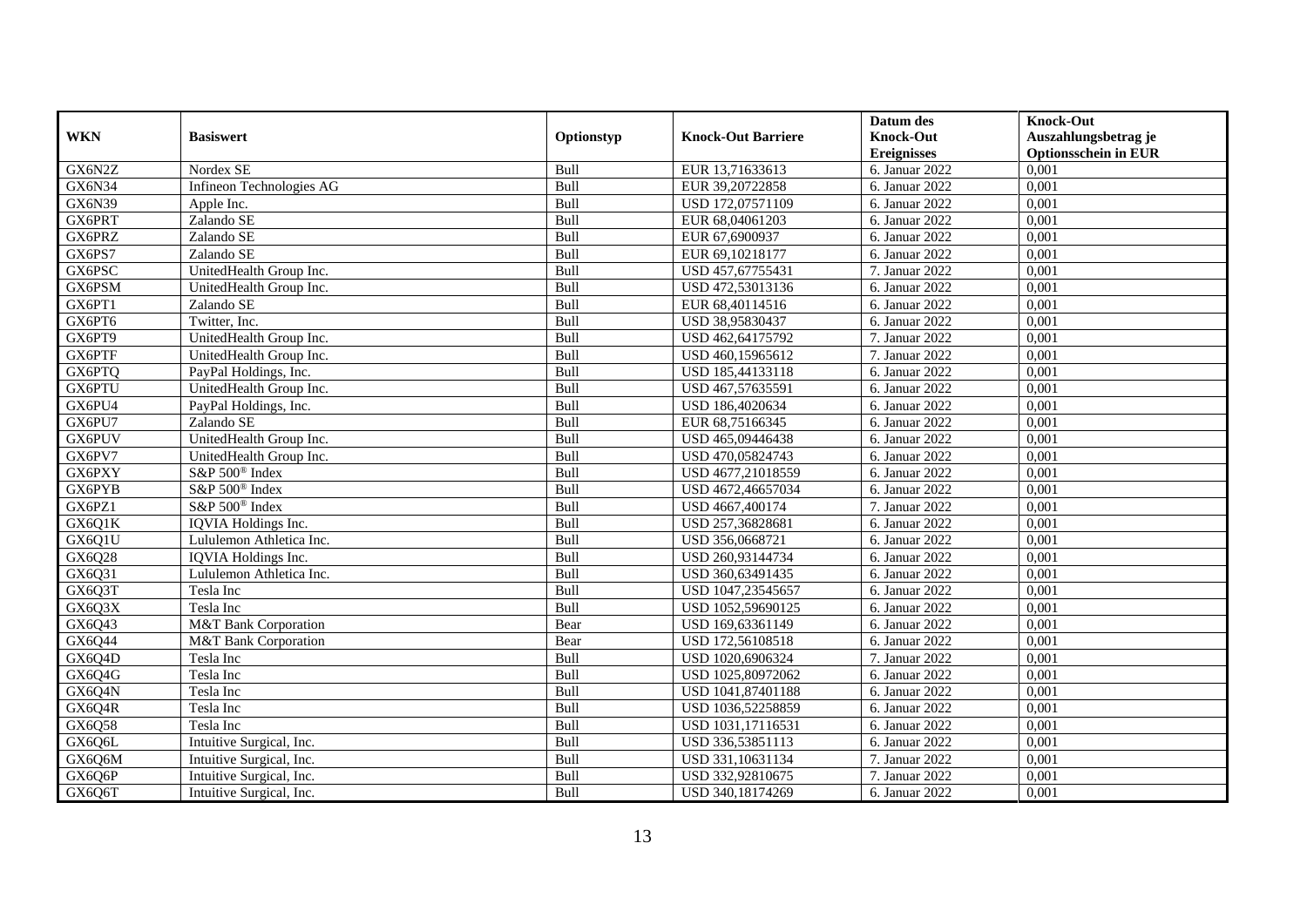|            |                            |            |                           | Datum des          | <b>Knock-Out</b>            |
|------------|----------------------------|------------|---------------------------|--------------------|-----------------------------|
| <b>WKN</b> | <b>Basiswert</b>           | Optionstyp | <b>Knock-Out Barriere</b> | <b>Knock-Out</b>   | Auszahlungsbetrag je        |
|            |                            |            |                           | <b>Ereignisses</b> | <b>Optionsschein in EUR</b> |
| GX6Q6X     | Intuitive Surgical, Inc.   | Bull       | USD 338,3601269           | 6. Januar 2022     | 0,001                       |
| GX6Q7F     | Intuitive Surgical, Inc.   | Bull       | USD 341,97964436          | 5. Januar 2022     | 0,001                       |
| GX6Q7J     | Intuitive Surgical, Inc.   | Bull       | USD 334,71689535          | 6. Januar 2022     | 0,001                       |
| GX6Q7N     | M&T Bank Corporation       | Bear       | USD 176,14109935          | 7. Januar 2022     | 0,001                       |
| GX6Q7X     | SMA Solar Technology AG    | Bull       | EUR 35,7929272            | 6. Januar 2022     | 0,001                       |
| GX6Q7Z     | SMA Solar Technology AG    | Bull       | EUR 36,19351958           | 6. Januar 2022     | 0,001                       |
| GX6Q80     | SMA Solar Technology AG    | Bull       | EUR 36,58409712           | 6. Januar 2022     | 0,001                       |
| GX6Q81     | SMA Solar Technology AG    | Bull       | EUR 36,7743785            | 6. Januar 2022     | 0,001                       |
| GX6Q82     | SMA Solar Technology AG    | Bull       | EUR 35,99322339           | 6. Januar 2022     | 0,001                       |
| GX6Q83     | SMA Solar Technology AG    | Bull       | EUR 36,97467467           | 6. Januar 2022     | 0,001                       |
| GX6Q85     | SMA Solar Technology AG    | Bull       | EUR 35,60850248           | 7. Januar 2022     | 0,001                       |
| GX6Q8K     | The Home Depot, Inc.       | Bull       | USD 392,89818271          | 7. Januar 2022     | 0,001                       |
| GX6Q8U     | SMA Solar Technology AG    | Bull       | EUR 35,40817335           | 7. Januar 2022     | 0,001                       |
| GX6Q92     | SMA Solar Technology AG    | Bull       | EUR 36,38380095           | 6. Januar 2022     | 0,001                       |
| GX6Q9A     | Airbnb, Inc.               | Bull       | USD 161,10363037          | 6. Januar 2022     | 0,001                       |
| GX6Q9H     | Airbnb, Inc.               | Bull       | USD 163,00511237          | 5. Januar 2022     | 0,001                       |
| GX6Q9M     | Airbnb, Inc.               | Bull       | USD 160,14193725          | 6. Januar 2022     | 0,001                       |
| GX6Q9T     | Airbnb, Inc.               | Bull       | USD 157,2468403           | 6. Januar 2022     | 0,001                       |
| GX6Q9U     | Airbnb. Inc.               | Bull       | USD 159,17022653          | 6. Januar 2022     | 0,001                       |
| GX6Q9V     | Airbnb, Inc.               | Bull       | USD 158,20853341          | 6. Januar 2022     | 0,001                       |
| GX6Q9W     | Airbnb, Inc.               | Bull       | USD 162,0753411           | 6. Januar 2022     | 0,001                       |
| GX6QAS     | UnitedHealth Group Inc.    | Bull       | USD 479,97580595          | 6. Januar 2022     | 0,001                       |
| GX6QAV     | UnitedHealth Group Inc.    | Bull       | USD 487,42148055          | 6. Januar 2022     | 0,001                       |
| GX6QAW     | UnitedHealth Group Inc.    | Bull       | USD 475,0220305           | 6. Januar 2022     | 0,001                       |
| GX6QAZ     | UnitedHealth Group Inc.    | Bull       | USD 477,50392204          | 6. Januar 2022     | 0,001                       |
| GX6QB6     | UnitedHealth Group Inc.    | Bull       | USD 482,45769748          | 6. Januar 2022     | 0,001                       |
| GX6QBA     | UnitedHealth Group Inc.    | Bull       | USD 484,939589            | 6. Januar 2022     | 0,001                       |
| GX6QBC     | UnitedHealth Group Inc.    | Bull       | USD 489,86186989          | 5. Januar 2022     | 0,001                       |
| GX6R99     | S&P 500 <sup>®</sup> Index | Bull       | <b>USD 4710</b>           | 5. Januar 2022     | 0,001                       |
| GX6R9A     | S&P 500 <sup>®</sup> Index | Bull       | <b>USD 4705</b>           | 5. Januar 2022     | 0,001                       |
| GX6R9B     | S&P 500 <sup>®</sup> Index | Bull       | <b>USD 4700</b>           | 5. Januar 2022     | 0,001                       |
| GX6R9C     | S&P 500 <sup>®</sup> Index | Bull       | <b>USD 4695</b>           | 6. Januar 2022     | 0,001                       |
| GX6R9D     | S&P 500 <sup>®</sup> Index | Bull       | <b>USD 4690</b>           | 6. Januar 2022     | 0,001                       |
| GX6R9E     | $S\&P 500^{\circ}$ Index   | Bull       | <b>USD 4685</b>           | 6. Januar 2022     | 0,001                       |
| GX6R9F     | S&P 500 <sup>®</sup> Index | Bull       | <b>USD 4680</b>           | 6. Januar 2022     | 0,001                       |
| GX6R9G     | S&P 500 <sup>®</sup> Index | Bull       | <b>USD 4675</b>           | 6. Januar 2022     | 0,001                       |
| GX6R9H     | S&P 500 <sup>®</sup> Index | Bull       | <b>USD 4670</b>           | 7. Januar 2022     | 0,001                       |
| GX6R9J     | S&P 500 <sup>®</sup> Index | Bull       | <b>USD 4665</b>           | 7. Januar 2022     | 0,001                       |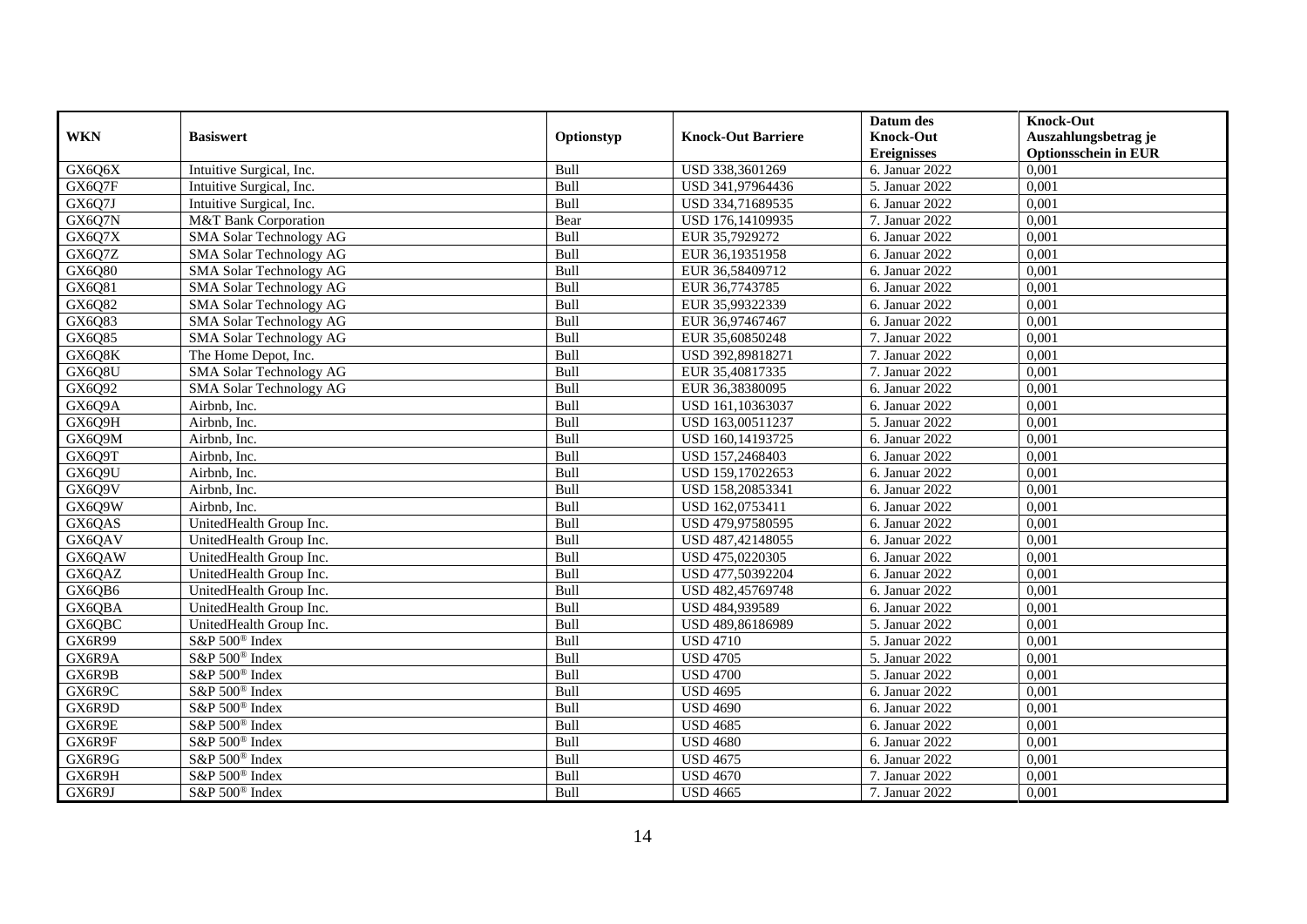|               |                                                         |            |                           | Datum des          | <b>Knock-Out</b>            |
|---------------|---------------------------------------------------------|------------|---------------------------|--------------------|-----------------------------|
| <b>WKN</b>    | <b>Basiswert</b>                                        | Optionstyp | <b>Knock-Out Barriere</b> | <b>Knock-Out</b>   | Auszahlungsbetrag je        |
|               |                                                         |            |                           | <b>Ereignisses</b> | <b>Optionsschein in EUR</b> |
| GX6VDD        | DAX <sup>®</sup> (Performance Index)                    | Bull       | <b>EUR 16110</b>          | 6. Januar 2022     | 0,001                       |
| GX6VDP        | $\text{DAX}^{\circledast}$ (Performance Index)          | Bull       | <b>EUR 16090</b>          | 6. Januar 2022     | 0,001                       |
| GX6VDW        | $DAX^{\circledR}$ (Performance Index)                   | Bull       | <b>EUR 16080</b>          | 6. Januar 2022     | 0,001                       |
| GX6VE0        | $\text{DAX}^{\otimes}$ (Performance Index)              | Bull       | <b>EUR 16075</b>          | 6. Januar 2022     | 0,001                       |
| GX6VE7        | DAX <sup>®</sup> (Performance Index)                    | Bull       | <b>EUR 16070</b>          | 6. Januar 2022     | 0,001                       |
| GX6VE9        | $\text{DAX}^{\textcircled{D}}$ (Performance Index)      | Bull       | EUR 16070                 | 6. Januar 2022     | 0,001                       |
| GX6VEA        | $\overline{\text{DAX}}^{\textcirc}$ (Performance Index) | Bull       | EUR 16070                 | 6. Januar 2022     | 0,001                       |
| GX6VEB        | $\text{DAX}^{\textcircled{n}}$ (Performance Index)      | Bull       | <b>EUR 16070</b>          | 6. Januar 2022     | 0,001                       |
| GX6VEC        | $\text{DAX}^{\circledast}$ (Performance Index)          | Bull       | EUR 16070                 | 6. Januar 2022     | 0,001                       |
| GX6VED        | DAX <sup>®</sup> (Performance Index)                    | Bull       | <b>EUR 16070</b>          | 6. Januar 2022     | 0.001                       |
| GX6VEE        | $\overline{\text{DAX}^{\otimes}}$ (Performance Index)   | Bull       | <b>EUR 16060</b>          | 6. Januar 2022     | 0,001                       |
| GX6VEG        | $\overline{\text{DAX}^{\otimes}}$ (Performance Index)   | Bull       | <b>EUR 16060</b>          | 6. Januar 2022     | 0,001                       |
| GX6VEH        | $\text{DAX}^{\textcircled{n}}$ (Performance Index)      | Bull       | <b>EUR 16060</b>          | 6. Januar 2022     | 0,001                       |
| GX6VEJ        | $DAX^{\circledR}$ (Performance Index)                   | Bull       | EUR 16060                 | 6. Januar 2022     | 0.001                       |
| GX6VEK        | $\overline{\text{DAX}^{\otimes}}$ (Performance Index)   | Bull       | <b>EUR 16060</b>          | 6. Januar 2022     | 0,001                       |
| GX6VEL        | DAX <sup>®</sup> (Performance Index)                    | Bull       | <b>EUR 16060</b>          | 6. Januar 2022     | 0,001                       |
| GX6VEM        | DAX <sup>®</sup> (Performance Index)                    | Bull       | <b>EUR 16050</b>          | 6. Januar 2022     | 0,001                       |
| GX6VEP        | DAX <sup>®</sup> (Performance Index)                    | Bull       | <b>EUR 16050</b>          | 6. Januar 2022     | 0,001                       |
| GX6VEQ        | $\text{DAX}^{\circledast}$ (Performance Index)          | Bull       | <b>EUR 16050</b>          | 6. Januar 2022     | 0,001                       |
| GX6VER        | $\text{DAX}^{\circledast}$ (Performance Index)          | Bull       | <b>EUR 16050</b>          | 6. Januar 2022     | 0,001                       |
| GX6VES        | DAX <sup>®</sup> (Performance Index)                    | Bull       | <b>EUR 16050</b>          | 6. Januar 2022     | 0,001                       |
| GX6VET        | $DAX^{\circledR}$ (Performance Index)                   | Bull       | <b>EUR 16050</b>          | 6. Januar 2022     | 0,001                       |
| <b>GX6VEU</b> | $\text{DAX}^{\textcircled{p}}$ (Performance Index)      | Bull       | <b>EUR 16040</b>          | 6. Januar 2022     | 0,001                       |
| GX6VEW        | $\text{DAX}^{\textcircled{p}}$ (Performance Index)      | Bull       | <b>EUR 16040</b>          | 6. Januar 2022     | 0,001                       |
| GX6VEX        | $DAX^{\circledR}$ (Performance Index)                   | Bull       | <b>EUR 16040</b>          | 6. Januar 2022     | 0,001                       |
| GX6VEY        | $\text{DAX}^{\circledast}$ (Performance Index)          | Bull       | EUR 16040                 | 6. Januar $2022$   | 0,001                       |
| GX6VEZ        | DAX <sup>®</sup> (Performance Index)                    | Bull       | <b>EUR 16040</b>          | 6. Januar 2022     | 0,001                       |
| GX6VF0        | DAX <sup>®</sup> (Performance Index)                    | Bull       | <b>EUR 16040</b>          | 6. Januar 2022     | 0,001                       |
| GX6VF1        | $\text{DAX}^{\otimes}$ (Performance Index)              | Bull       | EUR 16030                 | 6. Januar 2022     | 0,001                       |
| GX6VF2        | $\text{DAX}^{\circledast}$ (Performance Index)          | Bull       | EUR 16030                 | 6. Januar 2022     | 0,001                       |
| GX6VF3        | DAX <sup>®</sup> (Performance Index)                    | Bull       | EUR 16030                 | 6. Januar 2022     | 0,001                       |
| GX6VF4        | DAX <sup>®</sup> (Performance Index)                    | Bull       | <b>EUR 16025</b>          | 6. Januar 2022     | 0,001                       |
| GX6VF5        | $\overline{\text{DAX}^{\otimes}}$ (Performance Index)   | Bull       | <b>EUR 16025</b>          | 6. Januar 2022     | 0,001                       |
| GX6VF6        | $\overline{\text{DAX}}^{\textcirc}$ (Performance Index) | Bull       | <b>EUR 16025</b>          | 6. Januar 2022     | 0,001                       |
| GX6VF7        | $\text{DAX}^{\textcircled{n}}$ (Performance Index)      | Bull       | <b>EUR 16025</b>          | 6. Januar 2022     | 0,001                       |
| GX6VF8        | $\text{DAX}^{\circledast}$ (Performance Index)          | Bull       | <b>EUR 16025</b>          | 6. Januar 2022     | 0,001                       |
| GX6VF9        | $\text{DAX}^{\otimes}$ (Performance Index)              | Bull       | EUR 16025                 | 6. Januar 2022     | 0,001                       |
| GX6VFA        | $\overline{\text{DAX}}^{\textcirc}$ (Performance Index) | Bull       | EUR 16020                 | 6. Januar 2022     | 0,001                       |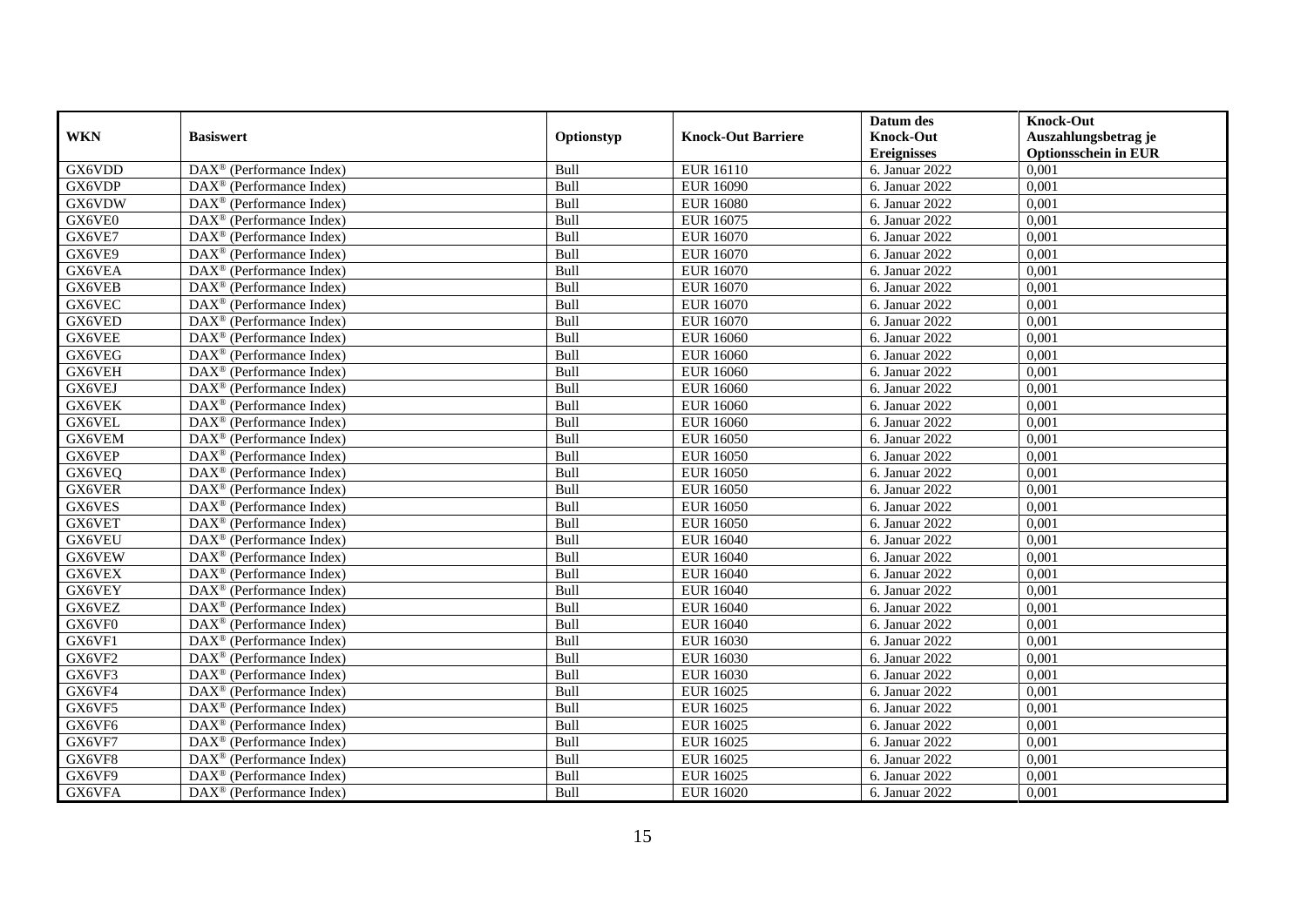|            |                                                         |            |                           | Datum des          | <b>Knock-Out</b>            |
|------------|---------------------------------------------------------|------------|---------------------------|--------------------|-----------------------------|
| <b>WKN</b> | <b>Basiswert</b>                                        | Optionstyp | <b>Knock-Out Barriere</b> | <b>Knock-Out</b>   | Auszahlungsbetrag je        |
|            |                                                         |            |                           | <b>Ereignisses</b> | <b>Optionsschein in EUR</b> |
| GX6VFB     | DAX <sup>®</sup> (Performance Index)                    | Bull       | <b>EUR 16020</b>          | 6. Januar 2022     | 0,001                       |
| GX6VFC     | $\text{DAX}^{\circledast}$ (Performance Index)          | Bull       | <b>EUR 16020</b>          | 6. Januar 2022     | 0,001                       |
| GX6VFD     | $DAX^{\circledR}$ (Performance Index)                   | Bull       | <b>EUR 16020</b>          | 6. Januar 2022     | 0,001                       |
| GX6VFE     | $\text{DAX}^{\otimes}$ (Performance Index)              | Bull       | <b>EUR 16020</b>          | 6. Januar 2022     | 0,001                       |
| GX6VFF     | DAX <sup>®</sup> (Performance Index)                    | Bull       | <b>EUR 16020</b>          | 6. Januar 2022     | 0,001                       |
| GX6VFG     | $\text{DAX}^{\textcircled{D}}$ (Performance Index)      | Bull       | EUR 16010                 | 6. Januar 2022     | 0,001                       |
| GX6VFH     | $\overline{\text{DAX}}^{\textcirc}$ (Performance Index) | Bull       | EUR 16010                 | 6. Januar 2022     | 0,001                       |
| GX6VFJ     | $\text{DAX}^{\textcircled{n}}$ (Performance Index)      | Bull       | <b>EUR 16010</b>          | 6. Januar 2022     | 0,001                       |
| GX6VFK     | $\text{DAX}^{\circledast}$ (Performance Index)          | Bull       | <b>EUR 16010</b>          | 6. Januar 2022     | 0,001                       |
| GX6VFL     | DAX <sup>®</sup> (Performance Index)                    | Bull       | <b>EUR 16010</b>          | 6. Januar 2022     | 0.001                       |
| GX6VFM     | DAX <sup>®</sup> (Performance Index)                    | Bull       | <b>EUR 16010</b>          | 6. Januar 2022     | 0,001                       |
| GX6VFN     | $\overline{\text{DAX}^{\otimes}}$ (Performance Index)   | Bull       | <b>EUR 16000</b>          | 6. Januar 2022     | 0,001                       |
| GX6VFP     | $\text{DAX}^{\textcircled{n}}$ (Performance Index)      | Bull       | <b>EUR 16000</b>          | 6. Januar 2022     | 0,001                       |
| GX6VFQ     | $DAX^{\circledR}$ (Performance Index)                   | Bull       | <b>EUR 16000</b>          | 6. Januar 2022     | 0.001                       |
| GX6VFR     | $\overline{\text{DAX}^{\otimes}}$ (Performance Index)   | Bull       | <b>EUR 16000</b>          | 6. Januar 2022     | 0,001                       |
| GX6VFS     | DAX <sup>®</sup> (Performance Index)                    | Bull       | <b>EUR 16000</b>          | 6. Januar $2022$   | 0,001                       |
| GX6VFT     | DAX <sup>®</sup> (Performance Index)                    | Bull       | <b>EUR 16000</b>          | 6. Januar 2022     | 0,001                       |
| GX6VFU     | DAX <sup>®</sup> (Performance Index)                    | Bull       | <b>EUR 15990</b>          | 6. Januar 2022     | 0,001                       |
| GX6VFV     | $\text{DAX}^{\circledast}$ (Performance Index)          | Bull       | <b>EUR 15990</b>          | 6. Januar 2022     | 0,001                       |
| GX6VFW     | $\text{DAX}^{\circledast}$ (Performance Index)          | Bull       | <b>EUR 15990</b>          | 6. Januar 2022     | 0,001                       |
| GX6VFX     | DAX <sup>®</sup> (Performance Index)                    | Bull       | <b>EUR 15990</b>          | 6. Januar 2022     | 0,001                       |
| GX6VFY     | $DAX^{\circledR}$ (Performance Index)                   | Bull       | <b>EUR 15990</b>          | 6. Januar 2022     | 0,001                       |
| GX6VFZ     | $\text{DAX}^{\textcircled{p}}$ (Performance Index)      | Bull       | <b>EUR 15990</b>          | 6. Januar 2022     | 0,001                       |
| GX6VG0     | $\text{DAX}^{\textcircled{p}}$ (Performance Index)      | Bull       | <b>EUR 15980</b>          | 7. Januar 2022     | 0,001                       |
| GX6VG1     | $DAX^{\circledR}$ (Performance Index)                   | Bull       | <b>EUR 15980</b>          | 7. Januar 2022     | 0,001                       |
| GX6VG2     | $\text{DAX}^{\circledast}$ (Performance Index)          | Bull       | <b>EUR 15980</b>          | 7. Januar 2022     | 0,001                       |
| GX6VG3     | DAX <sup>®</sup> (Performance Index)                    | Bull       | <b>EUR 15975</b>          | 7. Januar 2022     | 0,001                       |
| GX6VG4     | DAX <sup>®</sup> (Performance Index)                    | Bull       | <b>EUR 15975</b>          | 7. Januar 2022     | 0,001                       |
| GX6VG5     | $\text{DAX}^{\otimes}$ (Performance Index)              | Bull       | <b>EUR 15975</b>          | 7. Januar 2022     | 0,001                       |
| GX6VG6     | $\text{DAX}^{\textcircled{n}}$ (Performance Index)      | Bull       | <b>EUR 15975</b>          | 7. Januar 2022     | 0,001                       |
| GX6VG7     | DAX <sup>®</sup> (Performance Index)                    | Bull       | <b>EUR 15975</b>          | 7. Januar 2022     | 0,001                       |
| GX6VG8     | DAX <sup>®</sup> (Performance Index)                    | Bull       | <b>EUR 15975</b>          | 7. Januar 2022     | 0,001                       |
| GX6VG9     | DAX <sup>®</sup> (Performance Index)                    | Bull       | <b>EUR 15970</b>          | 7. Januar 2022     | 0,001                       |
| GX6VGA     | $\overline{\text{DAX}}^{\textcirc}$ (Performance Index) | Bull       | <b>EUR 15970</b>          | 7. Januar 2022     | 0,001                       |
| GX6VGB     | $\text{DAX}^{\otimes}$ (Performance Index)              | Bull       | <b>EUR 15970</b>          | 7. Januar 2022     | 0,001                       |
| GX6VGC     | $\text{DAX}^{\circledast}$ (Performance Index)          | Bull       | <b>EUR 15970</b>          | 7. Januar 2022     | 0,001                       |
| GX6VGD     | $\text{DAX}^{\otimes}$ (Performance Index)              | Bull       | <b>EUR 15970</b>          | 7. Januar 2022     | 0,001                       |
| GX6VGE     | $\overline{\text{DAX}}^{\textcirc}$ (Performance Index) | Bull       | <b>EUR 15970</b>          | 7. Januar 2022     | 0,001                       |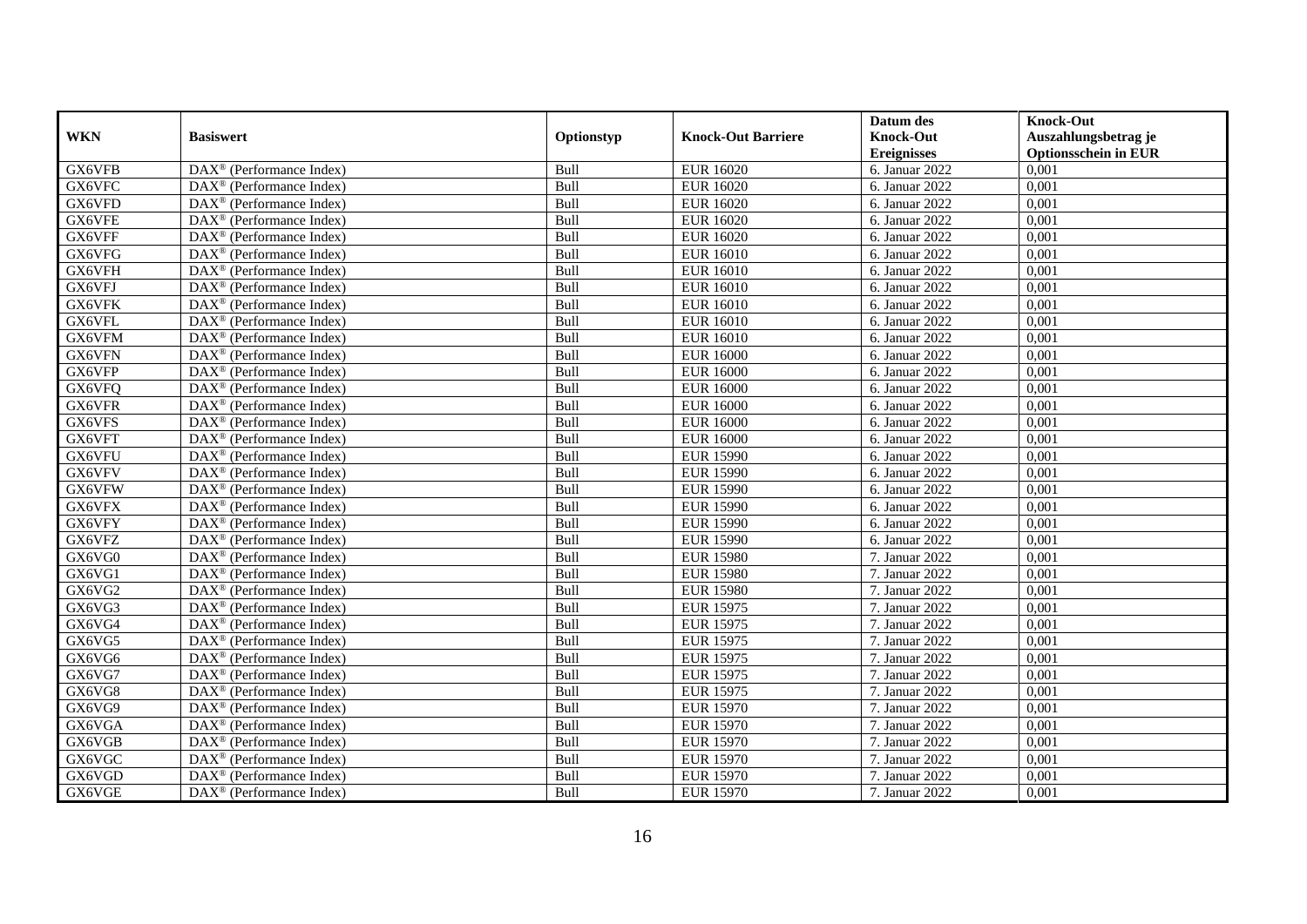|               |                                                              |            |                           | Datum des          | <b>Knock-Out</b>            |
|---------------|--------------------------------------------------------------|------------|---------------------------|--------------------|-----------------------------|
| <b>WKN</b>    | <b>Basiswert</b>                                             | Optionstyp | <b>Knock-Out Barriere</b> | <b>Knock-Out</b>   | Auszahlungsbetrag je        |
|               |                                                              |            |                           | <b>Ereignisses</b> | <b>Optionsschein in EUR</b> |
| GX6VGF        | $\overline{\text{DAX}}^{\textcircled{}}$ (Performance Index) | Bull       | <b>EUR 15960</b>          | 7. Januar 2022     | 0,001                       |
| GX6VGG        | $DAX^{\circledR}$ (Performance Index)                        | Bull       | <b>EUR 15960</b>          | 7. Januar 2022     | 0,001                       |
| GX6VGH        | DAX <sup>®</sup> (Performance Index)                         | Bull       | <b>EUR 15960</b>          | 7. Januar 2022     | 0,001                       |
| GX6VGJ        | $\text{DAX}^{\otimes}$ (Performance Index)                   | Bull       | <b>EUR 15960</b>          | 7. Januar 2022     | 0,001                       |
| GX6VGK        | DAX <sup>®</sup> (Performance Index)                         | Bull       | <b>EUR 15960</b>          | 7. Januar 2022     | 0,001                       |
| GX6VGL        | $\text{DAX}^{\circledast}$ (Performance Index)               | Bull       | <b>EUR 15960</b>          | 7. Januar 2022     | 0,001                       |
| GX6VGM        | $\text{DAX}^{\textcircled{n}}$ (Performance Index)           | Bull       | <b>EUR 15950</b>          | 7. Januar 2022     | 0,001                       |
| GX6VGN        | $\text{DAX}^{\textcircled{}}$ (Performance Index)            | Bull       | <b>EUR 15950</b>          | 7. Januar 2022     | 0,001                       |
| GX6VGP        | $\text{DAX}^{\textcircled{D}}$ (Performance Index)           | Bull       | <b>EUR 15950</b>          | 7. Januar 2022     | 0,001                       |
| GX6VGQ        | $DAX^{\otimes}$ (Performance Index)                          | Bull       | <b>EUR 15950</b>          | 7. Januar 2022     | 0,001                       |
| GX6VGR        | DAX <sup>®</sup> (Performance Index)                         | Bull       | <b>EUR 15950</b>          | 7. Januar 2022     | 0,001                       |
| GX6VGS        | $\overline{\text{DAX}^{\otimes}}$ (Performance Index)        | Bull       | <b>EUR 15950</b>          | 7. Januar 2022     | 0,001                       |
| GX6VGT        | $\text{DAX}^{\circledast}$ (Performance Index)               | Bull       | <b>EUR 15940</b>          | 7. Januar 2022     | 0,001                       |
| GX6VGU        | DAX <sup>®</sup> (Performance Index)                         | Bull       | <b>EUR 15940</b>          | 7. Januar 2022     | 0,001                       |
| GX6VGV        | DAX <sup>®</sup> (Performance Index)                         | Bull       | <b>EUR 15940</b>          | 7. Januar 2022     | 0,001                       |
| GX6VGW        | DAX <sup>®</sup> (Performance Index)                         | Bull       | <b>EUR 15940</b>          | 7. Januar 2022     | 0,001                       |
| GX6VGX        | DAX <sup>®</sup> (Performance Index)                         | Bull       | <b>EUR 15940</b>          | 7. Januar 2022     | 0,001                       |
| GX6VGY        | $\overline{\text{DAX}}^{\textcirc}$ (Performance Index)      | Bull       | <b>EUR 15940</b>          | 7. Januar 2022     | 0,001                       |
| GX6VGZ        | DAX <sup>®</sup> (Performance Index)                         | Bull       | <b>EUR 15930</b>          | 7. Januar 2022     | 0,001                       |
| GX6VH0        | DAX <sup>®</sup> (Performance Index)                         | Bull       | <b>EUR 15930</b>          | 7. Januar 2022     | 0,001                       |
| GX6VH1        | DAX <sup>®</sup> (Performance Index)                         | Bull       | <b>EUR 15930</b>          | 7. Januar 2022     | 0,001                       |
| GX6VH2        | $\overline{\text{DAX}^{\otimes}}$ (Performance Index)        | Bull       | <b>EUR 15925</b>          | 7. Januar 2022     | 0,001                       |
| GX6VH3        | $\text{DAX}^{\circledast}$ (Performance Index)               | Bull       | <b>EUR 15925</b>          | 7. Januar 2022     | 0,001                       |
| GX6VH4        | DAX <sup>®</sup> (Performance Index)                         | Bull       | <b>EUR 15925</b>          | 7. Januar 2022     | 0,001                       |
| GX6VH5        | DAX <sup>®</sup> (Performance Index)                         | Bull       | <b>EUR 15925</b>          | 7. Januar 2022     | 0,001                       |
| GX6VH6        | $\text{DAX}^{\otimes}$ (Performance Index)                   | Bull       | <b>EUR 15925</b>          | 7. Januar 2022     | 0,001                       |
| GX6VH7        | $\text{DAX}^{\circledast}$ (Performance Index)               | Bull       | <b>EUR 15925</b>          | 7. Januar 2022     | 0,001                       |
| GX6VH8        | $DAX^{\circledR}$ (Performance Index)                        | Bull       | <b>EUR 15920</b>          | 7. Januar 2022     | 0.001                       |
| GX6VH9        | $\text{DAX}^{\textcircled{D}}$ (Performance Index)           | Bull       | <b>EUR 15920</b>          | 7. Januar 2022     | 0,001                       |
| GX6VHA        | $DAX^{\circledcirc}$ (Performance Index)                     | Bull       | <b>EUR 15920</b>          | 7. Januar 2022     | 0,001                       |
| GX6VHB        | DAX <sup>®</sup> (Performance Index)                         | Bull       | <b>EUR 15920</b>          | 7. Januar 2022     | 0,001                       |
| GX6VHC        | $\text{DAX}^{\otimes}$ (Performance Index)                   | Bull       | <b>EUR 15920</b>          | 7. Januar 2022     | 0.001                       |
| GX6VHD        | $\overline{\text{DAX}^{\otimes}}$ (Performance Index)        | Bull       | <b>EUR 15920</b>          | 7. Januar 2022     | 0,001                       |
| <b>GX6VHE</b> | $\text{DAX}^{\circledast}$ (Performance Index)               | Bull       | <b>EUR 15910</b>          | 7. Januar 2022     | 0,001                       |
| GX6VHF        | $\text{DAX}^{\textcircled{n}}$ (Performance Index)           | Bull       | <b>EUR 15910</b>          | 7. Januar 2022     | 0,001                       |
| GX6VHG        | $\text{DAX}^{\circledast}$ (Performance Index)               | Bull       | <b>EUR 15910</b>          | 7. Januar 2022     | 0,001                       |
| GX6VHH        | $\text{DAX}^{\otimes}$ (Performance Index)                   | Bull       | <b>EUR 15910</b>          | 7. Januar 2022     | 0,001                       |
| GX6VHJ        | $\overline{\text{DAX}}^{\textcirc}$ (Performance Index)      | Bull       | <b>EUR 15910</b>          | 7. Januar 2022     | 0,001                       |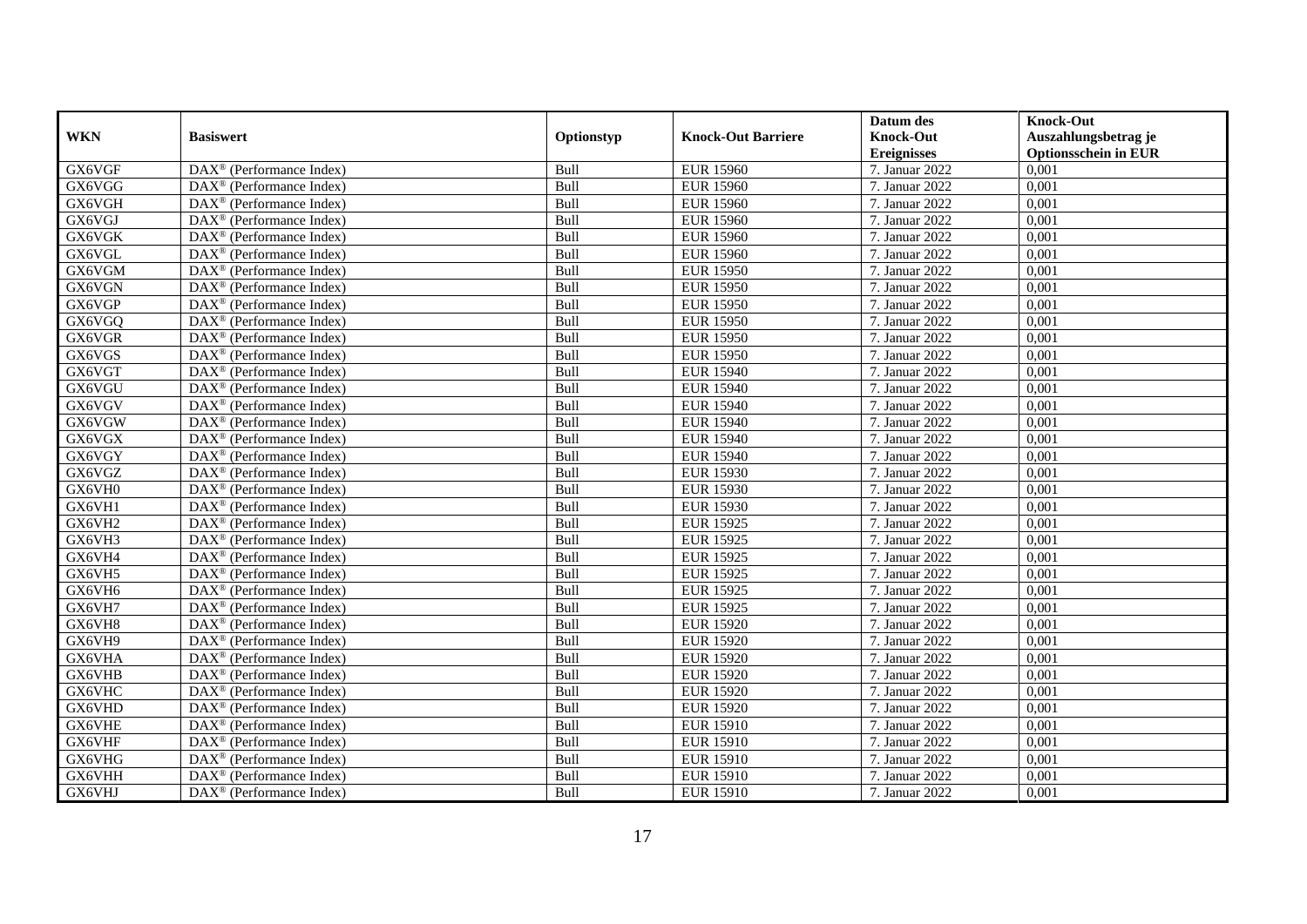|               |                                                                  |            |                           | Datum des          | <b>Knock-Out</b>            |
|---------------|------------------------------------------------------------------|------------|---------------------------|--------------------|-----------------------------|
| <b>WKN</b>    | <b>Basiswert</b>                                                 | Optionstyp | <b>Knock-Out Barriere</b> | <b>Knock-Out</b>   | Auszahlungsbetrag je        |
|               |                                                                  |            |                           | <b>Ereignisses</b> | <b>Optionsschein in EUR</b> |
| GX6VHK        | DAX <sup>®</sup> (Performance Index)                             | Bull       | <b>EUR 15910</b>          | 7. Januar 2022     | 0,001                       |
| GX6VHL        | $DAX^{\circledR}$ (Performance Index)                            | Bull       | <b>EUR 15900</b>          | 7. Januar 2022     | 0,001                       |
| GX6VHM        | $DAX^{\circledR}$ (Performance Index)                            | Bull       | <b>EUR 15900</b>          | 7. Januar 2022     | 0,001                       |
| GX6VHN        | DAX <sup>®</sup> (Performance Index)                             | Bull       | <b>EUR 15900</b>          | 7. Januar 2022     | 0,001                       |
| GX6VHP        | DAX <sup>®</sup> (Performance Index)                             | Bull       | <b>EUR 15900</b>          | 7. Januar 2022     | 0,001                       |
| GX6VHQ        | $\text{DAX}^{\textcircled{D}}$ (Performance Index)               | Bull       | <b>EUR 15900</b>          | 7. Januar 2022     | 0,001                       |
| <b>GX6VHR</b> | $DAX^{\otimes}$ (Performance Index)                              | Bull       | <b>EUR 15900</b>          | 7. Januar 2022     | 0,001                       |
| GX6VHS        | DAX <sup>®</sup> (Performance Index)                             | Bull       | <b>EUR 15890</b>          | 7. Januar 2022     | 0,001                       |
| GX6VHT        | $\text{DAX}^{\circledast}$ (Performance Index)                   | Bull       | <b>EUR 15890</b>          | 7. Januar 2022     | 0,001                       |
| GX6VHU        | DAX <sup>®</sup> (Performance Index)                             | Bull       | <b>EUR 15890</b>          | 7. Januar 2022     | 0.001                       |
| GX6VHV        | $\overline{\text{DAX}^{\otimes}}$ (Performance Index)            | Bull       | <b>EUR 15890</b>          | 7. Januar 2022     | 0,001                       |
| GX6VHW        | $\overline{\text{DAX}^{\otimes}}$ (Performance Index)            | Bull       | <b>EUR 15890</b>          | 7. Januar 2022     | 0,001                       |
| GX6VHX        | $\text{DAX}^{\textcircled{n}}$ (Performance Index)               | Bull       | <b>EUR 15890</b>          | 7. Januar 2022     | 0,001                       |
| GX6VHY        | DAX <sup>®</sup> (Performance Index)                             | Bull       | <b>EUR 15880</b>          | 7. Januar 2022     | 0.001                       |
| GX6VHZ        | $\overline{\text{DAX}^{\otimes}}$ (Performance Index)            | Bull       | <b>EUR 15880</b>          | 7. Januar 2022     | 0,001                       |
| GX6VJ0        | DAX <sup>®</sup> (Performance Index)                             | Bull       | <b>EUR 15880</b>          | 7. Januar 2022     | 0,001                       |
| GX6VJ1        | DAX <sup>®</sup> (Performance Index)                             | Bull       | <b>EUR 15875</b>          | 7. Januar 2022     | 0,001                       |
| GX6VJ2        | DAX <sup>®</sup> (Performance Index)                             | Bull       | <b>EUR 15875</b>          | 7. Januar 2022     | 0,001                       |
| GX6VJ3        | $\text{DAX}^{\circledast}$ (Performance Index)                   | Bull       | <b>EUR 15875</b>          | 7. Januar 2022     | 0,001                       |
| GX6VJ4        | $\text{DAX}^{\circledast}$ (Performance Index)                   | Bull       | <b>EUR 15875</b>          | 7. Januar 2022     | 0,001                       |
| GX6VJ5        | DAX <sup>®</sup> (Performance Index)                             | Bull       | <b>EUR 15875</b>          | 7. Januar 2022     | 0,001                       |
| GX6VJ6        | $DAX^{\circledR}$ (Performance Index)                            | Bull       | <b>EUR 15875</b>          | 7. Januar 2022     | 0,001                       |
| GX6VJ7        | $\text{DAX}^{\textcircled{p}}$ (Performance Index)               | Bull       | <b>EUR 15870</b>          | 7. Januar 2022     | 0,001                       |
| GX6VJ8        | $\text{DAX}^{\textcircled{p}}$ (Performance Index)               | Bull       | <b>EUR 15870</b>          | 7. Januar 2022     | 0,001                       |
| GX6VJ9        | $DAX^{\circledR}$ (Performance Index)                            | Bull       | <b>EUR 15870</b>          | 7. Januar 2022     | 0,001                       |
| GX6VJA        | $\text{DAX}^{\circledast}$ (Performance Index)                   | Bull       | <b>EUR 15870</b>          | 7. Januar 2022     | 0,001                       |
| GX6VJB        | DAX <sup>®</sup> (Performance Index)                             | Bull       | <b>EUR 15870</b>          | 7. Januar 2022     | 0,001                       |
| GX6VJC        | $\overline{\text{DAX}^{\otimes}}$ (Performance Index)            | Bull       | <b>EUR 15870</b>          | 7. Januar 2022     | 0,001                       |
| GX6VQG        | NASDAQ-100 Index®                                                | Bull       | <b>USD 15800</b>          | 5. Januar 2022     | 0,001                       |
| GX6VQH        | NASDAQ-100 Index®                                                | Bull       | <b>USD 15760</b>          | 6. Januar 2022     | 0,001                       |
| GX6VQJ        | NASDAQ-100 Index®                                                | Bull       | <b>USD 15700</b>          | 6. Januar 2022     | 0,001                       |
| GX6VQK        | NASDAQ-100 Index®                                                | Bull       | <b>USD 15680</b>          | 6. Januar 2022     | 0,001                       |
| GX6VQL        | NASDAQ-100 Index®                                                | Bull       | <b>USD 15600</b>          | 7. Januar 2022     | 0,001                       |
| GX6VRB        | $\text{DAX}^{\circledR}$ (Performance Index)/ X-DAX <sup>®</sup> | Bull       | <b>EUR 16000</b>          | 6. Januar 2022     | 0,001                       |
| GX6VRC        | DAX <sup>®</sup> (Performance Index)/X-DAX <sup>®</sup>          | Bull       | <b>EUR 16000</b>          | 6. Januar 2022     | 0,001                       |
| GX6VRD        | DAX <sup>®</sup> (Performance Index)/ X-DAX <sup>®</sup>         | Bull       | <b>EUR 15900</b>          | 7. Januar 2022     | 0,001                       |
| GX6VRE        | DAX <sup>®</sup> (Performance Index)/ X-DAX <sup>®</sup>         | Bull       | <b>EUR 15900</b>          | 7. Januar 2022     | 0,001                       |
| GX6W74        | $AEX-Index^{\circledR}$                                          | Bull       | EUR 781,22                | 6. Januar 2022     | 0,001                       |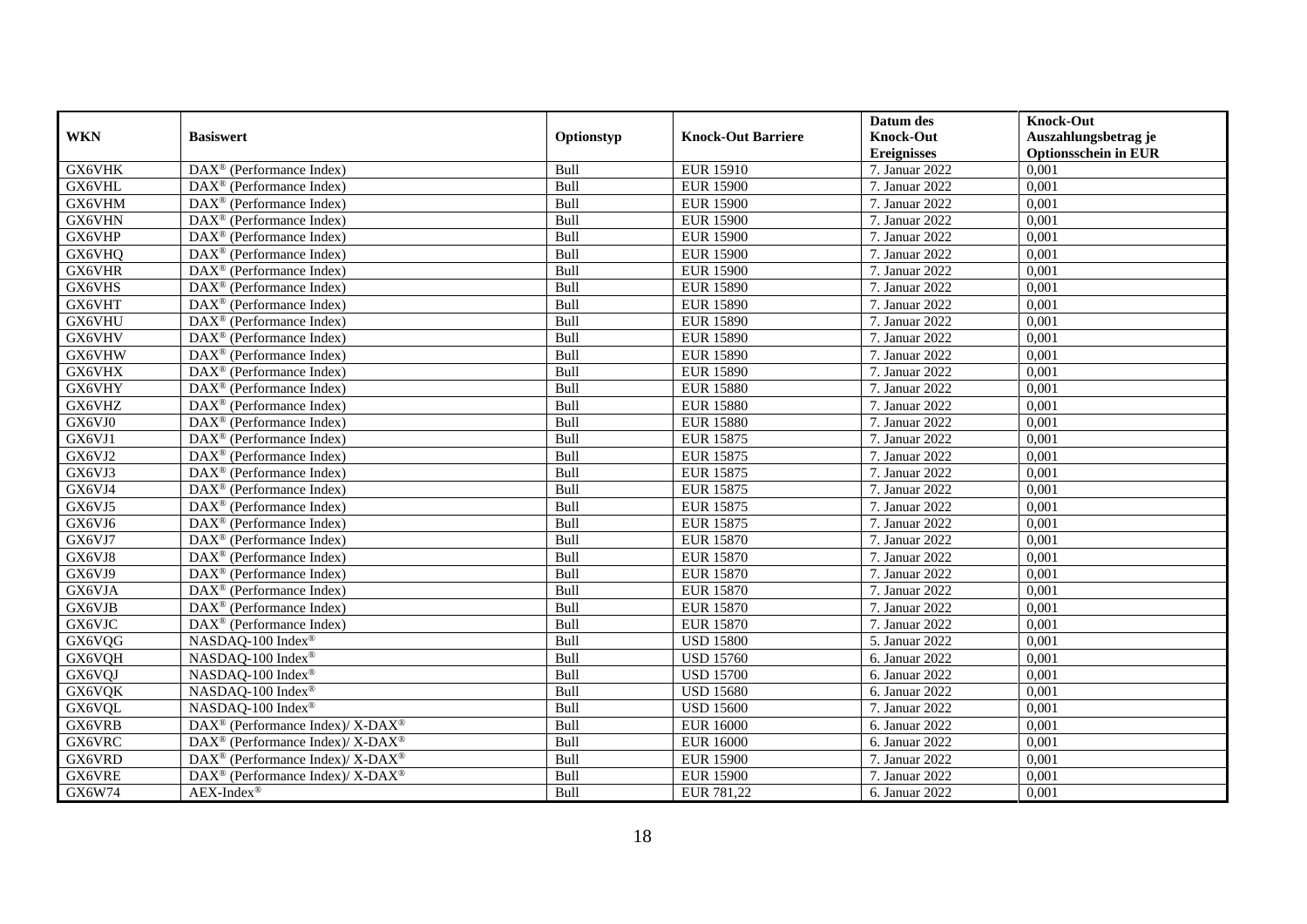|            |                                 |            |                           | Datum des          | <b>Knock-Out</b>            |
|------------|---------------------------------|------------|---------------------------|--------------------|-----------------------------|
| <b>WKN</b> | <b>Basiswert</b>                | Optionstyp | <b>Knock-Out Barriere</b> | <b>Knock-Out</b>   | Auszahlungsbetrag je        |
|            |                                 |            |                           | <b>Ereignisses</b> | <b>Optionsschein in EUR</b> |
| GX6W75     | $AEX-Index^{\circledR}$         | Bull       | EUR 783,63                | 6. Januar 2022     | 0,001                       |
| GX6W77     | $AEX-Index^{\circledR}$         | Bull       | EUR 792,48                | 6. Januar 2022     | 0,001                       |
| GX6W78     | $AEX-Index^{\circledR}$         | Bull       | EUR 790,87                | 6. Januar 2022     | 0,001                       |
| GX6W7B     | AEX-Index®                      | Bull       | EUR 791,67                | 6. Januar 2022     | 0,001                       |
| GX6W7C     | $AEX-Index^{\circledR}$         | Bull       | EUR 780,41                | 6. Januar 2022     | 0,001                       |
| GX6W7D     | $AEX-Index^{\circledR}$         | Bull       | EUR 782,02                | 6. Januar 2022     | 0,001                       |
| GX6W7E     | $AEX-Index^{\circledR}$         | Bull       | EUR 793,28                | 6. Januar 2022     | 0,001                       |
| GX6W7F     | $AEX-Index^{\circledR}$         | Bull       | EUR 782,83                | 6. Januar 2022     | 0,001                       |
| GX6W7J     | AEX-Index®                      | Bull       | EUR 789,26                | 6. Januar 2022     | 0,001                       |
| GX6W7L     | $AEX-Index^{\circledR}$         | Bull       | EUR 786,04                | 6. Januar 2022     | 0,001                       |
| GX6W7M     | $AEX-Index^{\circledR}$         | Bull       | EUR 785,24                | 6. Januar 2022     | 0,001                       |
| GX6W7N     | $AEX-Index^{\circledR}$         | Bull       | EUR 787,65                | 6. Januar 2022     | 0,001                       |
| GX6W7P     | AEX-Index®                      | Bull       | <b>EUR 788,45</b>         | 6. Januar 2022     | 0,001                       |
| GX6W7R     | $AEX-Index^{\circledR}$         | Bull       | EUR 790,06                | 6. Januar 2022     | 0,001                       |
| GX6W7T     | $AEX-Index^{\circledR}$         | Bull       | EUR 786,85                | 6. Januar 2022     | 0,001                       |
| GX6W7W     | $AEX$ -Index®                   | Bull       | EUR 784,44                | 6. Januar 2022     | 0,001                       |
| GX6W7X     | $AEX-Index^{\circledR}$         | Bull       | <b>EUR 794,08</b>         | 6. Januar 2022     | 0,001                       |
| GX6WG3     | <b>CVS Health Corporation</b>   | Bear       | <b>USD 105,46</b>         | 6. Januar 2022     | 0.001                       |
| GX6WGP     | BlackRock, Inc.                 | Bull       | <b>USD 907,4</b>          | 6. Januar 2022     | 0,001                       |
| GX6WGS     | BlackRock, Inc.                 | Bull       | <b>USD 901,16</b>         | 6. Januar 2022     | 0,001                       |
| GX6WGY     | BlackRock, Inc.                 | Bull       | <b>USD 894,91</b>         | 6. Januar $2022$   | 0,001                       |
| GX6WHL     | BlackRock, Inc.                 | Bull       | <b>USD 888,67</b>         | 6. Januar 2022     | 0,001                       |
| GX6WHM     | American Express Company        | Bull       | <b>USD 170.7</b>          | 6. Januar 2022     | 0,001                       |
| GX6WJZ     | Gilead Sciences, Inc.           | Bull       | USD 71,20504334           | 7. Januar 2022     | 0,001                       |
| GX6WK1     | Gilead Sciences, Inc.           | Bull       | <b>USD 71,65</b>          | 6. Januar 2022     | 0,001                       |
| GX6WK9     | Palo Alto Networks, Inc.        | Bear       | <b>USD 523,33</b>         | 6. Januar 2022     | 0.001                       |
| GX6WKD     | Palo Alto Networks, Inc.        | Bear       | <b>USD 529,39</b>         | 6. Januar 2022     | 0,001                       |
| GX6WKW     | Palo Alto Networks, Inc.        | Bear       | USD 547,49710247          | 7. Januar 2022     | 0.001                       |
| GX6WL0     | Palo Alto Networks, Inc.        | Bear       | <b>USD 535,46</b>         | 6. Januar 2022     | 0,001                       |
| GX6WL2     | <b>Ball Corporation</b>         | Bear       | <b>USD 92,17</b>          | 6. Januar 2022     | 0,001                       |
| GX6WL7     | <b>CUREVAC NV</b>               | Bull       | <b>USD 31,11</b>          | 6. Januar 2022     | 0,001                       |
| GX6WL8     | <b>CUREVAC NV</b>               | Bull       | <b>USD 31,32</b>          | 6. Januar 2022     | 0,001                       |
| GX6WLC     | <b>CUREVAC NV</b>               | Bull       | <b>USD 31,53</b>          | 6. Januar 2022     | 0,001                       |
| GX6WLD     | <b>CUREVAC NV</b>               | Bull       | <b>USD 32,17</b>          | 6. Januar 2022     | 0,001                       |
| GX6WLH     | <b>CUREVAC NV</b>               | Bull       | <b>USD 31,75</b>          | 6. Januar 2022     | 0,001                       |
| GX6WLL     | The Estee Lauder Companies Inc. | Bull       | <b>USD 361,47</b>         | 6. Januar 2022     | 0,001                       |
| GX6WLM     | <b>CUREVAC NV</b>               | Bull       | <b>USD 33,02</b>          | 6. Januar 2022     | 0,001                       |
| GX6WLN     | <b>CUREVAC NV</b>               | Bull       | <b>USD 33,24</b>          | 6. Januar 2022     | 0,001                       |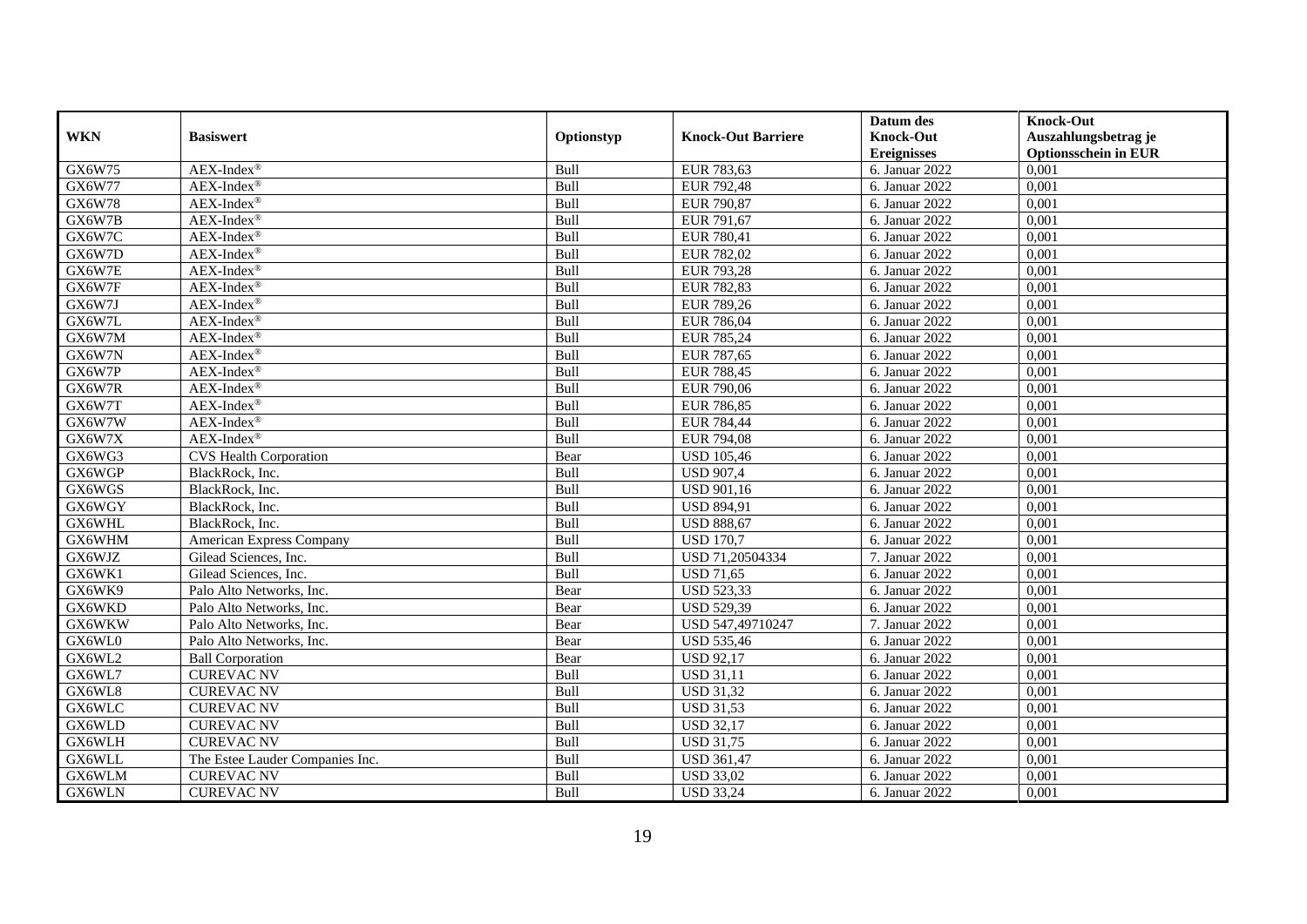|            |                                 |            |                           | Datum des                   | <b>Knock-Out</b>            |
|------------|---------------------------------|------------|---------------------------|-----------------------------|-----------------------------|
| <b>WKN</b> | <b>Basiswert</b>                | Optionstyp | <b>Knock-Out Barriere</b> | <b>Knock-Out</b>            | Auszahlungsbetrag je        |
|            |                                 |            |                           | <b>Ereignisses</b>          | <b>Optionsschein in EUR</b> |
| GX6WLP     | The Estee Lauder Companies Inc. | Bull       | <b>USD 358,8</b>          | 6. Januar 2022              | 0,001                       |
| GX6WLQ     | <b>CUREVAC NV</b>               | Bull       | <b>USD 33,45</b>          | 6. Januar 2022              | 0,001                       |
| GX6WLS     | The Estee Lauder Companies Inc. | Bull       | <b>USD 366,82</b>         | 6. Januar 2022              | 0,001                       |
| GX6WLT     | <b>CUREVAC NV</b>               | Bull       | <b>USD 32,81</b>          | 6. Januar 2022              | 0,001                       |
| GX6WLU     | <b>CUREVAC NV</b>               | Bull       | <b>USD 31,96</b>          | 6. Januar 2022              | 0,001                       |
| GX6WLV     | <b>CUREVAC NV</b>               | Bull       | <b>USD 32,38</b>          | 6. Januar 2022              | 0,001                       |
| GX6WLW     | The Estee Lauder Companies Inc. | Bull       | <b>USD 356,13</b>         | 6. Januar 2022              | 0,001                       |
| GX6WLY     | The Estee Lauder Companies Inc. | Bull       | <b>USD 353,45</b>         | 6. Januar 2022              | 0,001                       |
| GX6WLZ     | Verisk Analytics Inc            | Bull       | USD 211,463787            | 7. Januar 2022              | 0,001                       |
| GX6WM3     | Fiserv, Inc.                    | Bull       | <b>USD 108,36</b>         | 6. Januar 2022              | 0,001                       |
| GX6WM4     | Verisk Analytics Inc            | Bull       | <b>USD 219,26</b>         | 6. Januar 2022              | 0,001                       |
| GX6WM5     | Verisk Analytics Inc            | Bull       | <b>USD 212,74</b>         | 6. Januar 2022              | 0,001                       |
| GX6WM6     | Verisk Analytics Inc            | Bull       | <b>USD 216,66</b>         | 6. Januar 2022              | 0,001                       |
| GX6WM8     | Verisk Analytics Inc            | Bull       | <b>USD 214,05</b>         | 6. Januar 2022              | 0,001                       |
| GX6WM9     | Verisk Analytics Inc            | Bull       | <b>USD 215,35</b>         | 6. Januar $2022$            | 0,001                       |
| GX6WMG     | Verisk Analytics Inc            | Bull       | <b>USD 220,57</b>         | 6. Januar 2022              | 0,001                       |
| GX6WMH     | The Estee Lauder Companies Inc. | Bull       | <b>USD 364,14</b>         | 6. Januar 2022              | 0,001                       |
| GX6WMR     | The Estee Lauder Companies Inc. | Bull       | USD 350,81946275          | 7. Januar 2022              | 0.001                       |
| GX6WMY     | Palo Alto Networks, Inc.        | Bear       | USD 541,43801988          | 7. Januar 2022              | 0,001                       |
| GX6WN2     | Deere & Company                 | Bear       | <b>USD 372,52</b>         | 6. Januar 2022              | 0,001                       |
| GX6WN4     | Deere & Company                 | Bear       | <b>USD 376,36</b>         | 6. Januar $20\overline{22}$ | 0,001                       |
| GX6WNR     | Verisk Analytics Inc            | Bull       | <b>USD 217,96</b>         | 6. Januar 2022              | 0,001                       |
| GX6WP3     | Deere & Company                 | Bear       | USD 380,15828361          | 7. Januar 2022              | 0,001                       |
| GX6WPD     | Trip.com Group Limited          | Bull       | <b>USD 25,2</b>           | 6. Januar 2022              | 0,001                       |
| GX6WTC     | NASDAQ-100 Index®               | Bull       | <b>USD 16371,58</b>       | 6. Januar 2022              | 0,001                       |
| GX6WTE     | NASDAQ-100 Index®               | Bull       | USD 16361,23              | 6. Januar $2022$            | 0,001                       |
| GX6WTG     | NASDAQ-100 Index®               | Bull       | USD 16334,57              | 6. Januar 2022              | 0,001                       |
| GX6WTK     | NASDAQ-100 Index®               | Bull       | USD 16207,21              | 6. Januar 2022              | 0.001                       |
| GX6WTL     | NASDAQ-100 Index®               | Bear       | <b>USD 15646,1</b>        | 6. Januar 2022              | 0,001                       |
| GX6WTM     | NASDAQ-100 Index®               | Bull       | USD 16352,34              | 6. Januar 2022              | 0,001                       |
| GX6WTN     | NASDAQ-100 Index®               | Bull       | <b>USD 16243,28</b>       | 6. Januar 2022              | 0,001                       |
| GX6WTP     | NASDAQ-100 Index®               | Bull       | <b>USD 16213,05</b>       | 6. Januar 2022              | 0,001                       |
| GX6WTQ     | NASDAQ-100 Index®               | Bull       | USD 16381,92              | 6. Januar 2022              | 0,001                       |
| GX6WTR     | NASDAQ-100 Index®               | Bull       | USD 16596,02              | 6. Januar 2022              | 0,001                       |
| GX6WTT     | NASDAQ-100 Index®               | Bull       | USD 16249,44              | 6. Januar 2022              | 0,001                       |
| GX6WTU     | NASDAQ-100 Index®               | Bull       | USD 16343,46              | 6. Januar 2022              | 0,001                       |
| GX6WTV     | NASDAQ-100 Index®               | Bull       | USD 16224,99              | 6. Januar 2022              | 0,001                       |
| GX6WTW     | NASDAQ-100 Index®               | Bull       | USD 16466,86              | 6. Januar 2022              | 0,001                       |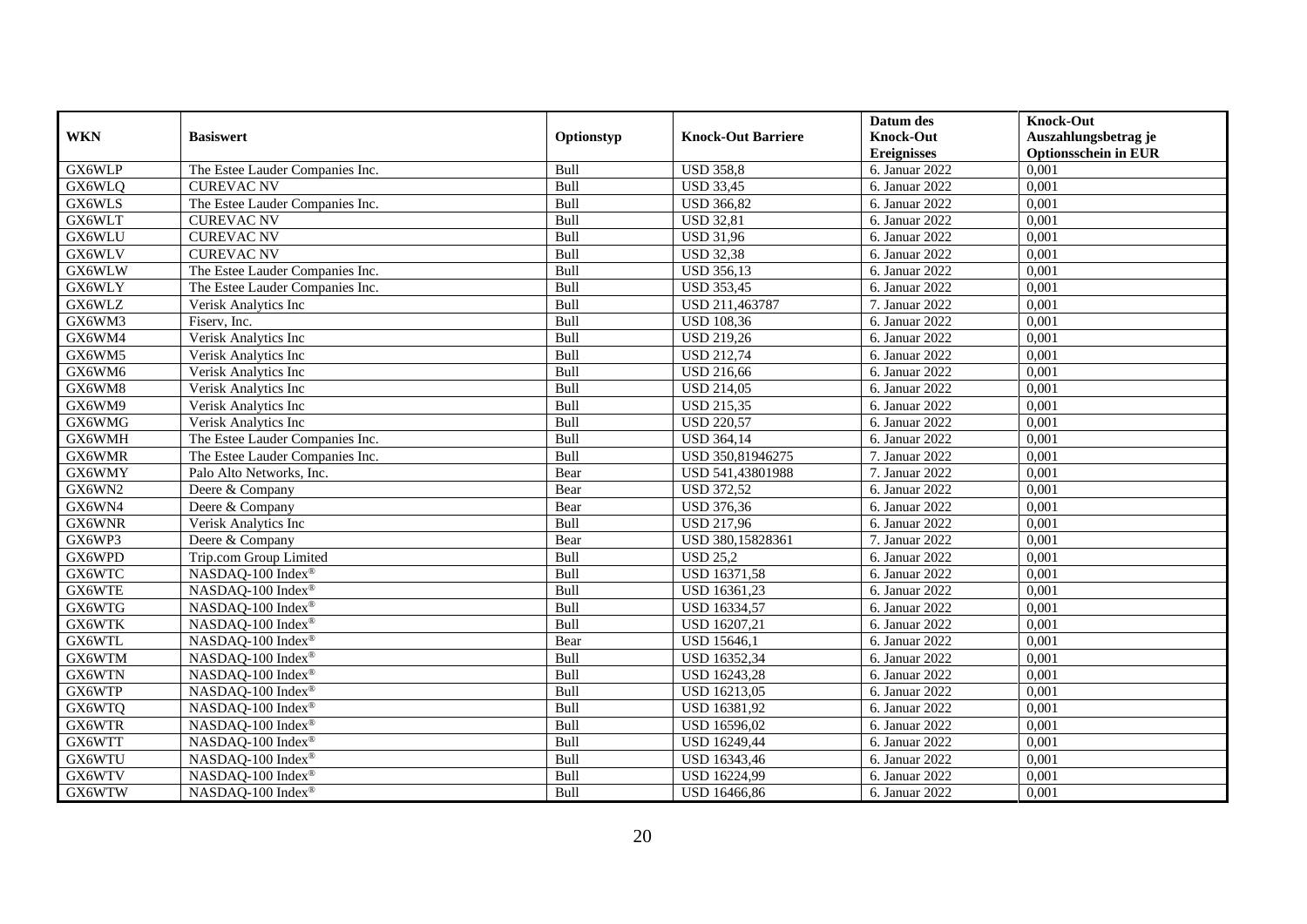|            |                                   |             |                           | Datum des          | <b>Knock-Out</b>            |
|------------|-----------------------------------|-------------|---------------------------|--------------------|-----------------------------|
| <b>WKN</b> | <b>Basiswert</b>                  | Optionstyp  | <b>Knock-Out Barriere</b> | <b>Knock-Out</b>   | Auszahlungsbetrag je        |
|            |                                   |             |                           | <b>Ereignisses</b> | <b>Optionsschein in EUR</b> |
| GX6WTX     | NASDAQ-100 Index®                 | Bull        | USD 16219,02              | 6. Januar 2022     | 0,001                       |
| GX6WU2     | NASDAQ-100 Index®                 | Bull        | USD 16249,44              | 6. Januar 2022     | 0,001                       |
| GX6WU6     | NASDAQ-100 Index®                 | Bear        | USD 15763,23              | 6. Januar 2022     | 0,001                       |
| GX6WUC     | NASDAQ-100 Index®                 | Bull        | USD 16213,05              | 6. Januar 2022     | 0,001                       |
| GX6WUG     | NASDAQ-100 Index®                 | Bear        | USD 15891,62              | 6. Januar 2022     | 0,001                       |
| GX6WUZ     | NASDAQ-100 Index®                 | Bear        | <b>USD 15704,66</b>       | 6. Januar 2022     | 0,001                       |
| GX6WV0     | NASDAQ-100 Index®                 | Bear        | <b>USD 15793,82</b>       | 6. Januar 2022     | 0,001                       |
| GX6WV1     | NASDAQ-100 Index®                 | Bear        | USD 15873,31              | 6. Januar 2022     | 0,001                       |
| GX6WV3     | NASDAQ-100 Index®                 | Bull        | USD 16230,96              | 6. Januar 2022     | 0,001                       |
| GX6WV8     | NASDAQ-100 Index®                 | Bear        | <b>USD 15587,54</b>       | 6. Januar 2022     | 0,001                       |
| GX6WV9     | NASDAQ-100 Index®                 | Bull        | USD 16484,91              | 6. Januar 2022     | 0,001                       |
| GX6WVH     | NASDAQ-100 Index®                 | Bull        | <b>USD 16255,86</b>       | 6. Januar 2022     | 0,001                       |
| GX6WVN     | NASDAQ-100 Index®                 | Bull        | USD 16237,12              | 6. Januar 2022     | 0,001                       |
| GX6WVS     | NASDAQ-100 Index®                 | Bear        | USD 15824,41              | 6. Januar 2022     | 0,001                       |
| GX6WW0     | NASDAQ-100 Index®                 | Bear        | USD 15855,01              | 6. Januar 2022     | 0,001                       |
| GX6X6Z     | Align Technology, Inc.            | Bull        | <b>USD 598,47</b>         | 6. Januar 2022     | 0,001                       |
| GX6X7X     | British American Tobacco plc.     | Bear        | GBP 28,4                  | 6. Januar 2022     | 0,001                       |
| GX6X87     | Align Technology, Inc.            | <b>Bull</b> | USD 609,07                | 6. Januar 2022     | 0,001                       |
| GX6X8J     | Align Technology, Inc.            | Bull        | <b>USD 577,24</b>         | 6. Januar 2022     | 0,001                       |
| GX6X8L     | Align Technology, Inc.            | Bull        | <b>USD 587,85</b>         | 6. Januar 2022     | 0,001                       |
| GX6X8N     | Align Technology, Inc.            | Bull        | USD 556,15344898          | 7. Januar 2022     | 0,001                       |
| GX6X8R     | $\overline{3M}$ Company           | Bull        | <b>USD 178,45</b>         | 6. Januar 2022     | 0,001                       |
| GX6X8S     | Morgan Stanley                    | Bull        | <b>USD 101,03</b>         | 6. Januar 2022     | 0,001                       |
| GX6X8V     | Medtronic, PLC                    | Bull        | USD 104,44884839          | 7. Januar 2022     | 0,001                       |
| GX6X9M     | <b>HSBC</b> Holdings plc          | Bear        | GBP 4,80962519            | 7. Januar 2022     | 0.001                       |
| GX6X9P     | Morgan Stanley                    | Bull        | <b>USD 103,13</b>         | 6. Januar 2022     | 0,001                       |
| GX6X9S     | Medtronic, PLC                    | Bull        | <b>USD 105,37</b>         | 6. Januar 2022     | 0,001                       |
| GX6X9U     | British American Tobacco plc.     | Bear        | GBP 28,21                 | 6. Januar 2022     | 0,001                       |
| GX6X9W     | Morgan Stanley                    | Bull        | <b>USD 102,08</b>         | 6. Januar 2022     | 0,001                       |
| GX6X9Y     | HSBC Holdings plc                 | Bear        | GBP 4,77                  | 6. Januar 2022     | 0,001                       |
| GX6XAF     | Align Technology, Inc.            | Bull        | <b>USD 566,63</b>         | 6. Januar 2022     | 0,001                       |
| GX6XAX     | Walgreens Boots Alliance, Inc.    | Bull        | USD 52,07658107           | 7. Januar 2022     | 0.001                       |
| GX6XAY     | <b>Vulcan Materials Company</b>   | Bull        | <b>USD 207,83</b>         | 6. Januar 2022     | 0,001                       |
| GX6XBD     | <b>Target Corporation</b>         | Bull        | <b>USD 231,63</b>         | 6. Januar 2022     | 0,001                       |
| GX6XBJ     | Target Corporation                | Bull        | <b>USD 226,49</b>         | 6. Januar 2022     | 0,001                       |
| GX6XBL     | <b>Target Corporation</b>         | Bull        | <b>USD 223,92</b>         | 6. Januar 2022     | 0,001                       |
| GX6XBV     | <b>Target Corporation</b>         | Bull        | <b>USD 229,06</b>         | 6. Januar 2022     | 0,001                       |
| GX6XCJ     | McCormick & Company, Incorporated | Bear        | <b>USD 97,7</b>           | 6. Januar 2022     | 0,001                       |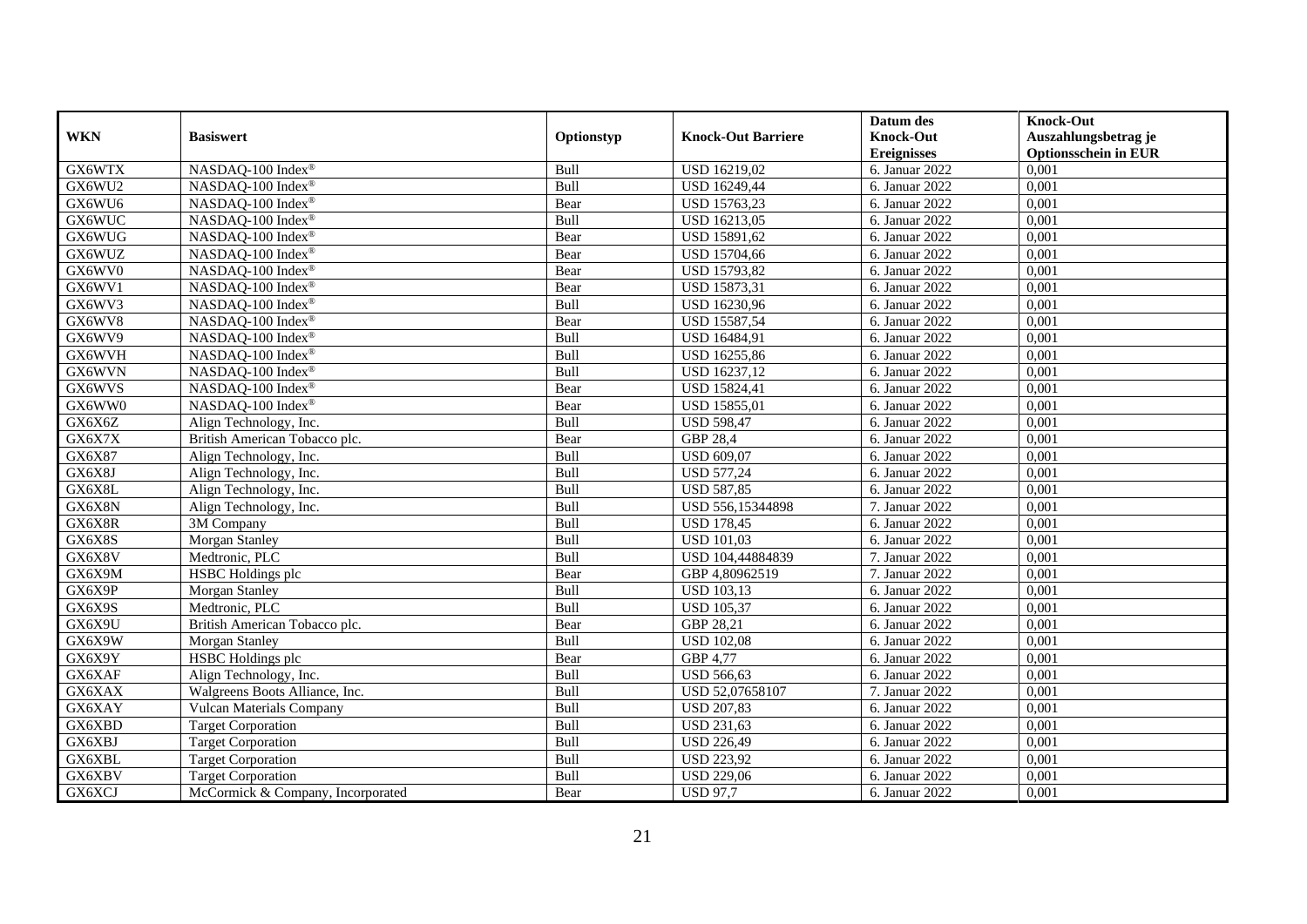|            |                                                         |            |                           | Datum des                   | <b>Knock-Out</b>            |
|------------|---------------------------------------------------------|------------|---------------------------|-----------------------------|-----------------------------|
| <b>WKN</b> | <b>Basiswert</b>                                        | Optionstyp | <b>Knock-Out Barriere</b> | <b>Knock-Out</b>            | Auszahlungsbetrag je        |
|            |                                                         |            |                           | <b>Ereignisses</b>          | <b>Optionsschein in EUR</b> |
| GX6XCM     | Check Point Software Technologies Ltd.                  | Bull       | <b>USD 113,62</b>         | 6. Januar 2022              | 0,001                       |
| GX6XD4     | $\text{DAX}^{\textcircled{}}$ (Performance Index)       | Bull       | EUR 16135,61              | 6. Januar 2022              | 0,001                       |
| GX6XD5     | DAX <sup>®</sup> (Performance Index)                    | Bull       | EUR 15997,5               | 6. Januar 2022              | 0,001                       |
| GX6XD6     | $DAX^{\circledast}$ (Performance Index)                 | Bull       | EUR 16100,61              | 6. Januar 2022              | 0,001                       |
| GX6XD7     | DAX <sup>®</sup> (Performance Index)                    | Bull       | EUR 16428,51              | 6. Januar 2022              | 0,001                       |
| GX6XD8     | $\text{DAX}^{\textcircled{}}$ (Performance Index)       | Bull       | EUR 16120,61              | 6. Januar 2022              | 0,001                       |
| GX6XD9     | $\text{DAX}^{\textcircled{}}$ (Performance Index)       | Bear       | EUR 16020,61              | 6. Januar 2022              | 0,001                       |
| GX6XDA     | $DAX^{\circledR}$ (Performance Index)                   | Bull       | EUR 16323,24              | 6. Januar 2022              | 0,001                       |
| GX6XDB     | $\text{DAX}^{\textcircled{}}$ (Performance Index)       | Bull       | EUR 16140,61              | 6. Januar 2022              | 0,001                       |
| GX6XDC     | $\overline{\text{DAX}^{\otimes}}$ (Performance Index)   | Bull       | EUR 16190,61              | 6. Januar 2022              | 0,001                       |
| GX6XDD     | DAX <sup>®</sup> (Performance Index)                    | Bull       | EUR 16215,61              | 6. Januar $20\overline{22}$ | 0,001                       |
| GX6XDE     | $\overline{\text{DAX}^{\otimes}}$ (Performance Index)   | Bear       | EUR 15936,91              | 6. Januar 2022              | 0,001                       |
| GX6XDF     | $DAX^{\circledast}$ (Performance Index)                 | Bull       | EUR 16235,63              | 6. Januar 2022              | 0,001                       |
| GX6XDG     | DAX <sup>®</sup> (Performance Index)                    | Bull       | EUR 16165,61              | 6. Januar 2022              | 0,001                       |
| GX6XDH     | DAX <sup>®</sup> (Performance Index)                    | Bear       | EUR 15968,2               | 6. Januar 2022              | 0,001                       |
| GX6XDJ     | DAX <sup>®</sup> (Performance Index)                    | Bull       | EUR 16055,61              | 6. Januar 2022              | 0,001                       |
| GX6XDK     | $\text{DAX}^{\textcircled{}}$ (Performance Index)       | Bull       | EUR 16015,07              | 6. Januar 2022              | 0,001                       |
| GX6XDL     | $\overline{\text{DAX}}^{\textcirc}$ (Performance Index) | Bull       | EUR 16200.61              | 6. Januar 2022              | 0.001                       |
| GX6XDM     | DAX <sup>®</sup> (Performance Index)                    | Bull       | EUR 15961,10375536        | 7. Januar 2022              | 0,001                       |
| GX6XDN     | DAX <sup>®</sup> (Performance Index)                    | Bear       | EUR 16009,53              | 6. Januar 2022              | 0,001                       |
| GX6XDP     | DAX <sup>®</sup> (Performance Index)                    | Bull       | EUR 16150,61              | 6. Januar 2022              | 0,001                       |
| GX6XDQ     | $\overline{\text{DAX}^{\otimes}}$ (Performance Index)   | Bull       | EUR 15887,7588212         | 7. Januar 2022              | 0,001                       |
| GX6XDR     | $\text{DAX}^{\textcircled{}}$ (Performance Index)       | Bull       | EUR 16085,61              | 6. Januar 2022              | 0,001                       |
| GX6XDS     | DAX <sup>®</sup> (Performance Index)                    | Bull       | EUR 16252,08              | 6. Januar 2022              | 0,001                       |
| GX6XDT     | DAX <sup>®</sup> (Performance Index)                    | Bull       | EUR 16393,42              | 6. Januar 2022              | 0,001                       |
| GX6XDU     | DAX <sup>®</sup> (Performance Index)                    | Bull       | EUR 16190,61              | 6. Januar 2022              | 0,001                       |
| GX6XDV     | $DAX^{\circledast}$ (Performance Index)                 | Bull       | EUR 16175,61              | 6. Januar 2022              | 0,001                       |
| GX6XDW     | $DAX^{\circledR}$ (Performance Index)                   | Bull       | EUR 16200,61              | 6. Januar 2022              | 0.001                       |
| GX6XDX     | $\text{DAX}^{\textcircled{}}$ (Performance Index)       | Bear       | EUR 16003,99              | 6. Januar 2022              | 0,001                       |
| GX6XDY     | $\text{DAX}^{\textcircled{}}$ (Performance Index)       | Bull       | EUR 16075,61              | 6. Januar 2022              | 0,001                       |
| GX6XDZ     | DAX <sup>®</sup> (Performance Index)                    | Bull       | EUR 16175,61              | 6. Januar 2022              | 0,001                       |
| GX6XE0     | $DAX^{\circledast}$ (Performance Index)                 | Bull       | EUR 16220,61              | 6. Januar 2022              | 0.001                       |
| GX6XE1     | DAX <sup>®</sup> (Performance Index)                    | Bear       | EUR 15960,03              | 6. Januar 2022              | 0,001                       |
| GX6XE2     | $\overline{\text{DAX}^{\otimes}}$ (Performance Index)   | Bull       | EUR 16050,61              | 6. Januar 2022              | 0,001                       |
| GX6XE3     | $\text{DAX}^{\circledast}$ (Performance Index)          | Bull       | EUR 16230,61              | 6. Januar 2022              | 0,001                       |
| GX6XE4     | $\text{DAX}^{\textcircled{}}$ (Performance Index)       | Bull       | EUR 16272,92              | 6. Januar 2022              | 0,001                       |
| GX6XE5     | DAX <sup>®</sup> (Performance Index)                    | Bull       | EUR 16040,61              | 6. Januar 2022              | 0,001                       |
| GX6XE6     | $\text{DAX}^{\circledast}$ (Performance Index)          | Bear       | EUR 15984,52              | 6. Januar 2022              | 0,001                       |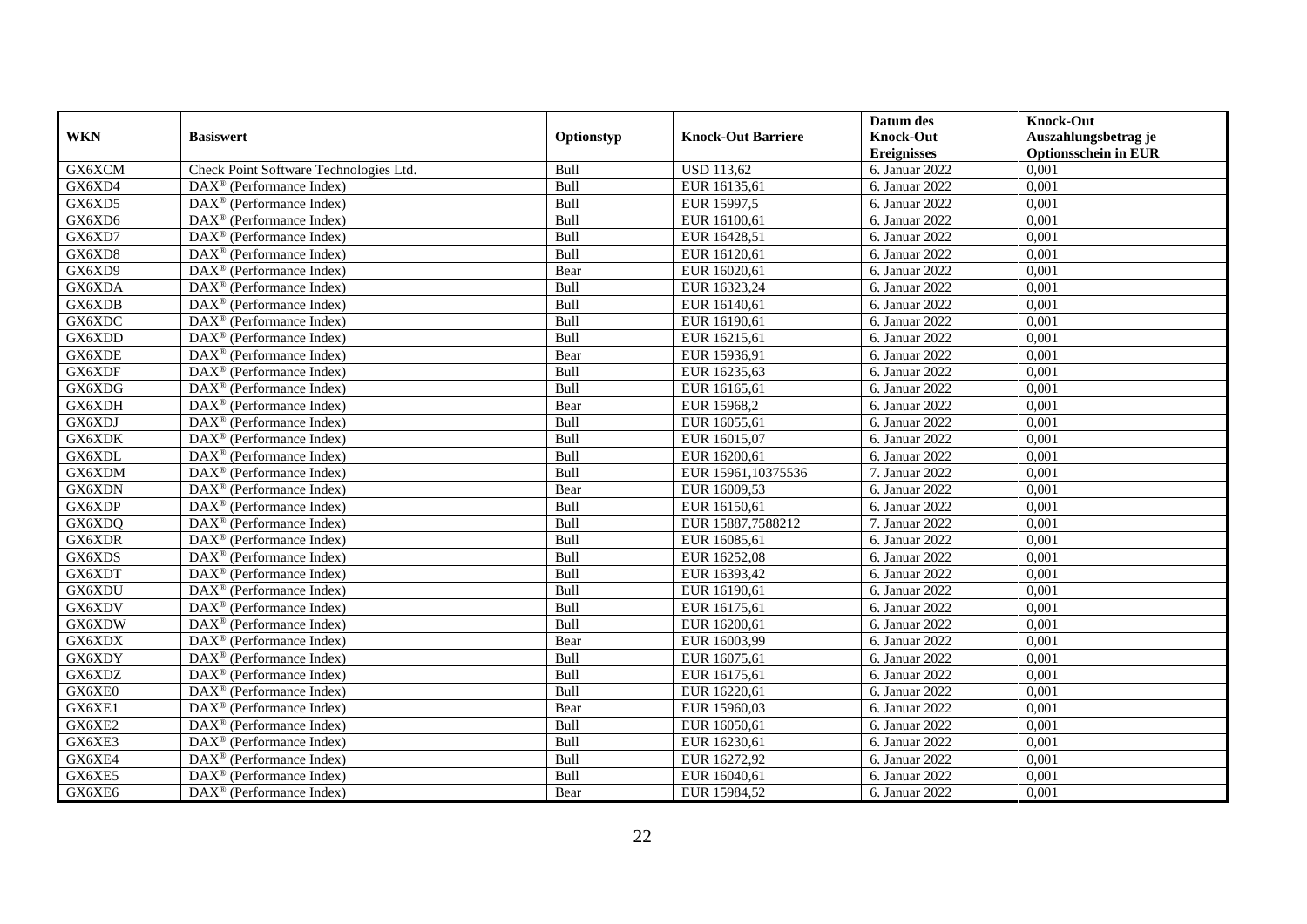|            |                                                         |            |                           | Datum des                   | <b>Knock-Out</b>            |
|------------|---------------------------------------------------------|------------|---------------------------|-----------------------------|-----------------------------|
| <b>WKN</b> | <b>Basiswert</b>                                        | Optionstyp | <b>Knock-Out Barriere</b> | <b>Knock-Out</b>            | Auszahlungsbetrag je        |
|            |                                                         |            |                           | <b>Ereignisses</b>          | <b>Optionsschein in EUR</b> |
| GX6XE7     | $\overline{\text{DAX}}^{\textcirc}$ (Performance Index) | Bull       | EUR 15991,01              | 6. Januar 2022              | 0,001                       |
| GX6XE8     | $DAX^{\circledR}$ (Performance Index)                   | Bull       | EUR 16045,61              | 6. Januar 2022              | 0,001                       |
| GX6XE9     | DAX <sup>®</sup> (Performance Index)                    | Bull       | EUR 15937,98219989        | 7. Januar 2022              | 0,001                       |
| GX6XEA     | $DAX^{\circledast}$ (Performance Index)                 | Bull       | EUR 15977,434854          | 7. Januar 2022              | 0,001                       |
| GX6XEB     | DAX <sup>®</sup> (Performance Index)                    | Bull       | EUR 16240,66              | 6. Januar 2022              | 0,001                       |
| GX6XEC     | $\text{DAX}^{\textcircled{}}$ (Performance Index)       | Bull       | EUR 16080,61              | 6. Januar 2022              | 0,001                       |
| GX6XED     | $\text{DAX}^{\textcircled{}}$ (Performance Index)       | Bull       | EUR 16225,61              | 6. Januar 2022              | 0,001                       |
| GX6XEE     | $DAX^{\circledR}$ (Performance Index)                   | Bull       | EUR 16125,61              | 6. Januar 2022              | 0,001                       |
| GX6XEF     | $\text{DAX}^{\textcircled{}}$ (Performance Index)       | Bull       | EUR 16280,99              | 6. Januar 2022              | 0,001                       |
| GX6XEG     | DAX <sup>®</sup> (Performance Index)                    | Bull       | EUR 16150,61              | 6. Januar 2022              | 0,001                       |
| GX6XEH     | DAX <sup>®</sup> (Performance Index)                    | Bull       | EUR 15969,27430502        | 7. Januar 2022              | 0,001                       |
| GX6XEJ     | $\overline{\text{DAX}^{\otimes}}$ (Performance Index)   | Bull       | EUR 16311,84              | 6. Januar 2022              | 0,001                       |
| GX6XEK     | $DAX^{\circledast}$ (Performance Index)                 | Bull       | EUR 16020,61              | 6. Januar 2022              | 0,001                       |
| GX6XEL     | DAX <sup>®</sup> (Performance Index)                    | Bear       | EUR 16015,07              | 6. Januar 2022              | 0,001                       |
| GX6XEM     | DAX <sup>®</sup> (Performance Index)                    | Bull       | EUR 15926,41142149        | 7. Januar 2022              | 0,001                       |
| GX6XEN     | DAX <sup>®</sup> (Performance Index)                    | Bull       | EUR 15868,4375214         | 7. Januar 2022              | 0,001                       |
| GX6XEP     | $\text{DAX}^{\textcircled{}}$ (Performance Index)       | Bear       | EUR 15976,36              | 6. Januar 2022              | 0,001                       |
| GX6XEQ     | $\overline{\text{DAX}}^{\textcirc}$ (Performance Index) | Bull       | EUR 16025,61              | 6. Januar 2022              | 0.001                       |
| GX6XER     | DAX <sup>®</sup> (Performance Index)                    | Bull       | EUR 16180,61              | 6. Januar 2022              | 0,001                       |
| GX6XES     | DAX <sup>®</sup> (Performance Index)                    | Bull       | EUR 16210,61              | 6. Januar 2022              | 0,001                       |
| GX6XET     | DAX <sup>®</sup> (Performance Index)                    | Bull       | EUR 16185,61              | 6. Januar 2022              | 0,001                       |
| GX6XEU     | $\overline{\text{DAX}^{\otimes}}$ (Performance Index)   | Bull       | EUR 16035,61              | 6. Januar 2022              | 0,001                       |
| GX6XEV     | $\text{DAX}^{\textcircled{}}$ (Performance Index)       | Bull       | EUR 16130,61              | 6. Januar 2022              | 0,001                       |
| GX6XEW     | DAX <sup>®</sup> (Performance Index)                    | Bear       | EUR 15906,02              | 6. Januar 2022              | 0,001                       |
| GX6XEX     | DAX <sup>®</sup> (Performance Index)                    | Bull       | EUR 16160,61              | 6. Januar 2022              | 0,001                       |
| GX6XEY     | DAX <sup>®</sup> (Performance Index)                    | Bull       | EUR 16300,45              | 6. Januar 2022              | 0,001                       |
| GX6XEZ     | $DAX^{\circledast}$ (Performance Index)                 | Bull       | EUR 16170,61              | 6. Januar 2022              | 0,001                       |
| GX6XF0     | $DAX^{\circledR}$ (Performance Index)                   | Bull       | EUR 16009,53              | 6. Januar 2022              | 0.001                       |
| GX6XF1     | $\text{DAX}^{\textcircled{}}$ (Performance Index)       | Bull       | EUR 15949,54297763        | 7. Januar 2022              | 0,001                       |
| GX6XF2     | $\text{DAX}^{\textcircled{}}$ (Performance Index)       | Bear       | EUR 16025,61              | 6. Januar 2022              | 0,001                       |
| GX6XF3     | DAX <sup>®</sup> (Performance Index)                    | Bull       | EUR 16130,61              | 6. Januar 2022              | 0,001                       |
| GX6XF4     | $DAX^{\circledast}$ (Performance Index)                 | Bull       | EUR 16358,33              | 6. Januar $20\overline{22}$ | 0.001                       |
| GX6XF5     | DAX <sup>®</sup> (Performance Index)                    | Bull       | EUR 16215,61              | 6. Januar 2022              | 0,001                       |
| GX6XF6     | $\text{DAX}^{\textcircled{}}$ (Performance Index)       | Bear       | EUR 15886,69              | 6. Januar 2022              | 0,001                       |
| GX6XF7     | $\text{DAX}^{\circledast}$ (Performance Index)          | Bull       | EUR 16105,61              | 6. Januar 2022              | 0,001                       |
| GX6XF8     | $\text{DAX}^{\textcircled{}}$ (Performance Index)       | Bear       | EUR 15948,47              | 6. Januar 2022              | 0,001                       |
| GX6XF9     | $DAX^{\circledast}$ (Performance Index)                 | Bear       | EUR 15925,34              | 6. Januar 2022              | 0,001                       |
| GX6XFA     | $\text{DAX}^{\circledast}$ (Performance Index)          | Bull       | EUR 16090,61              | 6. Januar 2022              | 0,001                       |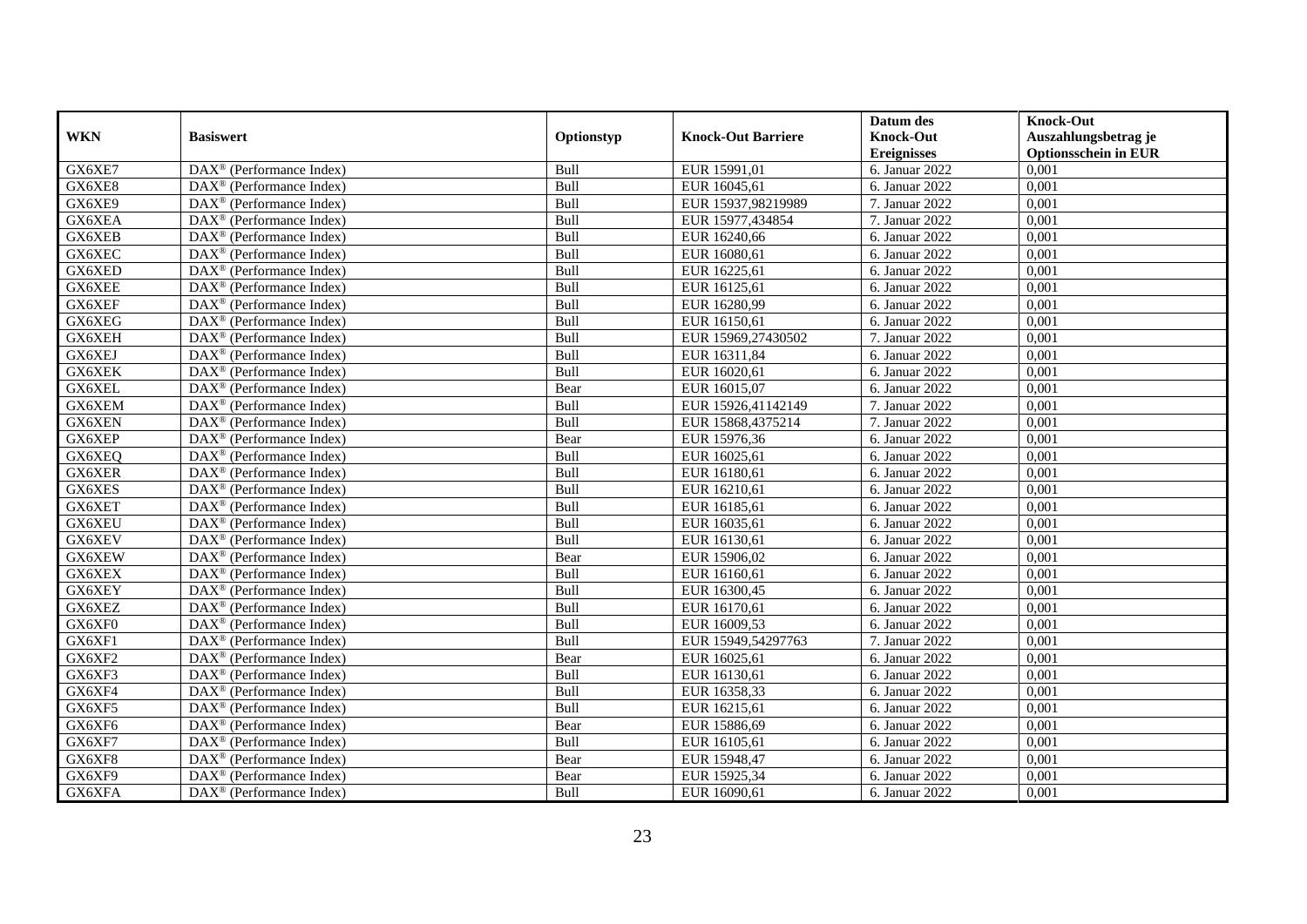|            |                                                         |            |                           | Datum des                   | <b>Knock-Out</b>            |
|------------|---------------------------------------------------------|------------|---------------------------|-----------------------------|-----------------------------|
| <b>WKN</b> | <b>Basiswert</b>                                        | Optionstyp | <b>Knock-Out Barriere</b> | <b>Knock-Out</b>            | Auszahlungsbetrag je        |
|            |                                                         |            |                           | <b>Ereignisses</b>          | <b>Optionsschein in EUR</b> |
| GX6XFB     | DAX <sup>®</sup> (Performance Index)                    | Bull       | EUR 16145,61              | 6. Januar 2022              | 0,001                       |
| GX6XFC     | $\text{DAX}^{\circledast}$ (Performance Index)          | Bull       | EUR 16003,99              | 6. Januar 2022              | 0,001                       |
| GX6XFD     | $DAX^{\circledR}$ (Performance Index)                   | Bull       | EUR 16230,61              | 6. Januar 2022              | 0,001                       |
| GX6XFE     | $\text{DAX}^{\otimes}$ (Performance Index)              | Bear       | EUR 15997,5               | 6. Januar 2022              | 0,001                       |
| GX6XFF     | DAX <sup>®</sup> (Performance Index)                    | Bull       | EUR 16155,61              | 6. Januar 2022              | 0,001                       |
| GX6XFG     | $\text{DAX}^{\textcircled{D}}$ (Performance Index)      | Bull       | EUR 16205,61              | 6. Januar $20\overline{22}$ | 0,001                       |
| GX6XFH     | $DAX^{\otimes}$ (Performance Index)                     | Bull       | EUR 16070,61              | 6. Januar 2022              | 0,001                       |
| GX6XFJ     | $\text{DAX}^{\textcircled{n}}$ (Performance Index)      | Bull       | EUR 16245,69              | 6. Januar 2022              | 0,001                       |
| GX6XFK     | $\text{DAX}^{\circledast}$ (Performance Index)          | Bull       | EUR 16030,61              | 6. Januar 2022              | 0,001                       |
| GX6XFL     | DAX <sup>®</sup> (Performance Index)                    | Bull       | EUR 16264,86              | 6. Januar 2022              | 0.001                       |
| GX6XFM     | $\overline{\text{DAX}^{\otimes}}$ (Performance Index)   | Bull       | EUR 16195,61              | 6. Januar 2022              | 0,001                       |
| GX6XFN     | $\overline{\text{DAX}^{\otimes}}$ (Performance Index)   | Bear       | EUR 16035,61              | 6. Januar 2022              | 0,001                       |
| GX6XFP     | $\text{DAX}^{\textcircled{n}}$ (Performance Index)      | Bull       | EUR 16065,61              | 6. Januar 2022              | 0,001                       |
| GX6XFQ     | $DAX^{\circledR}$ (Performance Index)                   | Bear       | EUR 16105.61              | 6. Januar 2022              | 0.001                       |
| GX6XFR     | $\overline{\text{DAX}^{\otimes}}$ (Performance Index)   | Bear       | EUR 16100,61              | 6. Januar 2022              | 0,001                       |
| GX6XFS     | DAX <sup>®</sup> (Performance Index)                    | Bear       | EUR 16110,61              | 6. Januar 2022              | 0,001                       |
| GX6XFT     | DAX <sup>®</sup> (Performance Index)                    | Bear       | EUR 16090,61              | 6. Januar 2022              | 0,001                       |
| GX6XFU     | DAX <sup>®</sup> (Performance Index)                    | Bear       | EUR 16095,61              | 6. Januar 2022              | 0,001                       |
| GX6XFV     | DAX <sup>®</sup> (Performance Index)                    | Bear       | EUR 16070,61              | 6. Januar 2022              | 0,001                       |
| GX6XFW     | $\text{DAX}^{\circledast}$ (Performance Index)          | Bear       | EUR 16080,61              | 6. Januar 2022              | 0,001                       |
| GX6XFX     | DAX <sup>®</sup> (Performance Index)                    | Bear       | EUR 16065,61              | 6. Januar 2022              | 0,001                       |
| GX6XFY     | $DAX^{\circledR}$ (Performance Index)                   | Bear       | EUR 16060,61              | 6. Januar 2022              | 0,001                       |
| GX6XFZ     | $\text{DAX}^{\textcircled{p}}$ (Performance Index)      | Bear       | EUR 16055,61              | 6. Januar 2022              | 0,001                       |
| GX6XG0     | $\text{DAX}^{\textcircled{p}}$ (Performance Index)      | Bear       | EUR 16085,61              | 6. Januar 2022              | 0,001                       |
| GX6XG1     | $DAX^{\circledR}$ (Performance Index)                   | Bear       | EUR 16145,61              | 6. Januar 2022              | 0,001                       |
| GX6XG2     | $\text{DAX}^{\circledast}$ (Performance Index)          | Bull       | EUR 16115,61              | 6. Januar 2022              | 0,001                       |
| GX6XG3     | DAX <sup>®</sup> (Performance Index)                    | Bear       | EUR 16030,61              | 6. Januar 2022              | 0,001                       |
| GX6XG4     | DAX <sup>®</sup> (Performance Index)                    | Bear       | EUR 16130,61              | 6. Januar 2022              | 0,001                       |
| GX6XG5     | $\text{DAX}^{\otimes}$ (Performance Index)              | Bear       | EUR 16140,61              | 6. Januar 2022              | 0,001                       |
| GX6XG6     | $\text{DAX}^{\textcircled{n}}$ (Performance Index)      | Bear       | EUR 16125,61              | 6. Januar 2022              | 0,001                       |
| GX6XG7     | DAX <sup>®</sup> (Performance Index)                    | Bear       | EUR 16150,61              | 6. Januar 2022              | 0,001                       |
| GX6XG8     | DAX <sup>®</sup> (Performance Index)                    | Bear       | EUR 16135,61              | 6. Januar 2022              | 0.001                       |
| GX6XG9     | $\overline{\text{DAX}^{\otimes}}$ (Performance Index)   | Bull       | EUR 16289,06              | 6. Januar 2022              | 0,001                       |
| GX6XGA     | $\overline{\text{DAX}}^{\textcirc}$ (Performance Index) | Bull       | EUR 16165,61              | 6. Januar 2022              | 0,001                       |
| GX6XGB     | $\text{DAX}^{\otimes}$ (Performance Index)              | Bear       | EUR 16075,61              | 6. Januar 2022              | 0,001                       |
| GX6XGC     | $\text{DAX}^{\circledast}$ (Performance Index)          | Bear       | EUR 16150,61              | 6. Januar 2022              | 0,001                       |
| GX6XGE     | $\text{DAX}^{\otimes}$ (Performance Index)              | Bear       | EUR 16045,61              | 6. Januar 2022              | 0,001                       |
| GX6XGF     | $\overline{\text{DAX}}^{\textcirc}$ (Performance Index) | Bear       | EUR 15991,01              | 6. Januar 2022              | 0,001                       |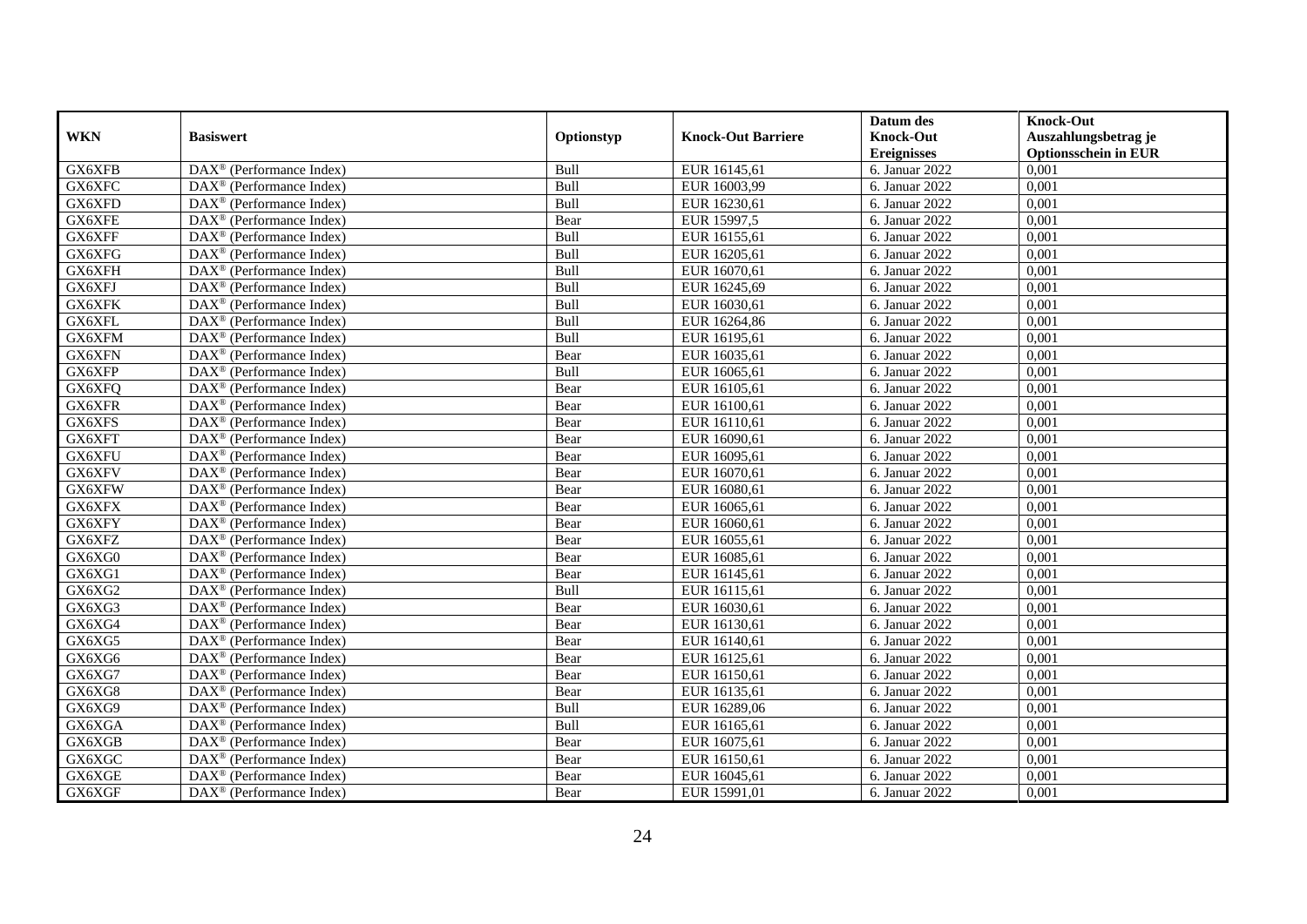|            |                                                                                        |            |                           | Datum des          | <b>Knock-Out</b>            |
|------------|----------------------------------------------------------------------------------------|------------|---------------------------|--------------------|-----------------------------|
| <b>WKN</b> | <b>Basiswert</b>                                                                       | Optionstyp | <b>Knock-Out Barriere</b> | <b>Knock-Out</b>   | Auszahlungsbetrag je        |
|            |                                                                                        |            |                           | <b>Ereignisses</b> | <b>Optionsschein in EUR</b> |
| GX6XGG     | DAX <sup>®</sup> (Performance Index)                                                   | Bear       | EUR 16130,61              | 6. Januar 2022     | 0,001                       |
| GX6XGJ     | DAX <sup>®</sup> (Performance Index)                                                   | Bear       | EUR 16040,61              | 6. Januar 2022     | 0,001                       |
| GX6XGN     | DAX <sup>®</sup> (Performance Index)                                                   | Bear       | EUR 16120,61              | 6. Januar 2022     | 0,001                       |
| GX6XGQ     | DAX <sup>®</sup> (Performance Index)                                                   | Bull       | EUR 16110,61              | 6. Januar 2022     | 0,001                       |
| GX6XGS     | DAX <sup>®</sup> (Performance Index)                                                   | Bull       | EUR 15907,09012168        | 7. Januar 2022     | 0,001                       |
| GX6XGV     | $\text{DAX}^{\textcircled{D}}$ (Performance Index)                                     | Bull       | EUR 16095,61              | 6. Januar 2022     | 0,001                       |
| GX6XGZ     | $\overline{\text{DAX}}^{\textcirc}$ (Performance Index)                                | Bull       | EUR 16060,61              | 6. Januar 2022     | 0,001                       |
| GX6XH0     | $\text{DAX}^{\textcircled{}}$ (Performance Index)                                      | Bear       | EUR 16115,61              | 6. Januar 2022     | 0,001                       |
| GX6XH1     | $DAX^{\circledR}$ (Performance Index)                                                  | Bull       | EUR 15985,59540299        | 7. Januar 2022     | 0,001                       |
| GX6XH6     | $\text{DAX}^{\textcircled{n}}$ (Performance Index)                                     | Bear       | EUR 15830,38              | 6. Januar 2022     | 0,001                       |
| GX6XH7     | $\overline{\text{DAX}}^{\textcircled{}}$ (Performance Index)                           | Bear       | EUR 15867,37              | 6. Januar 2022     | 0,001                       |
| GX6XH9     | DAX <sup>®</sup> (Performance Index)                                                   | Bull       | EUR 16258,47              | 6. Januar 2022     | 0,001                       |
| GX6XHC     | $\text{DAX}^{\circledast}$ (Performance Index)                                         | Bear       | EUR 15756,39              | 6. Januar 2022     | 0,001                       |
| GX6XHH     | DAX <sup>®</sup> (Performance Index)/ $X$ -DAX <sup>®</sup>                            | Bull       | EUR 16045,61              | 6. Januar 2022     | 0,001                       |
| GX6XHK     | DAX <sup>®</sup> (Performance Index)/ X-DAX <sup>®</sup>                               | Bull       | EUR 16040,61              | 6. Januar 2022     | 0,001                       |
| GX6XHL     | $\text{DAX}^{\circledast}$ (Performance Index)/ X-DAX <sup>®</sup>                     | Bull       | EUR 16035,61              | 6. Januar 2022     | 0,001                       |
| GX6XHM     | DAX <sup>®</sup> (Performance Index)/ X-DAX <sup>®</sup>                               | Bull       | EUR 16030,61              | 6. Januar 2022     | 0,001                       |
| GX6XHN     | $\text{DAX}^{\circledR}$ (Performance Index)/ X-DAX <sup>®</sup>                       | Bull       | EUR 16025,61              | 6. Januar 2022     | 0,001                       |
| GX6XHP     | $\text{DAX}^{\circledast}$ (Performance Index)/ X-DAX <sup>®</sup>                     | Bull       | EUR 16055,61              | 6. Januar 2022     | 0,001                       |
| GX6XHQ     | $\text{DAX}^{\circledast}$ (Performance Index)/ X-DAX <sup>®</sup>                     | Bull       | EUR 16020,61              | 6. Januar 2022     | 0,001                       |
| GX6XHR     | $DAX^{\circledast}$ (Performance Index)/X-DAX <sup>®</sup>                             | Bull       | EUR 16015,07              | 6. Januar 2022     | 0,001                       |
| GX6XHS     | $\text{DAX}^{\circledast}$ (Performance Index)/ X-DAX <sup>®</sup>                     | Bull       | EUR 15997,5               | 6. Januar 2022     | 0.001                       |
| GX6XHT     | $\text{DAX}^{\circledR}$ (Performance Index)/ X-DAX <sup>®</sup>                       | Bull       | EUR 16003,99              | 6. Januar 2022     | 0,001                       |
| GX6XHU     | $DAX^{\circledcirc}$ (Performance Index)/X-DAX <sup>®</sup>                            | Bull       | EUR 15977,434854          | 7. Januar 2022     | 0,001                       |
| GX6XHV     | $\overline{\text{DAX}^{\textcircled{\tiny 0}}}$ (Performance Index)/X-DAX <sup>®</sup> | Bull       | EUR 15985,59540299        | 7. Januar 2022     | 0,001                       |
| GX6XHW     | DAX <sup>®</sup> (Performance Index)/ X-DAX <sup>®</sup>                               | Bull       | EUR 15926,41142149        | 7. Januar 2022     | 0,001                       |
| GX6XHX     | $\text{DAX}^{\circledast}$ (Performance Index)/ X-DAX <sup>®</sup>                     | Bull       | EUR 16050,61              | 6. Januar 2022     | 0,001                       |
| GX6XHY     | $\text{DAX}^{\circledast}$ (Performance Index)/ X-DAX <sup>®</sup>                     | Bull       | EUR 15937,98219989        | 7. Januar 2022     | 0,001                       |
| GX6XHZ     | $\text{DAX}^{\circledast}$ (Performance Index)/ X-DAX <sup>®</sup>                     | Bull       | EUR 15949,54297763        | 7. Januar 2022     | 0,001                       |
| GX6XJ0     | $\text{DAX}^{\circledR}$ (Performance Index)/X-DAX <sup>®</sup>                        | Bull       | EUR 15907,09012168        | 7. Januar 2022     | 0.001                       |
| GX6XJ1     | DAX <sup>®</sup> (Performance Index)/ X-DAX <sup>®</sup>                               | Bull       | EUR 16428,51              | 6. Januar 2022     | 0,001                       |
| GX6XJ2     | DAX <sup>®</sup> (Performance Index)                                                   | Bear       | EUR 16155,61              | 6. Januar 2022     | 0,001                       |
| GX6XJ3     | DAX <sup>®</sup> (Performance Index)                                                   | Bear       | EUR 16050,61              | 6. Januar 2022     | 0,001                       |
| GX6XJ4     | $\text{DAX}^{\circledR}$ (Performance Index)/ X-DAX <sup>®</sup>                       | Bull       | EUR 16145,61              | 6. Januar 2022     | 0,001                       |
| GX6XJ5     | $\text{DAX}^{\circledR}$ (Performance Index)/ X-DAX <sup>®</sup>                       | Bull       | EUR 16135,61              | 6. Januar 2022     | 0,001                       |
| GX6XJ6     | $\text{DAX}^{\otimes}$ (Performance Index)/X-DAX <sup>®</sup>                          | Bull       | EUR 16150,61              | 6. Januar 2022     | 0,001                       |
| GX6XJ7     | DAX <sup>®</sup> (Performance Index)/ X-DAX <sup>®</sup>                               | Bull       | EUR 16140,61              | 6. Januar 2022     | 0,001                       |
| GX6XJ8     | DAX <sup>®</sup> (Performance Index)/X-DAX <sup>®</sup>                                | Bull       | EUR 16125,61              | 6. Januar 2022     | 0,001                       |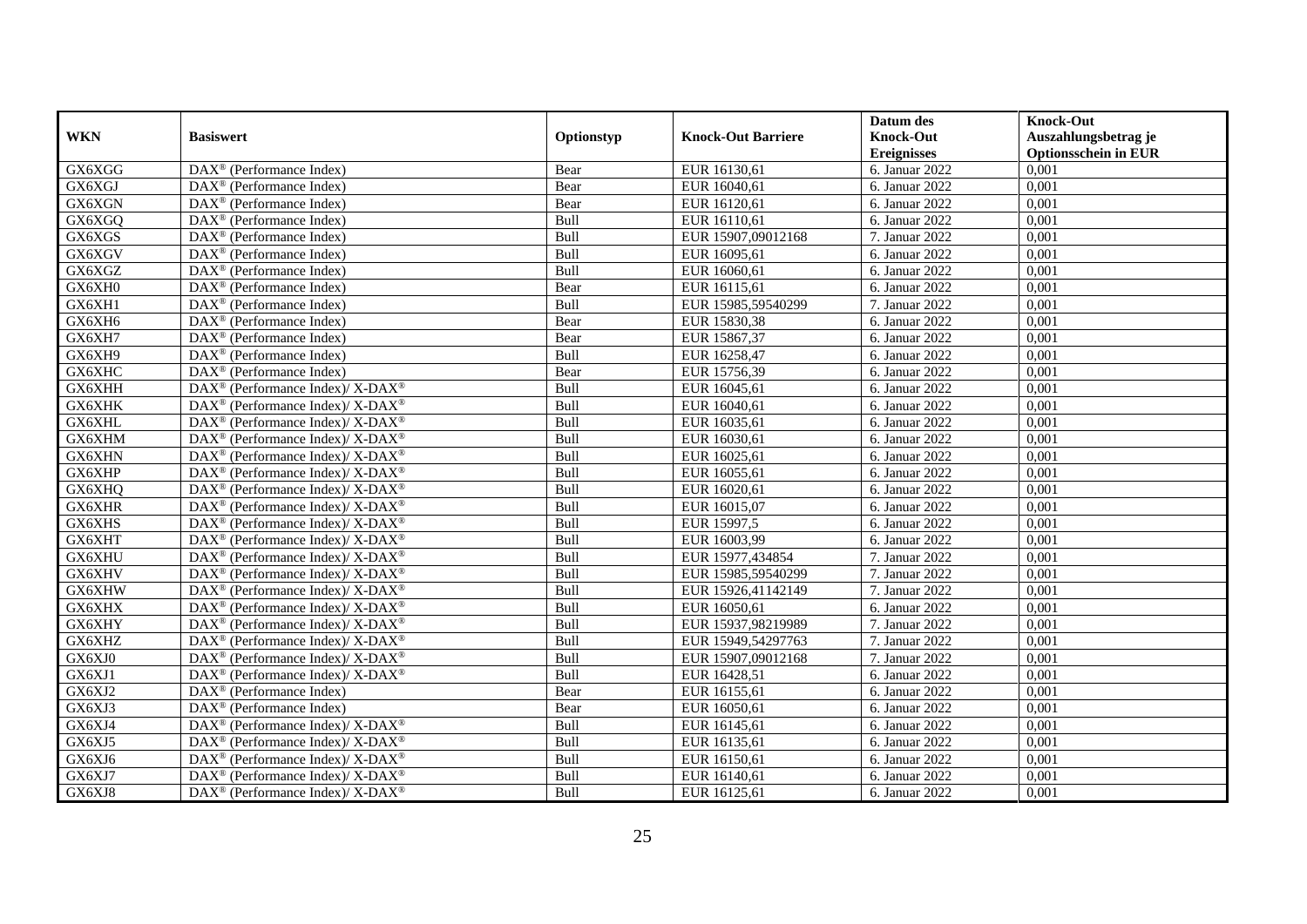|            |                                                                          |            |                           | Datum des          | <b>Knock-Out</b>            |
|------------|--------------------------------------------------------------------------|------------|---------------------------|--------------------|-----------------------------|
| <b>WKN</b> | <b>Basiswert</b>                                                         | Optionstyp | <b>Knock-Out Barriere</b> | <b>Knock-Out</b>   | Auszahlungsbetrag je        |
|            |                                                                          |            |                           | <b>Ereignisses</b> | <b>Optionsschein in EUR</b> |
| GX6XJ9     | DAX <sup>®</sup> (Performance Index)/X-DAX <sup>®</sup>                  | Bull       | EUR 16115,61              | 6. Januar 2022     | 0,001                       |
| GX6XJA     | $\text{DAX}^{\circledast}$ (Performance Index)/ X-DAX <sup>®</sup>       | Bull       | EUR 16095,61              | 6. Januar 2022     | 0,001                       |
| GX6XJB     | $\text{DAX}^{\circledast}$ (Performance Index)/ X-DAX <sup>®</sup>       | Bull       | EUR 16090,61              | 6. Januar 2022     | 0,001                       |
| GX6XJC     | DAX <sup>®</sup> (Performance Index)/X-DAX <sup>®</sup>                  | Bull       | EUR 16120,61              | 6. Januar 2022     | 0,001                       |
| GX6XJD     | DAX <sup>®</sup> (Performance Index)/ X-DAX <sup>®</sup>                 | Bull       | EUR 16130,61              | 6. Januar $2022$   | 0,001                       |
| GX6XJE     | $\text{DAX}^{\circledR}$ (Performance Index)/ X-DAX <sup>®</sup>         | Bull       | EUR 16085,61              | 6. Januar 2022     | 0,001                       |
| GX6XJF     | $\overline{\text{DAX}^{\otimes}}$ (Performance Index)/X-DAX <sup>®</sup> | Bull       | EUR 15991,01              | 6. Januar 2022     | 0,001                       |
| GX6XJG     | $\text{DAX}^{\circledast}$ (Performance Index)/ X-DAX <sup>®</sup>       | Bull       | EUR 16080,61              | 6. Januar 2022     | 0,001                       |
| GX6XJH     | $\text{DAX}^{\circledast}$ (Performance Index)/ X-DAX <sup>®</sup>       | Bull       | EUR 15969,27430502        | 7. Januar 2022     | 0,001                       |
| GX6XJJ     | DAX <sup>®</sup> (Performance Index)/X-DAX <sup>®</sup>                  | Bull       | EUR 15887,7588212         | 7. Januar 2022     | 0,001                       |
| GX6XJL     | DAX <sup>®</sup> (Performance Index)/ X-DAX <sup>®</sup>                 | Bull       | EUR 16075,61              | 6. Januar 2022     | 0.001                       |
| GX6XJM     | $\text{DAX}^{\circledR}$ (Performance Index)/ X-DAX <sup>®</sup>         | Bull       | EUR 16393,42              | 6. Januar 2022     | 0,001                       |
| GX6XJN     | $\text{DAX}^{\circledast}$ (Performance Index)/ X-DAX <sup>®</sup>       | Bull       | EUR 16060,61              | 6. Januar 2022     | 0,001                       |
| GX6XJP     | $\text{DAX}^{\circledast}$ (Performance Index)/X-DAX <sup>®</sup>        | Bull       | EUR 15961,10375536        | 7. Januar 2022     | 0,001                       |
| GX6XJQ     | DAX <sup>®</sup> (Performance Index)/ X-DAX <sup>®</sup>                 | Bull       | EUR 16215,61              | 6. Januar 2022     | 0,001                       |
| GX6XJR     | DAX <sup>®</sup> (Performance Index)/ X-DAX <sup>®</sup>                 | Bull       | EUR 16205,61              | 6. Januar 2022     | 0,001                       |
| GX6XJT     | DAX <sup>®</sup> (Performance Index)/ X-DAX <sup>®</sup>                 | Bull       | EUR 16195,61              | 6. Januar 2022     | 0,001                       |
| GX6XJU     | $\text{DAX}^{\circledast}$ (Performance Index)/ X-DAX <sup>®</sup>       | Bull       | EUR 16210,61              | 6. Januar 2022     | 0.001                       |
| GX6XJV     | $\text{DAX}^{\circledast}$ (Performance Index)/ X-DAX <sup>®</sup>       | Bull       | EUR 16190,61              | 6. Januar 2022     | 0,001                       |
| GX6XJW     | DAX <sup>®</sup> (Performance Index)/X-DAX <sup>®</sup>                  | Bull       | EUR 16200,61              | 6. Januar 2022     | 0,001                       |
| GX6XJX     | $\text{DAX}^{\circledast}$ (Performance Index)/X-DAX <sup>®</sup>        | Bull       | EUR 16065,61              | 6. Januar 2022     | 0,001                       |
| GX6XJY     | $\text{DAX}^{\circledast}$ (Performance Index)/ X-DAX <sup>®</sup>       | Bull       | EUR 16185,61              | 6. Januar 2022     | 0,001                       |
| GX6XJZ     | DAX <sup>®</sup> (Performance Index)/ X-DAX <sup>®</sup>                 | Bull       | EUR 16190,61              | 6. Januar 2022     | 0,001                       |
| GX6XK0     | $\text{DAX}^{\circledast}$ (Performance Index)/ X-DAX <sup>®</sup>       | Bull       | EUR 16175,61              | 6. Januar 2022     | 0,001                       |
| GX6XK1     | $DAX^{\circledR}$ (Performance Index)                                    | Bear       | EUR 15793,38              | 6. Januar 2022     | 0.001                       |
| GX6XK2     | $\text{DAX}^{\circledR}$ (Performance Index)/ X-DAX <sup>®</sup>         | Bull       | EUR 16155,61              | 6. Januar 2022     | 0,001                       |
| GX6XK3     | DAX <sup>®</sup> (Performance Index)/ X-DAX <sup>®</sup>                 | Bull       | EUR 16175,61              | 6. Januar 2022     | 0,001                       |
| GX6XK4     | $\text{DAX}^{\circledR}$ (Performance Index)/ X-DAX <sup>®</sup>         | Bull       | EUR 16170,61              | 6. Januar 2022     | 0,001                       |
| GX6XK5     | $\text{DAX}^{\circledR}$ (Performance Index)/ X-DAX <sup>®</sup>         | Bull       | EUR 15868,4375214         | 7. Januar 2022     | 0,001                       |
| GX6XK7     | $\text{DAX}^{\otimes}$ (Performance Index)/X-DAX <sup>®</sup>            | Bull       | EUR 16110,61              | 6. Januar 2022     | 0,001                       |
| GX6XK8     | $\text{DAX}^{\circledast}$ (Performance Index)/ X-DAX <sup>®</sup>       | Bull       | EUR 16100,61              | 6. Januar 2022     | 0,001                       |
| GX6XK9     | $\overline{\text{DAX}^{\otimes}}$ (Performance Index)/X-DAX <sup>®</sup> | Bull       | EUR 16323,24              | 6. Januar 2022     | 0.001                       |
| GX6XKC     | $\text{DAX}^{\circledast}$ (Performance Index)/ X-DAX <sup>®</sup>       | Bull       | EUR 16165,61              | 6. Januar 2022     | 0,001                       |
| GX6XKE     | $\text{DAX}^{\circledR}$ (Performance Index)/ X-DAX <sup>®</sup>         | Bull       | EUR 16311,84              | 6. Januar 2022     | 0,001                       |
| GX6XKF     | $\text{DAX}^{\circledR}$ (Performance Index)/ X-DAX <sup>®</sup>         | Bull       | EUR 16358,33              | 6. Januar 2022     | 0,001                       |
| GX6XKH     | $\text{DAX}^{\otimes}$ (Performance Index)/X-DAX <sup>®</sup>            | Bull       | EUR 16289,06              | 6. Januar 2022     | 0,001                       |
| GX6XKJ     | DAX <sup>®</sup> (Performance Index)/ X-DAX <sup>®</sup>                 | Bull       | EUR 16300,45              | 6. Januar 2022     | 0,001                       |
| GX6XKK     | DAX <sup>®</sup> (Performance Index)/ X-DAX <sup>®</sup>                 | Bull       | EUR 16272,92              | 6. Januar 2022     | 0,001                       |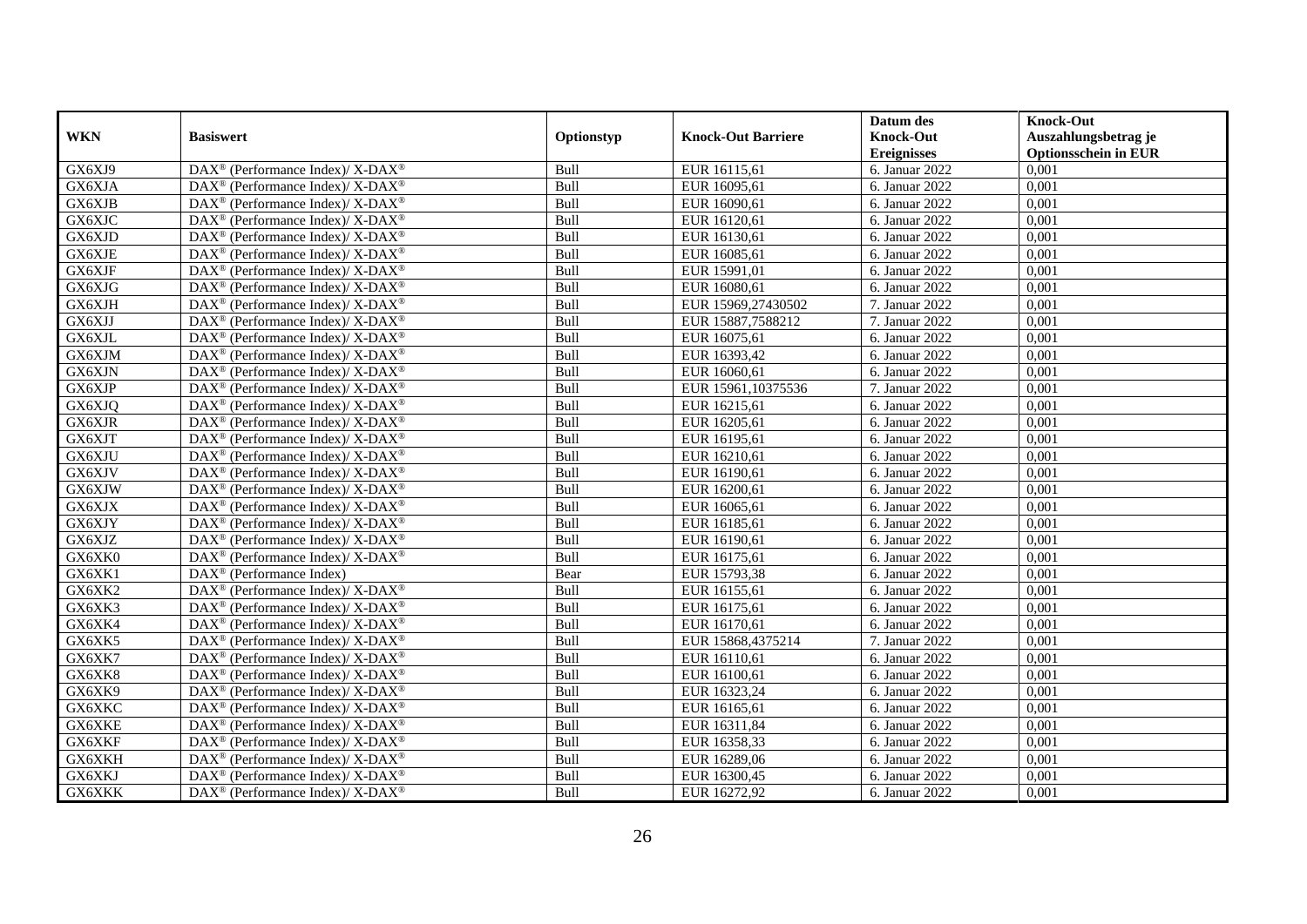|                     |                                                                          |            |                           | Datum des          | <b>Knock-Out</b>            |
|---------------------|--------------------------------------------------------------------------|------------|---------------------------|--------------------|-----------------------------|
| <b>WKN</b>          | <b>Basiswert</b>                                                         | Optionstyp | <b>Knock-Out Barriere</b> | <b>Knock-Out</b>   | Auszahlungsbetrag je        |
|                     |                                                                          |            |                           | <b>Ereignisses</b> | <b>Optionsschein in EUR</b> |
| GX6XKL              | DAX <sup>®</sup> (Performance Index)/X-DAX <sup>®</sup>                  | Bull       | EUR 16165,61              | 6. Januar 2022     | 0,001                       |
| GX6XKM              | $\text{DAX}^{\circledast}$ (Performance Index)/ X-DAX <sup>®</sup>       | Bull       | EUR 16264,86              | 6. Januar 2022     | 0,001                       |
| GX6XKN              | $\text{DAX}^{\circledast}$ (Performance Index)/ X-DAX <sup>®</sup>       | Bull       | EUR 16280,99              | 6. Januar 2022     | 0,001                       |
| GX6XKP              | DAX <sup>®</sup> (Performance Index)/X-DAX <sup>®</sup>                  | Bull       | EUR 16258,47              | 6. Januar 2022     | 0,001                       |
| GX6XKQ              | DAX <sup>®</sup> (Performance Index)/ X-DAX <sup>®</sup>                 | Bull       | EUR 16245,69              | 6. Januar $2022$   | 0,001                       |
| GX6XKR              | $\text{DAX}^{\circledR}$ (Performance Index)/ X-DAX <sup>®</sup>         | Bull       | EUR 16150,61              | 6. Januar 2022     | 0,001                       |
| GX6XKS              | $\text{DAX}^{\circledR}$ (Performance Index)/ X-DAX <sup>®</sup>         | Bull       | EUR 16252,08              | 6. Januar 2022     | 0,001                       |
| GX6XKT              | $\text{DAX}^{\circledast}$ (Performance Index)/ X-DAX <sup>®</sup>       | Bull       | EUR 16070,61              | 6. Januar 2022     | 0,001                       |
| GX6XKU              | $\text{DAX}^{\circledast}$ (Performance Index)/ X-DAX <sup>®</sup>       | Bull       | EUR 16225,61              | 6. Januar 2022     | 0,001                       |
| GX6XKV              | DAX <sup>®</sup> (Performance Index)/X-DAX <sup>®</sup>                  | Bull       | EUR 16230,61              | 6. Januar 2022     | 0,001                       |
| GX6XKW              | $\text{DAX}^{\circledast}$ (Performance Index)/ X-DAX <sup>®</sup>       | Bear       | EUR 16020,61              | 6. Januar 2022     | 0,001                       |
| GX6XKX              | $\text{DAX}^{\circledR}$ (Performance Index)/ X-DAX <sup>®</sup>         | Bear       | EUR 15991,01              | 6. Januar 2022     | 0,001                       |
| GX6XKY              | $\text{DAX}^{\circledast}$ (Performance Index)/ X-DAX <sup>®</sup>       | Bear       | EUR 16009,53              | 6. Januar 2022     | 0,001                       |
| GX6XKZ              | $\text{DAX}^{\circledast}$ (Performance Index)/X-DAX <sup>®</sup>        | Bull       | EUR 16180,61              | 6. Januar 2022     | 0,001                       |
| GX6XL0              | DAX <sup>®</sup> (Performance Index)/ X-DAX <sup>®</sup>                 | Bear       | EUR 16030,61              | 6. Januar 2022     | 0,001                       |
| GX6XL1              | DAX <sup>®</sup> (Performance Index)/ X-DAX <sup>®</sup>                 | Bear       | EUR 16015,07              | 6. Januar 2022     | 0,001                       |
| GX6XL2              | DAX <sup>®</sup> (Performance Index)/ X-DAX <sup>®</sup>                 | Bull       | EUR 16240,66              | 6. Januar 2022     | 0,001                       |
| GX6XL3              | $\text{DAX}^{\circledast}$ (Performance Index)/ X-DAX <sup>®</sup>       | Bull       | EUR 16105,61              | 6. Januar 2022     | 0.001                       |
| GX6XL4              | $\text{DAX}^{\circledast}$ (Performance Index)/ X-DAX <sup>®</sup>       | Bear       | EUR 16003,99              | 6. Januar 2022     | 0,001                       |
| GX6XL5              | $\text{DAX}^{\circledast}$ (Performance Index)/ X-DAX <sup>®</sup>       | Bull       | EUR 16230,61              | 6. Januar 2022     | 0,001                       |
| GX6XL6              | $DAX^{\circledast}$ (Performance Index)/X-DAX <sup>®</sup>               | Bear       | EUR 15948,47              | 6. Januar 2022     | 0,001                       |
| $G\overline{X6XL7}$ | $\text{DAX}^{\circledast}$ (Performance Index)/ X-DAX <sup>®</sup>       | Bear       | EUR 15984,52              | 6. Januar 2022     | 0,001                       |
| GX6XL8              | DAX <sup>®</sup> (Performance Index)/ X-DAX <sup>®</sup>                 | Bull       | EUR 16215,61              | 6. Januar 2022     | 0,001                       |
| GX6XL9              | $\text{DAX}^{\circledR}$ (Performance Index)/ X-DAX <sup>®</sup>         | Bear       | EUR 15976,36              | 6. Januar 2022     | 0,001                       |
| GX6XLA              | $\overline{\text{DAX}^{\otimes}}$ (Performance Index)/X-DAX <sup>®</sup> | Bull       | EUR 16160,61              | 6. Januar 2022     | 0.001                       |
| GX6XLB              | $\text{DAX}^{\circledast}$ (Performance Index)/ X-DAX <sup>®</sup>       | Bear       | EUR 15936,91              | 6. Januar 2022     | 0,001                       |
| GX6XLC              | DAX <sup>®</sup> (Performance Index)/ X-DAX <sup>®</sup>                 | Bear       | EUR 15925,34              | 6. Januar 2022     | 0,001                       |
| GX6XLD              | DAX <sup>®</sup> (Performance Index)/ X-DAX <sup>®</sup>                 | Bear       | EUR 16130,61              | 6. Januar 2022     | 0,001                       |
| GX6XLE              | $\text{DAX}^{\circledR}$ (Performance Index)/ X-DAX <sup>®</sup>         | Bear       | EUR 16120,61              | 6. Januar 2022     | 0,001                       |
| GX6XLF              | $\text{DAX}^{\otimes}$ (Performance Index)/X-DAX <sup>®</sup>            | Bear       | EUR 15886,69              | 6. Januar 2022     | 0,001                       |
| GX6XLG              | $\text{DAX}^{\circledast}$ (Performance Index)/ X-DAX <sup>®</sup>       | Bear       | EUR 16130,61              | 6. Januar 2022     | 0,001                       |
| GX6XLH              | $\overline{\text{DAX}^{\otimes}}$ (Performance Index)/X-DAX <sup>®</sup> | Bear       | EUR 16110,61              | 6. Januar 2022     | 0.001                       |
| GX6XLJ              | $\text{DAX}^{\circledast}$ (Performance Index)/ X-DAX <sup>®</sup>       | Bear       | EUR 15906,02              | 6. Januar 2022     | 0,001                       |
| GX6XLK              | $\text{DAX}^{\circledR}$ (Performance Index)/ X-DAX <sup>®</sup>         | Bear       | EUR 16115,61              | 6. Januar 2022     | 0,001                       |
| GX6XLL              | $\text{DAX}^{\circledR}$ (Performance Index)/ X-DAX <sup>®</sup>         | Bear       | EUR 16100,61              | 6. Januar 2022     | 0,001                       |
| GX6XLM              | $\text{DAX}^{\otimes}$ (Performance Index)/X-DAX <sup>®</sup>            | Bear       | EUR 16105,61              | 6. Januar 2022     | 0,001                       |
| GX6XLP              | DAX <sup>®</sup> (Performance Index)/ X-DAX <sup>®</sup>                 | Bear       | EUR 16095,61              | 6. Januar 2022     | 0,001                       |
| GX6XLQ              | DAX <sup>®</sup> (Performance Index)/ X-DAX <sup>®</sup>                 | Bear       | EUR 16085,61              | 6. Januar 2022     | 0,001                       |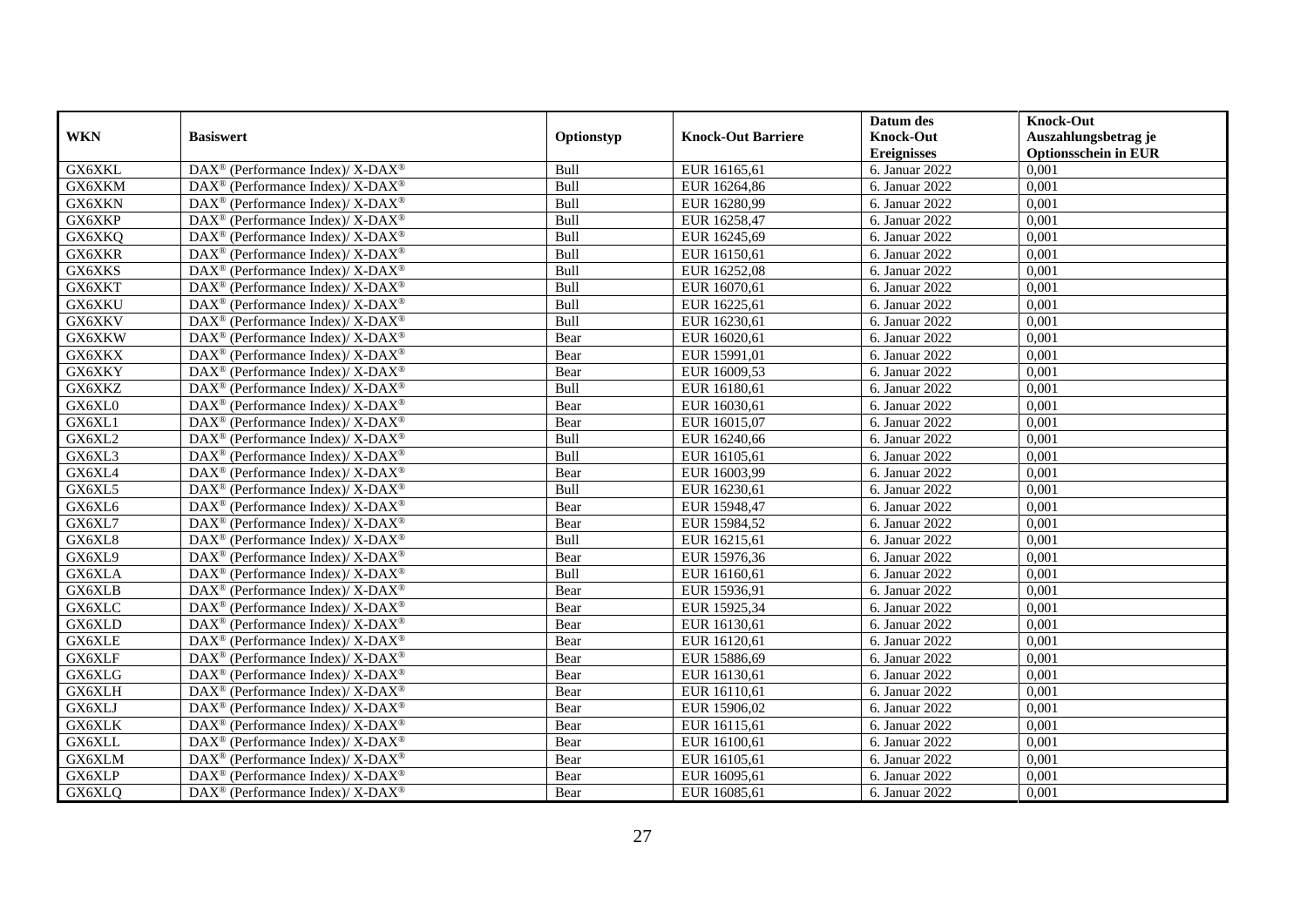|            |                                                                                        |            |                           | Datum des          | <b>Knock-Out</b>            |
|------------|----------------------------------------------------------------------------------------|------------|---------------------------|--------------------|-----------------------------|
| <b>WKN</b> | <b>Basiswert</b>                                                                       | Optionstyp | <b>Knock-Out Barriere</b> | <b>Knock-Out</b>   | Auszahlungsbetrag je        |
|            |                                                                                        |            |                           | <b>Ereignisses</b> | <b>Optionsschein in EUR</b> |
| GX6XLR     | DAX <sup>®</sup> (Performance Index)/X-DAX <sup>®</sup>                                | Bear       | EUR 16090,61              | 6. Januar 2022     | 0,001                       |
| GX6XLS     | $\text{DAX}^{\circledast}$ (Performance Index)/ X-DAX <sup>®</sup>                     | Bear       | EUR 16070,61              | 6. Januar 2022     | 0,001                       |
| GX6XLT     | $\text{DAX}^{\circledast}$ (Performance Index)/ X-DAX <sup>®</sup>                     | Bear       | EUR 16060,61              | 6. Januar 2022     | 0,001                       |
| GX6XLU     | DAX <sup>®</sup> (Performance Index)/X-DAX <sup>®</sup>                                | Bear       | EUR 16050,61              | 6. Januar 2022     | 0,001                       |
| GX6XLV     | $\text{DAX}^{\circledR}$ (Performance Index)/ X-DAX <sup>®</sup>                       | Bear       | EUR 16075,61              | 6. Januar $2022$   | 0,001                       |
| GX6XLW     | $\text{DAX}^{\circledR}$ (Performance Index)/ X-DAX <sup>®</sup>                       | Bull       | EUR 16009,53              | 6. Januar 2022     | 0,001                       |
| GX6XLX     | $DAX^{\circledcirc}$ (Performance Index)/ X-DAX <sup>®</sup>                           | Bear       | EUR 16055,61              | 6. Januar 2022     | 0,001                       |
| GX6XLZ     | $\text{DAX}^{\circledast}$ (Performance Index)/ X-DAX <sup>®</sup>                     | Bear       | EUR 16045,61              | 6. Januar 2022     | 0,001                       |
| GX6XM0     | $\text{DAX}^{\circledast}$ (Performance Index)/ X-DAX <sup>®</sup>                     | Bear       | EUR 16040,61              | 6. Januar 2022     | 0,001                       |
| GX6XM2     | DAX <sup>®</sup> (Performance Index)/X-DAX <sup>®</sup>                                | Bear       | EUR 16065,61              | 6. Januar 2022     | 0,001                       |
| GX6XM5     | $\text{DAX}^{\circledast}$ (Performance Index)/ X-DAX <sup>®</sup>                     | Bear       | EUR 16155,61              | 6. Januar 2022     | 0,001                       |
| GX6XM6     | $\text{DAX}^{\circledR}$ (Performance Index)/ X-DAX <sup>®</sup>                       | Bear       | EUR 16035,61              | 6. Januar 2022     | 0,001                       |
| GX6XMB     | $\text{DAX}^{\circledast}$ (Performance Index)/ X-DAX <sup>®</sup>                     | Bear       | EUR 16150,61              | 6. Januar 2022     | 0,001                       |
| GX6XME     | DAX <sup>®</sup> (Performance Index)/ X-DAX <sup>®</sup>                               | Bear       | EUR 16145,61              | 6. Januar 2022     | 0,001                       |
| GX6XMF     | DAX <sup>®</sup> (Performance Index)/ X-DAX <sup>®</sup>                               | Bear       | EUR 16140,61              | 6. Januar 2022     | 0,001                       |
| GX6XMH     | DAX <sup>®</sup> (Performance Index)/ X-DAX <sup>®</sup>                               | Bear       | EUR 15830,38              | 6. Januar 2022     | 0,001                       |
| GX6XMJ     | DAX <sup>®</sup> (Performance Index)/ X-DAX <sup>®</sup>                               | Bear       | EUR 16150,61              | 6. Januar 2022     | 0,001                       |
| GX6XMK     | NASDAO-100 Index <sup>®</sup>                                                          | Bull       | <b>USD 16268.7</b>        | 6. Januar 2022     | 0.001                       |
| GX6XML     | NASDAQ-100 Index®                                                                      | Bull       | USD 16392,27              | 6. Januar 2022     | 0,001                       |
| GX6XMM     | $\text{DAX}^{\circledR}$ (Performance Index)/ X-DAX <sup>®</sup>                       | Bull       | EUR 16220,61              | 6. Januar 2022     | 0,001                       |
| GX6XMN     | $\overline{\text{DAX}^{\textcircled{\tiny 0}}}$ (Performance Index)/X-DAX <sup>®</sup> | Bear       | EUR 15867,37              | 6. Januar 2022     | 0,001                       |
| GX6XMQ     | $\text{DAX}^{\circledast}$ (Performance Index)/ X-DAX <sup>®</sup>                     | Bear       | EUR 15997,5               | 6. Januar 2022     | 0,001                       |
| GX6XMT     | DAX <sup>®</sup> (Performance Index)/ X-DAX <sup>®</sup>                               | Bull       | EUR 16235,63              | 6. Januar 2022     | 0,001                       |
| GX6XMU     | $\text{DAX}^{\circledR}$ (Performance Index)/ X-DAX <sup>®</sup>                       | Bear       | EUR 15960,03              | 6. Januar 2022     | 0,001                       |
| GX6XMV     | $\text{DAX}^{\circledast}$ (Performance Index)/ X-DAX <sup>®</sup>                     | Bear       | EUR 15793,38              | 6. Januar 2022     | 0.001                       |
| GX6XMX     | $\text{DAX}^{\circledast}$ (Performance Index)/ X-DAX <sup>®</sup>                     | Bear       | EUR 15968,2               | 6. Januar 2022     | 0,001                       |
| GX6XN2     | DAX <sup>®</sup> (Performance Index)/ X-DAX <sup>®</sup>                               | Bear       | EUR 16125,61              | 6. Januar 2022     | 0,001                       |
| GX6XN4     | $\text{DAX}^{\circledR}$ (Performance Index)/ X-DAX <sup>®</sup>                       | Bear       | EUR 16135,61              | 6. Januar 2022     | 0,001                       |
| GX6XN6     | $\text{DAX}^{\circledR}$ (Performance Index)/ X-DAX <sup>®</sup>                       | Bear       | EUR 15756,39              | 6. Januar 2022     | 0,001                       |
| GX6XN7     | NASDAQ-100 Index®                                                                      | Bull       | <b>USD 16172,47</b>       | 6. Januar 2022     | 0,001                       |
| GX6XN8     | NASDAQ-100 Index®                                                                      | Bull       | USD 16310,79              | 6. Januar 2022     | 0,001                       |
| GX6XN9     | NASDAQ-100 Index <sup>®</sup>                                                          | Bull       | USD 16178,21              | 6. Januar 2022     | 0.001                       |
| GX6XNA     | NASDAQ-100 Index®                                                                      | Bull       | USD 16430,75              | 6. Januar 2022     | 0,001                       |
| GX6XNB     | NASDAQ-100 Index®                                                                      | Bull       | USD 16166,73              | 6. Januar 2022     | 0,001                       |
| GX6XNC     | DAX <sup>®</sup> (Performance Index)/ X-DAX <sup>®</sup>                               | Bear       | EUR 16080,61              | 6. Januar 2022     | 0,001                       |
| GX6XNE     | NASDAQ-100 Index®                                                                      | Bull       | <b>USD 16303,54</b>       | 6. Januar 2022     | 0,001                       |
| GX6XNF     | NASDAQ-100 Index®                                                                      | Bull       | USD 16417,93              | 6. Januar 2022     | 0,001                       |
| GX6XNH     | DAX <sup>®</sup> (Performance Index)/ X-DAX <sup>®</sup>                               | Bull       | EUR 16130,61              | 6. Januar 2022     | 0,001                       |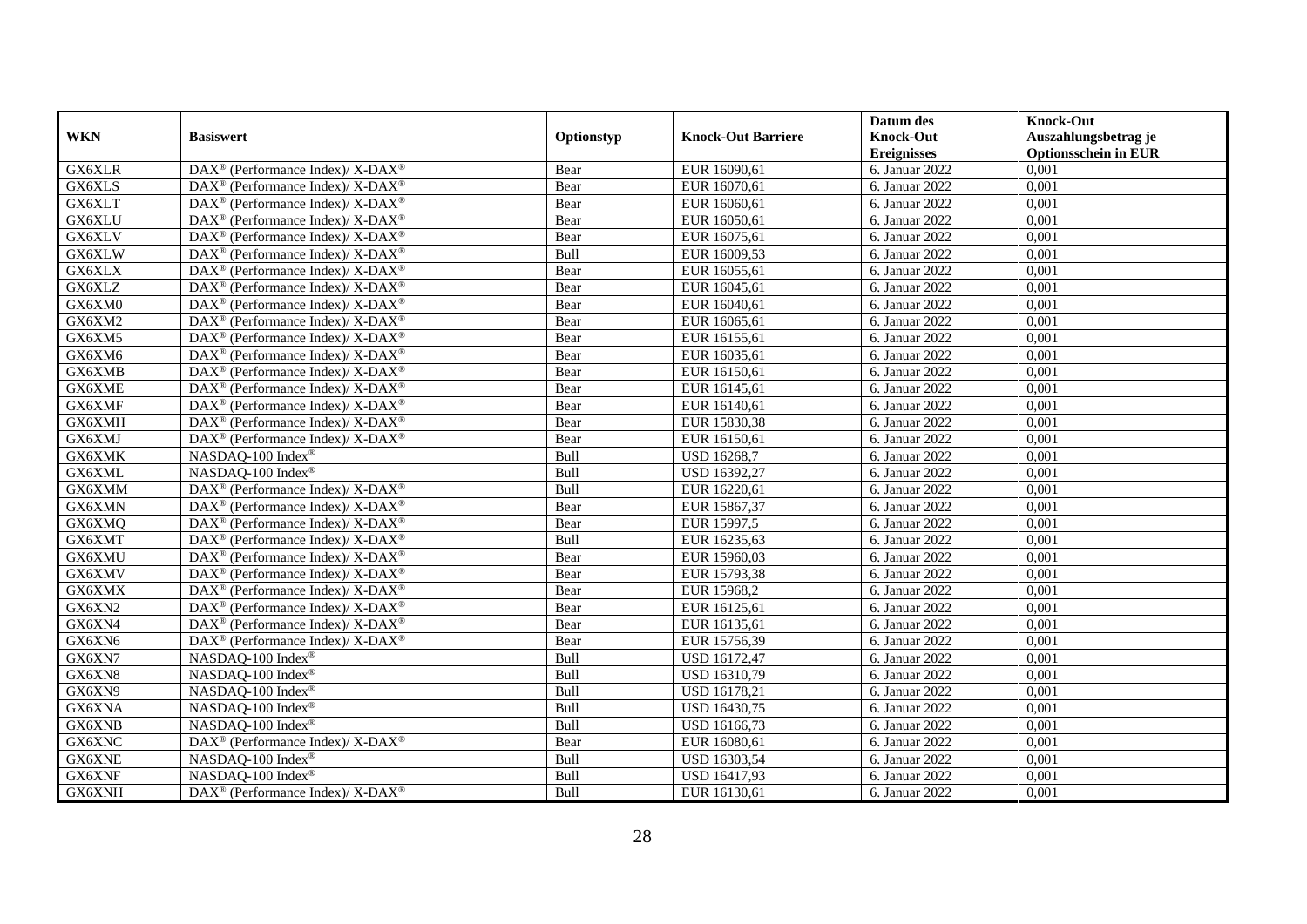|            |                                                          |             |                           | Datum des          | <b>Knock-Out</b>            |
|------------|----------------------------------------------------------|-------------|---------------------------|--------------------|-----------------------------|
| <b>WKN</b> | <b>Basiswert</b>                                         | Optionstyp  | <b>Knock-Out Barriere</b> | <b>Knock-Out</b>   | Auszahlungsbetrag je        |
|            |                                                          |             |                           | <b>Ereignisses</b> | <b>Optionsschein in EUR</b> |
| GX6XNJ     | DAX <sup>®</sup> (Performance Index)/X-DAX <sup>®</sup>  | Bull        | EUR 16200,61              | 6. Januar 2022     | 0,001                       |
| GX6XNL     | NASDAQ-100 Index®                                        | Bull        | USD 16651,58              | 6. Januar 2022     | 0,001                       |
| GX6XNM     | NASDAQ-100 Index®                                        | Bull        | USD 16405,1               | 6. Januar 2022     | 0,001                       |
| GX6XNN     | NASDAQ-100 Index®                                        | Bull        | USD 16155,23              | 6. Januar 2022     | 0,001                       |
| GX6XNP     | NASDAQ-100 Index®                                        | Bull        | <b>USD 16268,7</b>        | 6. Januar 2022     | 0,001                       |
| GX6XNQ     | NASDAQ-100 Index®                                        | Bull        | USD 16201,36              | 6. Januar 2022     | 0,001                       |
| GX6XNS     | NASDAQ-100 Index®                                        | Bull        | USD 16275,47              | 6. Januar 2022     | 0,001                       |
| GX6XNU     | NASDAQ-100 Index®                                        | Bull        | USD 16334,57              | 6. Januar 2022     | 0,001                       |
| GX6XNV     | NASDAQ-100 Index®                                        | Bull        | USD 16262,28              | 6. Januar 2022     | 0,001                       |
| GX6XNW     | NASDAQ-100 Index®                                        | Bull        | USD 16326,65              | 6. Januar 2022     | 0,001                       |
| GX6XNX     | NASDAQ-100 Index®                                        | Bull        | USD 16195,52              | 6. Januar 2022     | 0,001                       |
| GX6XNY     | NASDAQ-100 Index®                                        | Bull        | USD 16195,52              | 6. Januar 2022     | 0,001                       |
| GX6XNZ     | NASDAQ-100 Index®                                        | Bull        | USD 16189,75              | 6. Januar 2022     | 0,001                       |
| GX6XP0     | NASDAQ-100 Index®                                        | Bull        | <b>USD 16296,28</b>       | 6. Januar 2022     | 0,001                       |
| GX6XP1     | NASDAQ-100 Index®                                        | Bull        | USD 16318,72              | 6. Januar 2022     | 0,001                       |
| GX6XP3     | NASDAQ-100 Index®                                        | Bull        | USD 16160,99              | 6. Januar 2022     | 0,001                       |
| GX6XP4     | NASDAQ-100 Index®                                        | Bull        | USD 16282,25              | 6. Januar 2022     | 0,001                       |
| GX6XP5     | NASDAO-100 Index <sup>®</sup>                            | <b>Bull</b> | USD 16310,79              | 6. Januar 2022     | 0.001                       |
| GX6XP6     | DAX <sup>®</sup> (Performance Index)/ X-DAX <sup>®</sup> | Bear        | EUR 16025,61              | 6. Januar 2022     | 0,001                       |
| GX6XP9     | NASDAQ-100 Index®                                        | Bull        | USD 16183,98              | 6. Januar 2022     | 0,001                       |
| GX6XPA     | NASDAQ-100 Index®                                        | Bull        | USD 16289,02              | 6. Januar 2022     | 0,001                       |
| GX6XPC     | NASDAQ-100 Index®                                        | Bull        | USD 16540,47              | 6. Januar 2022     | 0,001                       |
| GX6XPD     | NASDAQ-100 Index®                                        | Bull        | <b>USD 16448,81</b>       | 6. Januar 2022     | 0,001                       |
| GX6YJA     | Cigna Corporation                                        | Bull        | <b>USD 229,77</b>         | 7. Januar 2022     | 0,001                       |
| GX6YJB     | Cigna Corporation                                        | Bull        | <b>USD 225,79</b>         | 7. Januar 2022     | 0.001                       |
| GX6YJC     | Intercontinental Exchange, Inc.                          | Bull        | <b>USD 132,73</b>         | 7. Januar 2022     | 0,001                       |
| GX6YJN     | Darden Restaurants                                       | Bull        | <b>USD 147,78</b>         | 7. Januar 2022     | 0,001                       |
| GX6YJR     | <b>Darden Restaurants</b>                                | Bull        | <b>USD 151,17</b>         | 7. Januar 2022     | 0,001                       |
| GX6YJU     | The Travelers Companies, Inc.                            | Bear        | <b>USD</b> 163,18         | 7. Januar 2022     | 0,001                       |
| GX6YJY     | The Travelers Companies, Inc.                            | Bear        | <b>USD 166,03</b>         | 7. Januar 2022     | 0,001                       |
| GX6YK0     | Marathon Petroleum Corporation                           | Bear        | <b>USD 69,58</b>          | 7. Januar 2022     | 0,001                       |
| GX6YKJ     | Corning Incorporated                                     | Bull        | <b>USD 37,96</b>          | 7. Januar 2022     | 0.001                       |
| GX6YPF     | Galapagos N.V                                            | Bear        | EUR 46,18                 | 7. Januar 2022     | 0,001                       |
| GX6YQT     | Adobe Inc.                                               | Bull        | <b>USD 516,69</b>         | 7. Januar 2022     | 0,001                       |
| GX6YR3     | Adobe Inc.                                               | Bull        | <b>USD 519,33</b>         | 7. Januar 2022     | 0,001                       |
| GX6YR5     | Ford Motor Company                                       | Bear        | <b>USD 24,7</b>           | 7. Januar 2022     | 0,001                       |
| GX6YSD     | Adobe Inc.                                               | Bull        | <b>USD 521,98</b>         | 7. Januar 2022     | 0,001                       |
| GX6YT0     | Mettler-Toledo International                             | Bull        | <b>USD 1557,4</b>         | 7. Januar 2022     | 0,001                       |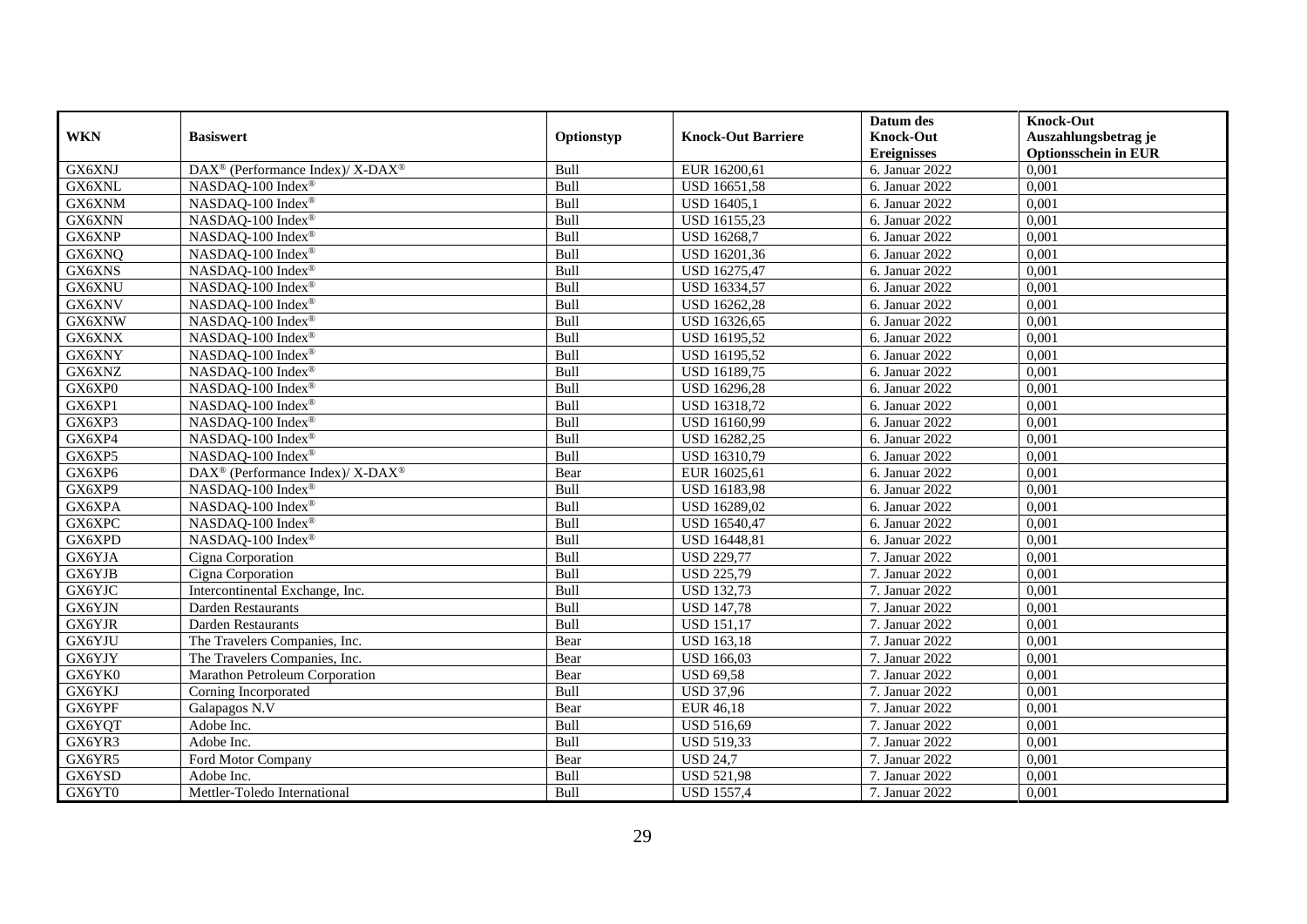|            |                                                 |            |                           | Datum des          | <b>Knock-Out</b>            |
|------------|-------------------------------------------------|------------|---------------------------|--------------------|-----------------------------|
| <b>WKN</b> | <b>Basiswert</b>                                | Optionstyp | <b>Knock-Out Barriere</b> | <b>Knock-Out</b>   | Auszahlungsbetrag je        |
|            |                                                 |            |                           | <b>Ereignisses</b> | <b>Optionsschein in EUR</b> |
| GX6YTK     | Mettler-Toledo International                    | Bull       | <b>USD 1587,87</b>        | 7. Januar 2022     | 0,001                       |
| GX6YU3     | Mettler-Toledo International                    | Bull       | <b>USD 1572,64</b>        | 7. Januar 2022     | 0,001                       |
| GX6YUL     | The Hershey Company                             | Bull       | <b>USD 195,38</b>         | 7. Januar 2022     | 0,001                       |
| GX6YV0     | Moncler S.p.A                                   | Bull       | EUR 61,79                 | 7. Januar 2022     | 0.001                       |
| GX6YV3     | Moncler S.p.A                                   | Bull       | <b>EUR 62,8</b>           | 7. Januar 2022     | 0,001                       |
| GX6YV6     | Moncler S.p.A                                   | Bull       | EUR 61,29                 | 7. Januar 2022     | 0,001                       |
| GX6YV8     | HubSpot Inc                                     | Bull       | <b>USD 500,73</b>         | 7. Januar 2022     | 0,001                       |
| GX6YVJ     | <b>BHP</b> Group PLC                            | Bear       | GBP 22,92                 | 7. Januar 2022     | 0,001                       |
| GX6YVL     | TransDigm Group Incorporated                    | Bear       | <b>USD 664,43</b>         | 7. Januar 2022     | 0,001                       |
| GX6YVQ     | TransDigm Group Incorporated                    | Bear       | <b>USD 655,66</b>         | 7. Januar 2022     | 0,001                       |
| GX6YVR     | Carrefour S.A.                                  | Bear       | EUR 17,73                 | 7. Januar 2022     | 0.001                       |
| GX6YVT     | Carrefour S.A.                                  | Bear       | EUR 17,5                  | 7. Januar 2022     | 0,001                       |
| GX6YWK     | Moncler S.p.A                                   | Bull       | EUR 62,29                 | 7. Januar 2022     | 0,001                       |
| GX6YWT     | Centene Corp                                    | Bull       | <b>USD 79,54</b>          | 7. Januar 2022     | 0,001                       |
| GX6YX4     | Carrefour S.A.                                  | Bear       | <b>EUR 18,2</b>           | 7. Januar 2022     | 0,001                       |
| GX6YX8     | Carrefour S.A.                                  | Bear       | <b>EUR 17,97</b>          | 7. Januar 2022     | 0,001                       |
| GX6YXM     | Anglo American PLC                              | Bear       | GBP 31,99                 | 7. Januar 2022     | 0,001                       |
| GX6YXW     | Anglo American PLC                              | Bear       | GBP 32,43                 | 7. Januar 2022     | 0.001                       |
| GX6YY6     | Centene Corp                                    | Bull       | <b>USD 76,66</b>          | 7. Januar 2022     | 0,001                       |
| GX6YYY     | Cigna Corporation                               | Bull       | <b>USD 233,74</b>         | 7. Januar 2022     | 0,001                       |
| GX6YZG     | Centene Corp                                    | Bull       | <b>USD 78,11</b>          | 7. Januar 2022     | 0,001                       |
| GX6YZN     | $AEX-Index^{\circledR}$                         | Bull       | EUR 790,17                | 7. Januar 2022     | 0,001                       |
| GX6YZP     | EURO STOXX <sup>®</sup> Banks (Price EUR) Index | Bear       | EUR 106,75                | 7. Januar 2022     | 0,001                       |
| GX6Z06     | AEX-Index®                                      | Bull       | EUR 786,97                | 7. Januar 2022     | 0,001                       |
| GX6Z0A     | $AEX-Index^{\circledR}$                         | Bull       | <b>EUR 788,57</b>         | 7. Januar 2022     | 0.001                       |
| GX6Z0F     | $AEX-Index^{\circledR}$                         | Bull       | EUR 786,17                | 7. Januar 2022     | 0,001                       |
| GX6Z0K     | EURO STOXX <sup>®</sup> Banks (Price EUR) Index | Bear       | EUR 106,65                | 7. Januar 2022     | 0,001                       |
| GX6Z0M     | $AEX-Index^{\circledR}$                         | Bull       | EUR 787,77                | 7. Januar 2022     | 0,001                       |
| GX6Z0W     | EURO STOXX <sup>®</sup> Banks (Price EUR) Index | Bear       | EUR 106,33                | 7. Januar 2022     | 0,001                       |
| GX6Z0Y     | $AEX-Index^{\circledR}$                         | Bull       | EUR 785,37                | 7. Januar 2022     | 0,001                       |
| GX6Z1C     | $AEX-Index^{\circledR}$                         | Bull       | EUR 784,57                | 7. Januar 2022     | 0,001                       |
| GX6Z1E     | EURO STOXX <sup>®</sup> Banks (Price EUR) Index | Bear       | EUR 106,13                | 7. Januar 2022     | 0.001                       |
| GX6Z1P     | $AEX-Index^{\circledR}$                         | Bull       | EUR 783,77                | 7. Januar 2022     | 0,001                       |
| GX6Z1V     | EURO STOXX <sup>®</sup> Banks (Price EUR) Index | Bear       | EUR 106,44                | 7. Januar 2022     | 0,001                       |
| GX6Z1Z     | EURO STOXX <sup>®</sup> Banks (Price EUR) Index | Bear       | EUR 107,07                | 7. Januar 2022     | 0,001                       |
| GX6Z25     | $AEX-Index^{\circledR}$                         | Bull       | EUR 789,37                | 7. Januar 2022     | 0,001                       |
| GX6Z2T     | EURO STOXX <sup>®</sup> Banks (Price EUR) Index | Bear       | EUR 106,54                | 7. Januar 2022     | 0,001                       |
| GX6Z30     | EURO STOXX <sup>®</sup> Banks (Price EUR) Index | Bear       | EUR 106,23                | 7. Januar 2022     | 0,001                       |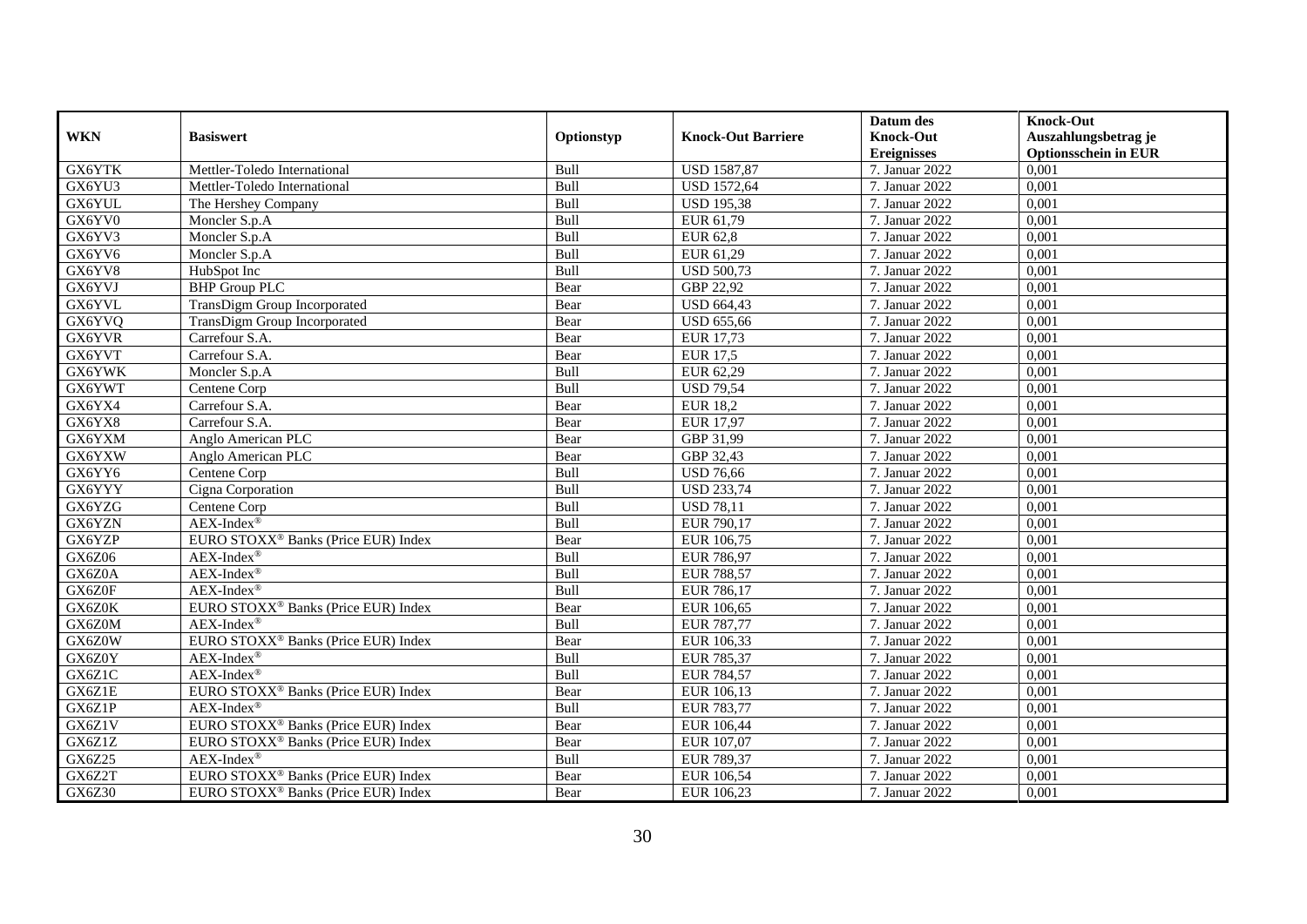|               |                                                         |            |                           | Datum des          | <b>Knock-Out</b>            |
|---------------|---------------------------------------------------------|------------|---------------------------|--------------------|-----------------------------|
| <b>WKN</b>    | <b>Basiswert</b>                                        | Optionstyp | <b>Knock-Out Barriere</b> | <b>Knock-Out</b>   | Auszahlungsbetrag je        |
|               |                                                         |            |                           | <b>Ereignisses</b> | <b>Optionsschein in EUR</b> |
| GX6Z69        | $\overline{\text{DAX}}^{\textcirc}$ (Performance Index) | Bull       | <b>EUR 16140</b>          | 7. Januar 2022     | 0,001                       |
| GX6Z6G        | $DAX^{\circledR}$ (Performance Index)                   | Bull       | <b>EUR 16130</b>          | 7. Januar 2022     | 0,001                       |
| GX6Z6L        | DAX <sup>®</sup> (Performance Index)                    | Bull       | <b>EUR 16125</b>          | 7. Januar 2022     | 0,001                       |
| GX6Z6T        | $DAX^{\circledast}$ (Performance Index)                 | Bull       | <b>EUR 16120</b>          | 7. Januar 2022     | 0,001                       |
| <b>GX6Z70</b> | DAX <sup>®</sup> (Performance Index)                    | Bull       | <b>EUR 16110</b>          | 7. Januar 2022     | 0,001                       |
| <b>GX6Z77</b> | $\text{DAX}^{\textcircled{}}$ (Performance Index)       | Bull       | <b>EUR 16100</b>          | 7. Januar 2022     | 0,001                       |
| GX6Z79        | $\text{DAX}^{\textcircled{}}$ (Performance Index)       | Bull       | <b>EUR 16100</b>          | 7. Januar 2022     | 0,001                       |
| GX6Z7A        | $DAX^{\circledast}$ (Performance Index)                 | Bull       | <b>EUR 16100</b>          | 7. Januar 2022     | 0,001                       |
| GX6Z7B        | $\text{DAX}^{\textcircled{}}$ (Performance Index)       | Bull       | <b>EUR 16100</b>          | 7. Januar 2022     | 0,001                       |
| GX6Z7C        | DAX <sup>®</sup> (Performance Index)                    | Bull       | <b>EUR 16100</b>          | 7. Januar 2022     | 0,001                       |
| GX6Z7D        | DAX <sup>®</sup> (Performance Index)                    | Bull       | <b>EUR 16100</b>          | 7. Januar 2022     | 0,001                       |
| GX6Z7E        | $\overline{\text{DAX}^{\otimes}}$ (Performance Index)   | Bull       | <b>EUR 16090</b>          | 7. Januar 2022     | 0,001                       |
| GX6Z7G        | $DAX^{\circledast}$ (Performance Index)                 | Bull       | <b>EUR 16090</b>          | 7. Januar 2022     | 0,001                       |
| GX6Z7H        | DAX <sup>®</sup> (Performance Index)                    | Bull       | <b>EUR 16090</b>          | 7. Januar 2022     | 0,001                       |
| GX6Z7J        | DAX <sup>®</sup> (Performance Index)                    | Bull       | <b>EUR 16090</b>          | 7. Januar 2022     | 0,001                       |
| GX6Z7K        | DAX <sup>®</sup> (Performance Index)                    | Bull       | <b>EUR 16090</b>          | 7. Januar 2022     | 0,001                       |
| GX6Z7L        | $\text{DAX}^{\textcircled{}}$ (Performance Index)       | Bull       | <b>EUR 16090</b>          | 7. Januar 2022     | 0,001                       |
| GX6Z7M        | $\overline{\text{DAX}}^{\textcirc}$ (Performance Index) | Bull       | <b>EUR 16080</b>          | 7. Januar 2022     | 0.001                       |
| GX6Z7P        | DAX <sup>®</sup> (Performance Index)                    | Bull       | <b>EUR 16080</b>          | 7. Januar 2022     | 0,001                       |
| GX6Z7Q        | DAX <sup>®</sup> (Performance Index)                    | Bull       | <b>EUR 16080</b>          | 7. Januar 2022     | 0,001                       |
| GX6Z7R        | DAX <sup>®</sup> (Performance Index)                    | Bull       | <b>EUR 16075</b>          | 7. Januar 2022     | 0,001                       |
| GX6Z7T        | $\overline{\text{DAX}^{\otimes}}$ (Performance Index)   | Bull       | <b>EUR 16075</b>          | 7. Januar 2022     | 0,001                       |
| GX6Z7U        | $\text{DAX}^{\textcircled{}}$ (Performance Index)       | Bull       | EUR 16075                 | 7. Januar 2022     | 0,001                       |
| GX6Z7V        | DAX <sup>®</sup> (Performance Index)                    | Bull       | <b>EUR 16075</b>          | 7. Januar 2022     | 0,001                       |
| GX6Z7W        | $\text{DAX}^{\circledast}$ (Performance Index)          | Bull       | <b>EUR 16075</b>          | 7. Januar 2022     | 0,001                       |
| GX6Z7X        | DAX <sup>®</sup> (Performance Index)                    | Bull       | <b>EUR 16075</b>          | 7. Januar 2022     | 0,001                       |
| GX6Z7Y        | $DAX^{\circledast}$ (Performance Index)                 | Bull       | <b>EUR 16070</b>          | 7. Januar 2022     | 0,001                       |
| GX6Z80        | $DAX^{\circledR}$ (Performance Index)                   | Bull       | <b>EUR 16070</b>          | 7. Januar 2022     | 0.001                       |
| GX6Z81        | $\overline{\text{DAX}}^{\textcirc}$ (Performance Index) | Bull       | <b>EUR 16070</b>          | 7. Januar 2022     | 0,001                       |
| GX6Z82        | $\text{DAX}^{\textcircled{}}$ (Performance Index)       | Bull       | <b>EUR 16070</b>          | 7. Januar 2022     | 0,001                       |
| GX6Z83        | DAX <sup>®</sup> (Performance Index)                    | Bull       | <b>EUR 16070</b>          | 7. Januar 2022     | 0,001                       |
| GX6Z84        | $DAX^{\circledast}$ (Performance Index)                 | Bull       | <b>EUR 16070</b>          | 7. Januar 2022     | 0.001                       |
| GX6Z85        | DAX <sup>®</sup> (Performance Index)                    | Bull       | <b>EUR 16060</b>          | 7. Januar 2022     | 0,001                       |
| <b>GX6Z86</b> | $\text{DAX}^{\textcircled{}}$ (Performance Index)       | Bull       | <b>EUR 16060</b>          | 7. Januar 2022     | 0,001                       |
| GX6Z87        | $\text{DAX}^{\circledast}$ (Performance Index)          | Bull       | <b>EUR 16060</b>          | 7. Januar 2022     | 0,001                       |
| GX6Z88        | $\text{DAX}^{\textcircled{}}$ (Performance Index)       | Bull       | <b>EUR 16060</b>          | 7. Januar 2022     | 0,001                       |
| GX6Z89        | DAX <sup>®</sup> (Performance Index)                    | Bull       | <b>EUR 16060</b>          | 7. Januar 2022     | 0,001                       |
| GX6Z8A        | $\text{DAX}^{\circledast}$ (Performance Index)          | Bull       | <b>EUR 16060</b>          | 7. Januar 2022     | 0,001                       |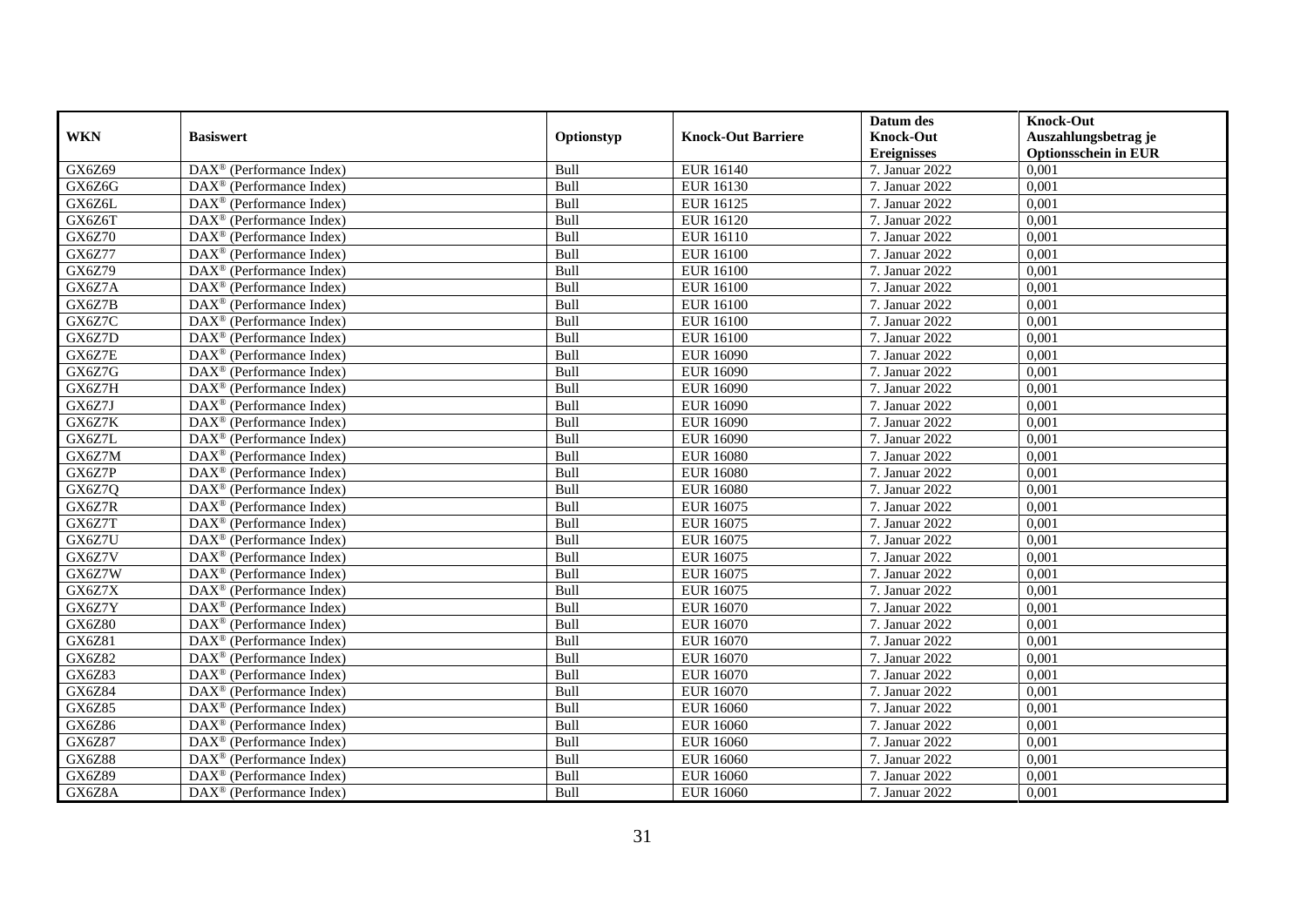|            |                                                               |            |                           | Datum des          | <b>Knock-Out</b>            |
|------------|---------------------------------------------------------------|------------|---------------------------|--------------------|-----------------------------|
| <b>WKN</b> | <b>Basiswert</b>                                              | Optionstyp | <b>Knock-Out Barriere</b> | <b>Knock-Out</b>   | Auszahlungsbetrag je        |
|            |                                                               |            |                           | <b>Ereignisses</b> | <b>Optionsschein in EUR</b> |
| GX6Z8B     | DAX <sup>®</sup> (Performance Index)                          | Bull       | <b>EUR 16050</b>          | 7. Januar 2022     | 0,001                       |
| GX6Z8C     | $\overline{\text{DAX}^{\otimes}}$ (Performance Index)         | Bull       | <b>EUR 16050</b>          | 7. Januar 2022     | 0,001                       |
| GX6Z8D     | $DAX^{\circledR}$ (Performance Index)                         | Bull       | <b>EUR 16050</b>          | 7. Januar 2022     | 0,001                       |
| GX6Z8E     | DAX <sup>®</sup> (Performance Index)                          | Bull       | <b>EUR 16050</b>          | 7. Januar 2022     | 0,001                       |
| GX6Z8F     | DAX <sup>®</sup> (Performance Index)                          | Bull       | <b>EUR 16050</b>          | 7. Januar 2022     | 0,001                       |
| GX6Z8G     | $\text{DAX}^{\textcircled{}}$ (Performance Index)             | Bull       | <b>EUR 16050</b>          | 7. Januar 2022     | 0,001                       |
| GX6Z8H     | $DAX^{\circledast}$ (Performance Index)                       | Bull       | <b>EUR 16040</b>          | 7. Januar 2022     | 0,001                       |
| GX6Z8J     | DAX <sup>®</sup> (Performance Index)                          | Bull       | <b>EUR 16040</b>          | 7. Januar 2022     | 0,001                       |
| GX6Z8K     | DAX <sup>®</sup> (Performance Index)                          | Bull       | <b>EUR 16040</b>          | 7. Januar 2022     | 0,001                       |
| GX6Z8L     | DAX <sup>®</sup> (Performance Index)                          | Bull       | <b>EUR 16040</b>          | 7. Januar 2022     | 0,001                       |
| GX6Z8M     | $\overline{\text{DAX}^{\otimes}}$ (Performance Index)         | Bull       | <b>EUR 16040</b>          | 7. Januar 2022     | 0,001                       |
| GX6Z8N     | $\overline{\text{DA}}X^{\textcircled{e}}$ (Performance Index) | Bull       | <b>EUR 16040</b>          | 7. Januar 2022     | 0,001                       |
| GX6Z8P     | DAX <sup>®</sup> (Performance Index)                          | Bull       | <b>EUR 16030</b>          | 7. Januar 2022     | 0,001                       |
| GX6Z8Q     | $DAX^{\circledR}$ (Performance Index)                         | Bull       | <b>EUR 16030</b>          | 7. Januar 2022     | 0,001                       |
| GX6Z8R     | $DAX^{\circledast}$ (Performance Index)                       | Bull       | <b>EUR 16030</b>          | 7. Januar 2022     | 0,001                       |
| GX6Z8S     | $\text{DAX}^{\textcircled{}}$ (Performance Index)             | Bull       | EUR 16025                 | 7. Januar 2022     | 0,001                       |
| GX6Z8T     | $\text{DAX}^{\circledast}$ (Performance Index)                | Bull       | <b>EUR 16025</b>          | 7. Januar 2022     | 0,001                       |
| GX6Z8U     | $DAX^{\circledR}$ (Performance Index)                         | Bull       | EUR 16025                 | 7. Januar 2022     | 0.001                       |
| GX6Z8V     | $\text{DAX}^{\textcircled{}}$ (Performance Index)             | Bull       | <b>EUR 16025</b>          | 7. Januar 2022     | 0,001                       |
| GX6Z8W     | DAX <sup>®</sup> (Performance Index)                          | Bull       | <b>EUR 16025</b>          | 7. Januar 2022     | 0,001                       |
| GX6Z8X     | $\overline{\text{DAX}}^{\textcirc}$ (Performance Index)       | Bull       | <b>EUR 16025</b>          | 7. Januar 2022     | 0,001                       |
| GX6Z8Y     | $\overline{\text{DAX}^{\otimes}}$ (Performance Index)         | Bull       | <b>EUR 16020</b>          | 7. Januar 2022     | 0,001                       |
| GX6Z8Z     | $\overline{\text{DAX}^{\otimes}}$ (Performance Index)         | Bull       | <b>EUR 16020</b>          | 7. Januar 2022     | 0,001                       |
| GX6Z90     | $\text{DAX}^{\circledast}$ (Performance Index)                | Bull       | <b>EUR 16020</b>          | 7. Januar 2022     | 0,001                       |
| GX6Z91     | $\text{DAX}^{\textcircled{}}$ (Performance Index)             | Bull       | <b>EUR 16020</b>          | 7. Januar 2022     | 0,001                       |
| GX6Z92     | DAX <sup>®</sup> (Performance Index)                          | Bull       | <b>EUR 16020</b>          | 7. Januar 2022     | 0.001                       |
| GX6Z93     | DAX <sup>®</sup> (Performance Index)                          | Bull       | <b>EUR 16020</b>          | 7. Januar 2022     | 0,001                       |
| GX6Z9T     | NASDAQ-100 Index®                                             | Bear       | <b>USD 15820</b>          | 7. Januar 2022     | 0,001                       |
| GX6Z9U     | NASDAQ-100 Index®                                             | Bear       | <b>USD 15800</b>          | 7. Januar 2022     | 0,001                       |
| GX6Z9V     | NASDAQ-100 Index®                                             | Bear       | <b>USD 15780</b>          | 7. Januar 2022     | 0,001                       |
| GX6Z9W     | NASDAQ-100 Index®                                             | Bull       | <b>USD 15740</b>          | 7. Januar 2022     | 0,001                       |
| GX6Z9X     | NASDAQ-100 Index®                                             | Bull       | <b>USD 15720</b>          | 7. Januar 2022     | 0,001                       |
| GX6Z9Y     | NASDAQ-100 Index®                                             | Bull       | <b>USD 15660</b>          | 7. Januar 2022     | 0,001                       |
| GX6Z9Z     | NASDAQ-100 Index®                                             | Bull       | <b>USD 15640</b>          | 7. Januar 2022     | 0,001                       |
| GX6ZA0     | NASDAQ-100 Index®                                             | Bull       | <b>USD 15620</b>          | 7. Januar 2022     | 0,001                       |
| GX6ZA1     | NASDAQ-100 Index®                                             | Bull       | <b>USD 15580</b>          | 7. Januar 2022     | 0,001                       |
| GX6ZA2     | NASDAQ-100 Index®                                             | Bull       | <b>USD 15560</b>          | 7. Januar 2022     | 0,001                       |
| GX6ZA3     | NASDAQ-100 Index®                                             | Bull       | <b>USD 15540</b>          | 7. Januar 2022     | 0,001                       |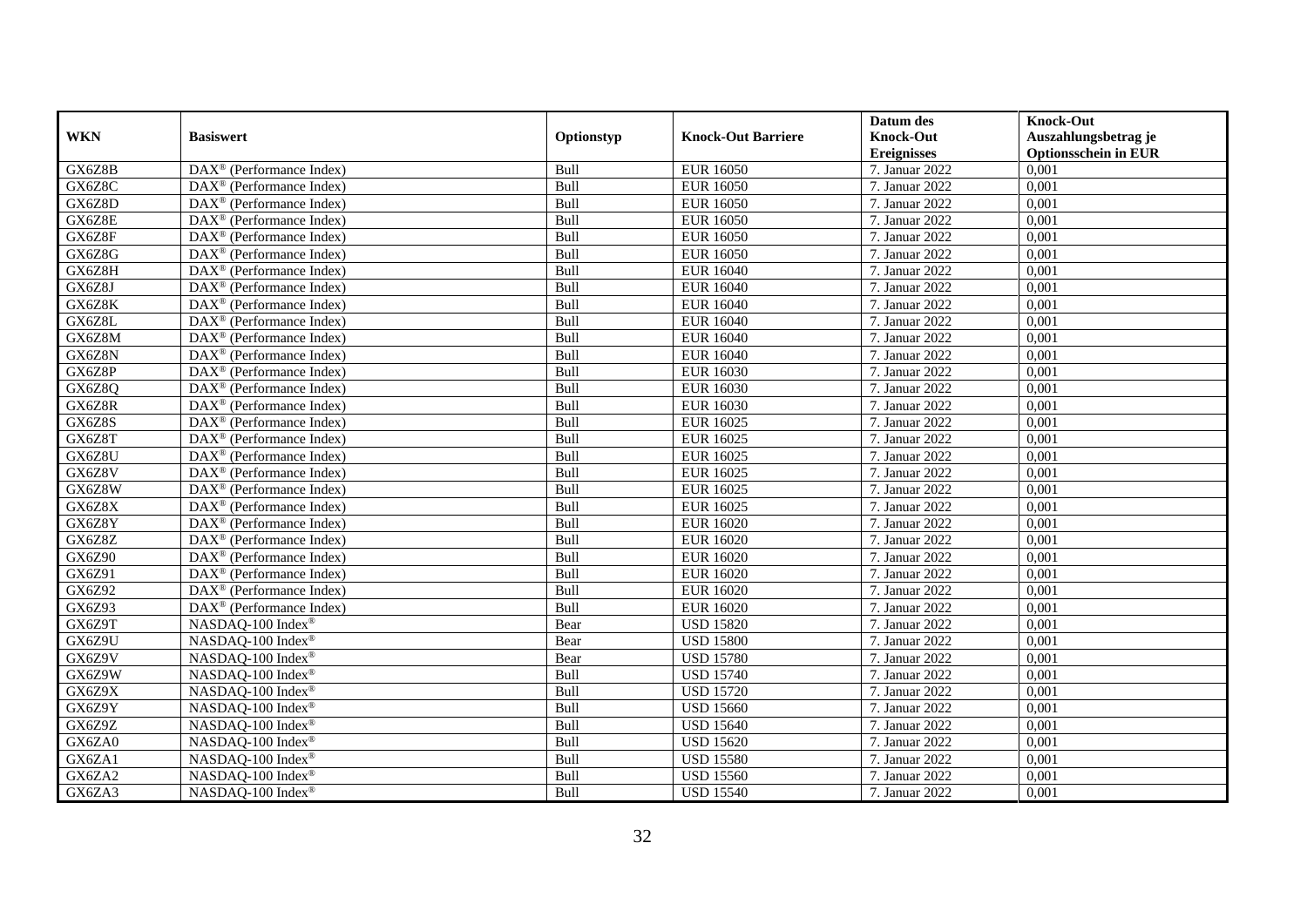|               |                                                              |            |                           | Datum des          | <b>Knock-Out</b>            |
|---------------|--------------------------------------------------------------|------------|---------------------------|--------------------|-----------------------------|
| <b>WKN</b>    | <b>Basiswert</b>                                             | Optionstyp | <b>Knock-Out Barriere</b> | <b>Knock-Out</b>   | Auszahlungsbetrag je        |
|               |                                                              |            |                           | <b>Ereignisses</b> | <b>Optionsschein in EUR</b> |
| GX6ZAM        | DAX <sup>®</sup> (Performance Index)/X-DAX <sup>®</sup>      | Bull       | <b>EUR 16100</b>          | 7. Januar 2022     | 0,001                       |
| GX6ZAN        | DAX <sup>®</sup> (Performance Index)/X-DAX <sup>®</sup>      | Bull       | <b>EUR 16100</b>          | 7. Januar 2022     | 0,001                       |
| <b>GX709H</b> | $DAX^{\circledR}$ (Performance Index)                        | Bull       | EUR 16079,57              | 7. Januar 2022     | 0,001                       |
| GX709J        | $\text{DAX}^{\otimes}$ (Performance Index)                   | Bull       | EUR 16202,73              | 7. Januar 2022     | 0,001                       |
| <b>GX709K</b> | $\overline{\text{DAX}}^{\textcircled{}}$ (Performance Index) | Bull       | EUR 16297,73              | 7. Januar 2022     | 0,001                       |
| <b>GX709L</b> | $\text{DAX}^{\circledast}$ (Performance Index)               | Bull       | EUR 16317,73              | 7. Januar 2022     | 0,001                       |
| <b>GX709M</b> | $\overline{\text{DAX}}^{\textcirc}$ (Performance Index)      | Bull       | EUR 16132,73              | 7. Januar 2022     | 0,001                       |
| <b>GX709N</b> | $\overline{\text{DAX}}^{\textcirc}$ (Performance Index)      | Bull       | EUR 16395,68              | 7. Januar 2022     | 0,001                       |
| <b>GX709P</b> | $DAX^{\circledast}$ (Performance Index)                      | Bull       | EUR 16452,11              | 7. Januar 2022     | 0,001                       |
| GX709Q        | DAX <sup>®</sup> (Performance Index)                         | Bull       | EUR 16384,57              | 7. Januar 2022     | 0.001                       |
| <b>GX709R</b> | $\overline{\text{DAX}^{\otimes}}$ (Performance Index)        | Bull       | EUR 16312,73              | 7. Januar 2022     | 0,001                       |
| <b>GX709S</b> | $\text{DAX}^{\circledast}$ (Performance Index)               | Bull       | EUR 16302,73              | 7. Januar 2022     | 0,001                       |
| <b>GX709T</b> | $\text{DAX}^{\textcircled{}}$ (Performance Index)            | Bull       | EUR 16207,73              | 7. Januar 2022     | 0,001                       |
| <b>GX709U</b> | $DAX^{\circledR}$ (Performance Index)                        | Bull       | EUR 16167.73              | 7. Januar 2022     | 0.001                       |
| <b>GX709V</b> | DAX <sup>®</sup> (Performance Index)                         | Bull       | EUR 16406,78              | 7. Januar 2022     | 0,001                       |
| <b>GX709W</b> | DAX <sup>®</sup> (Performance Index)                         | Bull       | EUR 16052,37              | 7. Januar 2022     | 0,001                       |
| <b>GX709X</b> | DAX <sup>®</sup> (Performance Index)                         | Bull       | EUR 16152,73              | 7. Januar 2022     | 0,001                       |
| <b>GX709Y</b> | $\text{DAX}^{\circledast}$ (Performance Index)               | Bull       | EUR 16337,73              | 7. Januar 2022     | 0,001                       |
| GX709Z        | $\text{DAX}^{\textcircled{}}$ (Performance Index)            | Bull       | EUR 16177,73              | 7. Januar 2022     | 0,001                       |
| <b>GX70A0</b> | $DAX^{\circledast}$ (Performance Index)                      | Bull       | EUR 16137,73              | 7. Januar 2022     | 0,001                       |
| <b>GX70A1</b> | $DAX^{\circledast}$ (Performance Index)                      | Bull       | EUR 16162,73              | 7. Januar 2022     | 0,001                       |
| <b>GX70A2</b> | $DAX^{\circledR}$ (Performance Index)                        | Bull       | EUR 16272,73              | 7. Januar 2022     | 0,001                       |
| <b>GX70A3</b> | $\text{DAX}^{\circledast}$ (Performance Index)               | Bull       | EUR 16417,89              | 7. Januar 2022     | 0,001                       |
| <b>GX70A4</b> | $DAX^{\circledR}$ (Performance Index)                        | Bull       | EUR 16063,65              | 7. Januar 2022     | 0,001                       |
| <b>GX70A5</b> | $DAX^{\circledR}$ (Performance Index)                        | Bull       | EUR 16041,09              | 7. Januar 2022     | 0,001                       |
| GX70A6        | $DAX^{\circledast}$ (Performance Index)                      | Bull       | EUR 16292,73              | 7. Januar 2022     | 0,001                       |
| <b>GX70A7</b> | DAX <sup>®</sup> (Performance Index)                         | Bull       | EUR 16212,73              | 7. Januar 2022     | 0,001                       |
| <b>GX70A8</b> | $\text{DAX}^{\textcircled{}}$ (Performance Index)            | Bull       | EUR 16172,73              | 7. Januar 2022     | 0,001                       |
| GX70A9        | $\text{DAX}^{\textcircled{}}$ (Performance Index)            | Bull       | EUR 16197,73              | 7. Januar 2022     | 0,001                       |
| GX70AA        | $\text{DAX}^{\textcircled{}}$ (Performance Index)            | Bull       | EUR 16267,73              | 7. Januar 2022     | 0,001                       |
| GX70AB        | $DAX^{\circledR}$ (Performance Index)                        | Bull       | EUR 16332,73              | 7. Januar 2022     | 0,001                       |
| GX70AC        | $\text{DAX}^{\otimes}$ (Performance Index)                   | Bull       | EUR 16520,55              | 7. Januar 2022     | 0,001                       |
| GX70AD        | $DAX^{\circledast}$ (Performance Index)                      | Bull       | EUR 16071,61              | 7. Januar 2022     | 0,001                       |
| GX70AE        | $\overline{\text{DAX}}^{\textcirc}$ (Performance Index)      | Bull       | EUR 16307,73              | 7. Januar 2022     | 0,001                       |
| GX70AF        | $\text{DAX}^{\circledast}$ (Performance Index)               | Bull       | EUR 16287,73              | 7. Januar 2022     | 0,001                       |
| GX70AK        | $\text{DAX}^{\textcircled{}}$ (Performance Index)            | Bear       | EUR 16010,97              | 7. Januar 2022     | 0,001                       |
| GX70AL        | $DAX^{\circledast}$ (Performance Index)                      | Bull       | EUR 16127,73              | 7. Januar 2022     | 0,001                       |
| GX70AT        | $\text{DAX}^{\circledast}$ (Performance Index)               | Bull       | EUR 16282,73              | 7. Januar 2022     | 0,001                       |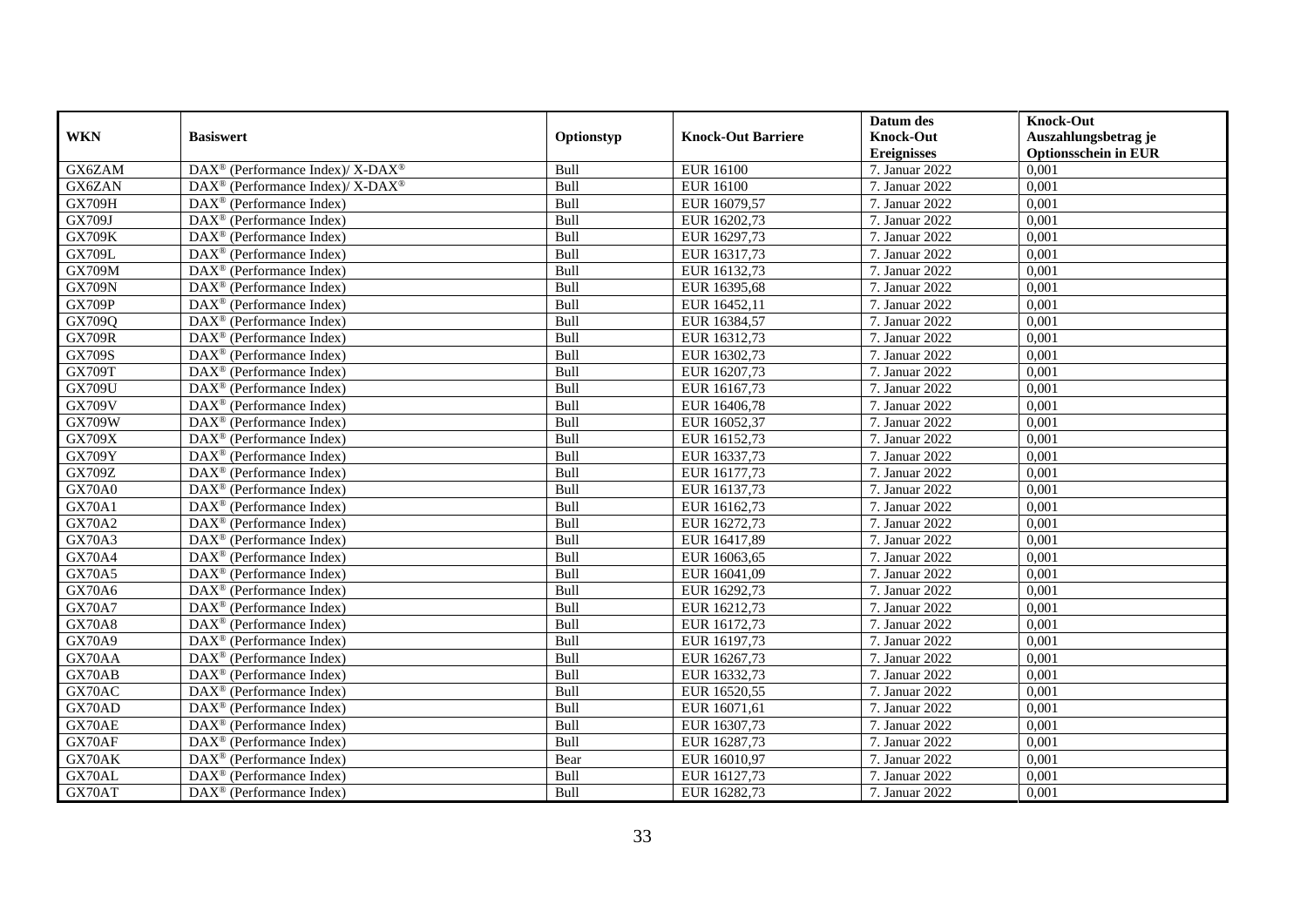|               |                                                         |            |                           | Datum des          | <b>Knock-Out</b>            |
|---------------|---------------------------------------------------------|------------|---------------------------|--------------------|-----------------------------|
| <b>WKN</b>    | <b>Basiswert</b>                                        | Optionstyp | <b>Knock-Out Barriere</b> | <b>Knock-Out</b>   | Auszahlungsbetrag je        |
|               |                                                         |            |                           | <b>Ereignisses</b> | <b>Optionsschein in EUR</b> |
| GX70AW        | $\overline{\text{DAX}}^{\textcirc}$ (Performance Index) | Bear       | EUR 16041,09              | 7. Januar 2022     | 0,001                       |
| GX70B0        | $DAX^{\circledR}$ (Performance Index)                   | Bull       | EUR 16322,73              | 7. Januar 2022     | 0,001                       |
| GX70B3        | DAX <sup>®</sup> (Performance Index)                    | Bull       | EUR 16247,73              | 7. Januar 2022     | 0,001                       |
| GX70B4        | $DAX^{\circledast}$ (Performance Index)                 | Bull       | EUR 16106,52              | 7. Januar 2022     | 0,001                       |
| <b>GX70B7</b> | DAX <sup>®</sup> (Performance Index)                    | Bull       | EUR 16100,19              | 7. Januar 2022     | 0,001                       |
| GX70B8        | $\text{DAX}^{\textcircled{}}$ (Performance Index)       | Bull       | EUR 16242,73              | 7. Januar 2022     | 0,001                       |
| <b>GX70B9</b> | $\text{DAX}^{\textcircled{}}$ (Performance Index)       | Bear       | EUR 15901,12              | 7. Januar 2022     | 0,001                       |
| GX70BC        | $DAX^{\circledR}$ (Performance Index)                   | Bull       | EUR 16232,73              | 7. Januar 2022     | 0,001                       |
| GX70BD        | $\text{DAX}^{\textcircled{}}$ (Performance Index)       | Bull       | EUR 16252,73              | 7. Januar 2022     | 0,001                       |
| GX70BE        | $\overline{\text{DAX}^{\otimes}}$ (Performance Index)   | Bull       | EUR 16486,33              | 7. Januar 2022     | 0,001                       |
| GX70BF        | DAX <sup>®</sup> (Performance Index)                    | Bull       | EUR 16376,74              | 7. Januar 2022     | 0,001                       |
| GX70BG        | $\overline{\text{DAX}^{\otimes}}$ (Performance Index)   | Bull       | EUR 16354,95              | 7. Januar 2022     | 0,001                       |
| GX70BH        | $DAX^{\circledast}$ (Performance Index)                 | Bear       | EUR 16029,82              | 7. Januar 2022     | 0,001                       |
| GX70BJ        | DAX <sup>®</sup> (Performance Index)                    | Bull       | EUR 16111,92              | 7. Januar 2022     | 0,001                       |
| GX70BK        | DAX <sup>®</sup> (Performance Index)                    | Bull       | EUR 16117,32              | 7. Januar 2022     | 0,001                       |
| GX70BL        | DAX <sup>®</sup> (Performance Index)                    | Bull       | EUR 16361,06              | 7. Januar 2022     | 0,001                       |
| GX70BM        | $\text{DAX}^{\textcircled{}}$ (Performance Index)       | Bull       | EUR 16342,73              | 7. Januar 2022     | 0,001                       |
| GX70BN        | $\overline{\text{DAX}}^{\textcirc}$ (Performance Index) | Bull       | EUR 16342,73              | 7. Januar 2022     | 0.001                       |
| GX70BP        | DAX <sup>®</sup> (Performance Index)                    | Bull       | EUR 16087,53              | 7. Januar 2022     | 0,001                       |
| GX70BQ        | $\overline{\text{DAX}}^{\textcirc}$ (Performance Index) | Bull       | EUR 16237,73              | 7. Januar 2022     | 0,001                       |
| GX70BR        | DAX <sup>®</sup> (Performance Index)                    | Bull       | EUR 16093,86              | 7. Januar 2022     | 0,001                       |
| GX70BS        | $\overline{\text{DAX}^{\otimes}}$ (Performance Index)   | Bull       | EUR 16222,73              | 7. Januar 2022     | 0,001                       |
| GX70BT        | $\text{DAX}^{\textcircled{}}$ (Performance Index)       | Bull       | EUR 16348,84              | 7. Januar 2022     | 0,001                       |
| GX70BU        | DAX <sup>®</sup> (Performance Index)                    | Bull       | EUR 16227,73              | 7. Januar 2022     | 0,001                       |
| GX70BV        | DAX <sup>®</sup> (Performance Index)                    | Bull       | EUR 16277,73              | 7. Januar 2022     | 0,001                       |
| GX70BW        | DAX <sup>®</sup> (Performance Index)                    | Bull       | EUR 16252,73              | 7. Januar 2022     | 0,001                       |
| GX70BX        | $DAX^{\circledast}$ (Performance Index)                 | Bull       | EUR 16122,73              | 7. Januar 2022     | 0,001                       |
| GX70BY        | $DAX^{\circledR}$ (Performance Index)                   | Bull       | EUR 16368,9               | 7. Januar 2022     | 0.001                       |
| GX70BZ        | $\text{DAX}^{\circledast}$ (Performance Index)          | Bull       | EUR 16262,73              | 7. Januar 2022     | 0,001                       |
| GX70C0        | $\text{DAX}^{\circledast}$ (Performance Index)          | Bull       | EUR 16287,73              | 7. Januar 2022     | 0,001                       |
| GX70C1        | DAX <sup>®</sup> (Performance Index)                    | Bull       | EUR 16187,73              | 7. Januar 2022     | 0,001                       |
| <b>GX70C2</b> | $DAX^{\circledast}$ (Performance Index)                 | Bull       | EUR 16157,73              | 7. Januar 2022     | 0.001                       |
| <b>GX70C3</b> | DAX <sup>®</sup> (Performance Index)                    | Bull       | EUR 16142,73              | 7. Januar 2022     | 0,001                       |
| <b>GX70C5</b> | $\text{DAX}^{\textcircled{}}$ (Performance Index)       | Bear       | EUR 15937,19              | 7. Januar 2022     | 0,001                       |
| GX70C6        | $\text{DAX}^{\circledast}$ (Performance Index)          | Bull       | EUR 16242,73              | 7. Januar 2022     | 0,001                       |
| <b>GX70C7</b> | $\text{DAX}^{\textcircled{}}$ (Performance Index)       | Bull       | EUR 16272,73              | 7. Januar 2022     | 0,001                       |
| <b>GX70C8</b> | $DAX^{\circledast}$ (Performance Index)                 | Bull       | EUR 16182,73              | 7. Januar 2022     | 0,001                       |
| <b>GX70C9</b> | $\text{DAX}^{\circledast}$ (Performance Index)          | Bull       | EUR 16227,73              | 7. Januar 2022     | 0,001                       |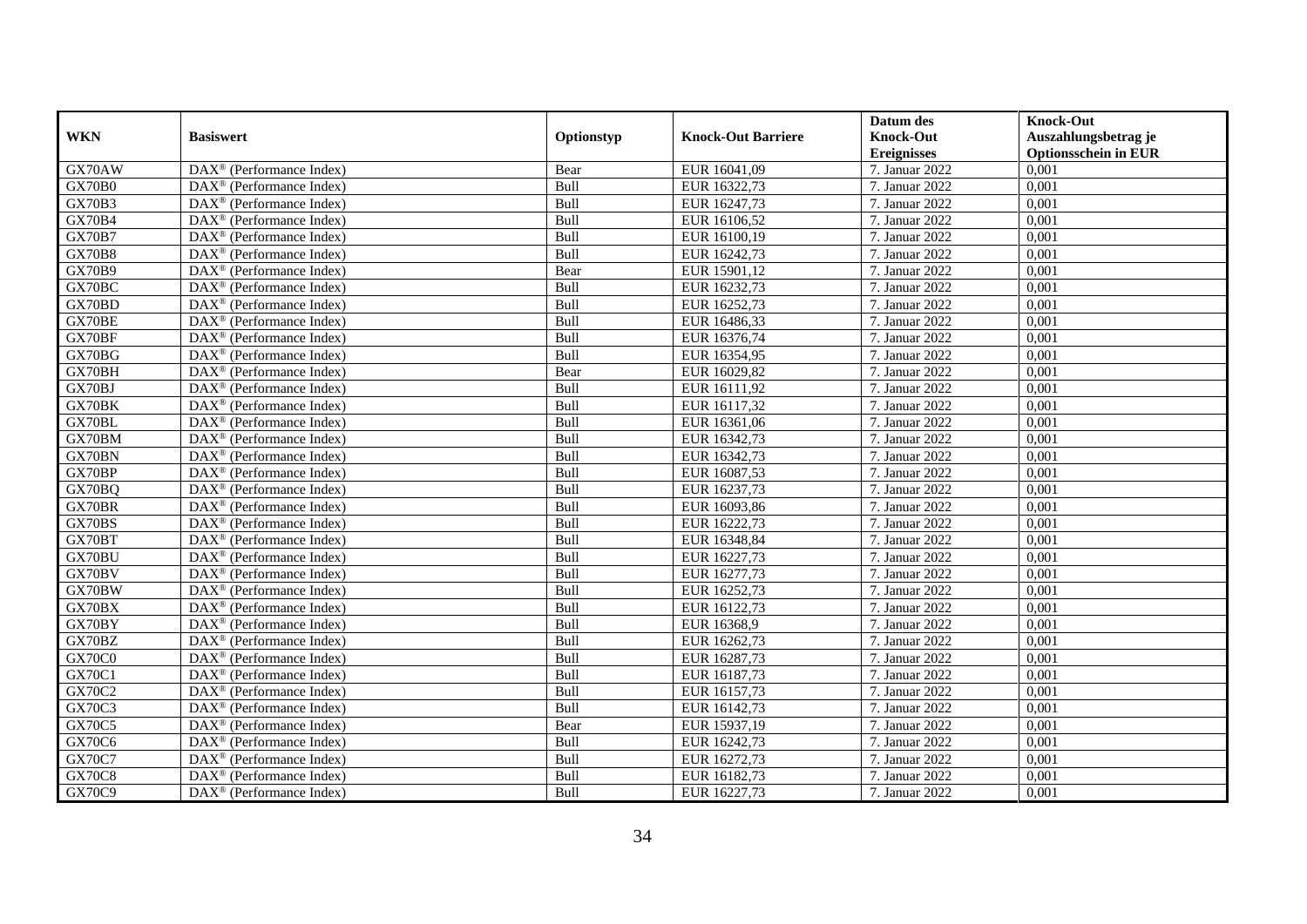|               |                                                                    |            |                           | Datum des          | <b>Knock-Out</b>            |
|---------------|--------------------------------------------------------------------|------------|---------------------------|--------------------|-----------------------------|
| <b>WKN</b>    | <b>Basiswert</b>                                                   | Optionstyp | <b>Knock-Out Barriere</b> | <b>Knock-Out</b>   | Auszahlungsbetrag je        |
|               |                                                                    |            |                           | <b>Ereignisses</b> | <b>Optionsschein in EUR</b> |
| GX70CB        | DAX <sup>®</sup> (Performance Index)                               | Bear       | EUR 15992,12              | 7. Januar 2022     | 0,001                       |
| GX70CC        | $\text{DAX}^{\textcircled{n}}$ (Performance Index)                 | Bull       | EUR 16192,73              | 7. Januar 2022     | 0,001                       |
| GX70CE        | DAX <sup>®</sup> (Performance Index)                               | Bull       | EUR 16147,73              | 7. Januar 2022     | 0,001                       |
| GX70CG        | $\text{DAX}^{\otimes}$ (Performance Index)                         | Bull       | EUR 16029,82              | 7. Januar 2022     | 0,001                       |
| GX70CH        | DAX <sup>®</sup> (Performance Index)                               | Bear       | EUR 15973,27              | 7. Januar 2022     | 0,001                       |
| GX70CK        | $\text{DAX}^{\textcircled{p}}$ (Performance Index)                 | Bear       | EUR 15865,04              | 7. Januar 2022     | 0,001                       |
| GX70CP        | $\text{DAX}^{\circledR}$ (Performance Index)/ X-DAX <sup>®</sup>   | Bull       | EUR 16132,73              | 7. Januar 2022     | 0,001                       |
| GX70CQ        | $\text{DAX}^{\circledast}$ (Performance Index)/ X-DAX <sup>®</sup> | Bull       | EUR 16262,73              | 7. Januar 2022     | 0,001                       |
| GX70CR        | $\text{DAX}^{\circledast}$ (Performance Index)/ X-DAX <sup>®</sup> | Bull       | EUR 16297,73              | 7. Januar 2022     | 0,001                       |
| GX70CS        | DAX <sup>®</sup> (Performance Index)/X-DAX <sup>®</sup>            | Bull       | EUR 16384,57              | 7. Januar 2022     | 0,001                       |
| GX70CT        | $\text{DAX}^{\circledast}$ (Performance Index)/ X-DAX <sup>®</sup> | Bull       | EUR 16041,09              | 7. Januar 2022     | 0,001                       |
| GX70CU        | $\text{DAX}^{\circledR}$ (Performance Index)/ X-DAX <sup>®</sup>   | Bull       | EUR 16520,55              | 7. Januar 2022     | 0,001                       |
| GX70CV        | $\text{DAX}^{\circledast}$ (Performance Index)/ X-DAX <sup>®</sup> | Bull       | EUR 16292,73              | 7. Januar 2022     | 0,001                       |
| GX70CW        | $\text{DAX}^{\circledast}$ (Performance Index)/X-DAX <sup>®</sup>  | Bull       | EUR 16287,73              | 7. Januar 2022     | 0,001                       |
| GX70CX        | DAX <sup>®</sup> (Performance Index)/ X-DAX <sup>®</sup>           | Bull       | EUR 16162,73              | 7. Januar 2022     | 0,001                       |
| GX70CY        | DAX <sup>®</sup> (Performance Index)/ X-DAX <sup>®</sup>           | Bull       | EUR 16282,73              | 7. Januar 2022     | 0,001                       |
| GX70CZ        | DAX <sup>®</sup> (Performance Index)/ X-DAX <sup>®</sup>           | Bull       | EUR 16157,73              | 7. Januar 2022     | 0,001                       |
| GX70D1        | $DAX^{\circledcirc}$ (Performance Index)/X-DAX <sup>®</sup>        | Bull       | EUR 16167,73              | 7. Januar 2022     | 0,001                       |
| <b>GX70D2</b> | $\text{DAX}^{\circledast}$ (Performance Index)/ X-DAX <sup>®</sup> | Bull       | EUR 16287,73              | 7. Januar 2022     | 0,001                       |
| <b>GX70D3</b> | DAX <sup>®</sup> (Performance Index)/X-DAX <sup>®</sup>            | Bull       | EUR 16147,73              | 7. Januar 2022     | 0,001                       |
| GX70D4        | $\text{DAX}^{\circledR}$ (Performance Index)/ X-DAX <sup>®</sup>   | Bull       | EUR 16272,73              | 7. Januar 2022     | 0,001                       |
| GX70D5        | $\text{DAX}^{\circledast}$ (Performance Index)/ X-DAX <sup>®</sup> | Bull       | EUR 16152,73              | 7. Januar 2022     | 0,001                       |
| GX70D6        | DAX <sup>®</sup> (Performance Index)/ X-DAX <sup>®</sup>           | Bull       | EUR 16277,73              | 7. Januar 2022     | 0,001                       |
| GX70D7        | DAX <sup>®</sup> (Performance Index)/ X-DAX <sup>®</sup>           | Bull       | EUR 16142,73              | 7. Januar 2022     | 0,001                       |
| <b>GX70D8</b> | $DAX^{\circledcirc}$ (Performance Index)/X-DAX <sup>®</sup>        | Bull       | EUR 16029,82              | 7. Januar 2022     | 0.001                       |
| GX70D9        | DAX <sup>®</sup> (Performance Index)                               | Bull       | EUR 16257,73              | 7. Januar 2022     | 0,001                       |
| GX70DA        | DAX <sup>®</sup> (Performance Index)/ X-DAX <sup>®</sup>           | Bull       | EUR 16187,73              | 7. Januar 2022     | 0,001                       |
| GX70DB        | DAX <sup>®</sup> (Performance Index)/ X-DAX <sup>®</sup>           | Bull       | EUR 16137,73              | 7. Januar 2022     | 0,001                       |
| GX70DC        | DAX <sup>®</sup> (Performance Index)/ X-DAX <sup>®</sup>           | Bull       | EUR 16395,68              | 7. Januar 2022     | 0,001                       |
| GX70DD        | $DAX^{\circledast}$ (Performance Index)/ X-DAX <sup>®</sup>        | Bull       | EUR 16267,73              | 7. Januar 2022     | 0,001                       |
| GX70DE        | $\text{DAX}^{\circledast}$ (Performance Index)/X-DAX <sup>®</sup>  | Bull       | EUR 16317,73              | 7. Januar 2022     | 0,001                       |
| GX70DF        | $DAX^{\circledR}$ (Performance Index)                              | Bull       | EUR 16327,73              | 7. Januar 2022     | 0.001                       |
| GX70DG        | DAX <sup>®</sup> (Performance Index)/ X-DAX <sup>®</sup>           | Bull       | EUR 16272,73              | 7. Januar 2022     | 0,001                       |
| GX70DH        | DAX <sup>®</sup> (Performance Index)/ X-DAX <sup>®</sup>           | Bull       | EUR 16307,73              | 7. Januar 2022     | 0,001                       |
| GX70DJ        | DAX <sup>®</sup> (Performance Index)/ X-DAX <sup>®</sup>           | Bull       | EUR 16052,37              | 7. Januar 2022     | 0,001                       |
| GX70DK        | $\text{DAX}^{\otimes}$ (Performance Index)/X-DAX <sup>®</sup>      | Bull       | EUR 16312,73              | 7. Januar 2022     | 0,001                       |
| GX70DL        | DAX <sup>®</sup> (Performance Index)/X-DAX <sup>®</sup>            | Bull       | EUR 16087,53              | 7. Januar 2022     | 0,001                       |
| GX70DM        | DAX <sup>®</sup> (Performance Index)/ X-DAX <sup>®</sup>           | Bull       | EUR 16207,73              | 7. Januar 2022     | 0,001                       |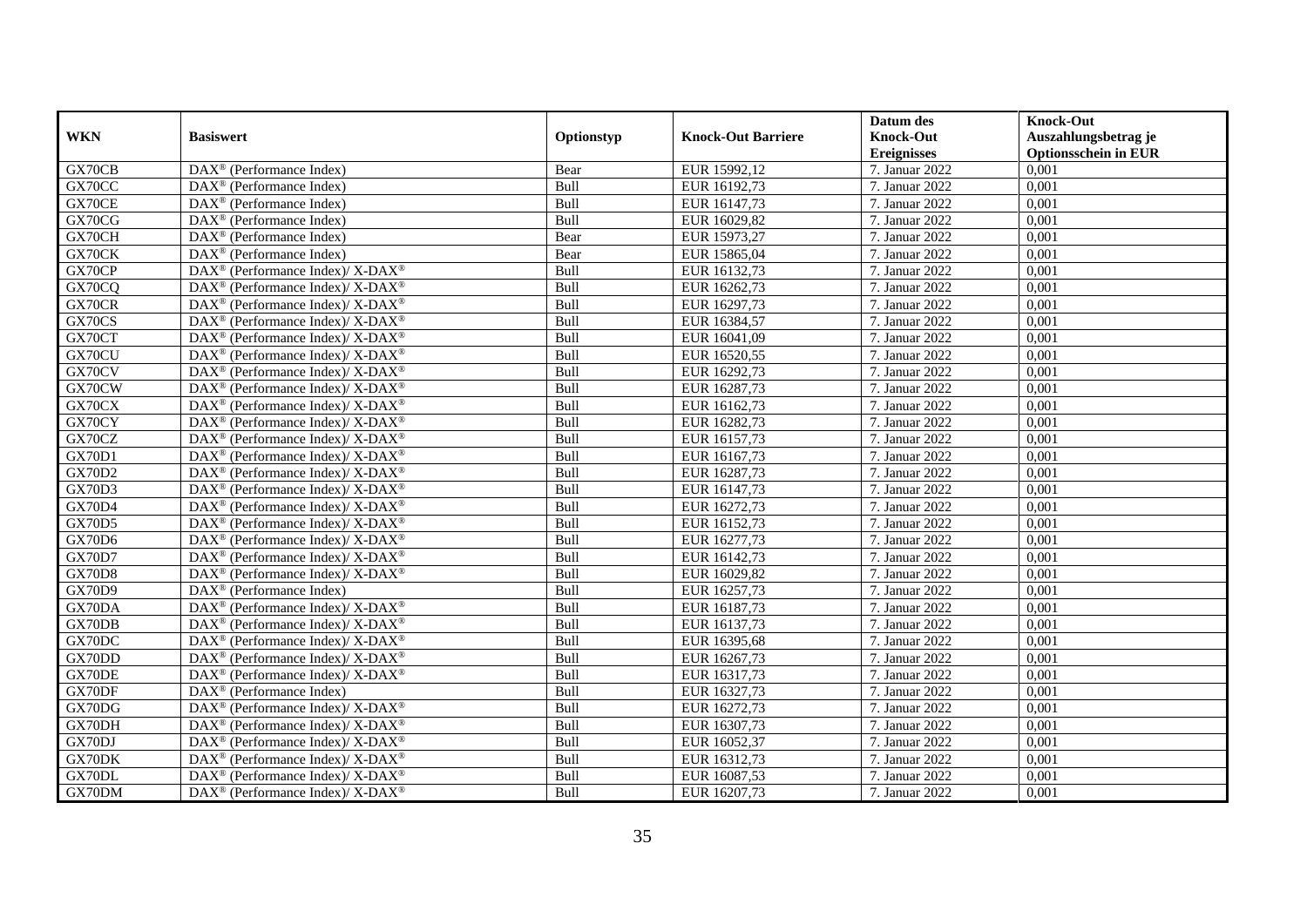|               |                                                                    |            |                           | Datum des          | <b>Knock-Out</b>            |
|---------------|--------------------------------------------------------------------|------------|---------------------------|--------------------|-----------------------------|
| <b>WKN</b>    | <b>Basiswert</b>                                                   | Optionstyp | <b>Knock-Out Barriere</b> | <b>Knock-Out</b>   | Auszahlungsbetrag je        |
|               |                                                                    |            |                           | <b>Ereignisses</b> | <b>Optionsschein in EUR</b> |
| GX70DN        | DAX <sup>®</sup> (Performance Index)/ X-DAX <sup>®</sup>           | Bull       | EUR 16177,73              | 7. Januar 2022     | 0,001                       |
| GX70DP        | $\text{DAX}^{\circledR}$ (Performance Index)/ X-DAX <sup>®</sup>   | Bull       | EUR 16079,57              | 7. Januar 2022     | 0,001                       |
| GX70DQ        | $\text{DAX}^{\circledast}$ (Performance Index)/ X-DAX <sup>®</sup> | Bull       | EUR 16212,73              | 7. Januar 2022     | 0,001                       |
| GX70DR        | DAX <sup>®</sup> (Performance Index)/ X-DAX <sup>®</sup>           | Bull       | EUR 16337,73              | 7. Januar 2022     | 0,001                       |
| GX70DS        | $\text{DAX}^{\circledast}$ (Performance Index)/ X-DAX <sup>®</sup> | Bull       | EUR 16332,73              | 7. Januar 2022     | 0,001                       |
| GX70DT        | $\text{DAX}^{\circledast}$ (Performance Index)/X-DAX <sup>®</sup>  | Bull       | EUR 16342,73              | 7. Januar 2022     | 0,001                       |
| GX70DU        | $\overline{\text{DAX}}^{\textcirc}$ (Performance Index)            | Bull       | EUR 16217,73              | 7. Januar 2022     | 0,001                       |
| GX70DV        | DAX <sup>®</sup> (Performance Index)/ X-DAX <sup>®</sup>           | Bull       | EUR 16202,73              | 7. Januar 2022     | 0,001                       |
| GX70DX        | DAX <sup>®</sup> (Performance Index)/ X-DAX <sup>®</sup>           | Bull       | EUR 16257,73              | 7. Januar 2022     | 0,001                       |
| GX70DY        | $\text{DAX}^{\circledast}$ (Performance Index)/X-DAX <sup>®</sup>  | Bull       | EUR 16417,89              | 7. Januar 2022     | 0,001                       |
| GX70DZ        | $\text{DAX}^{\circledast}$ (Performance Index)/ X-DAX <sup>®</sup> | Bull       | EUR 16406,78              | 7. Januar 2022     | 0,001                       |
| GX70E0        | DAX <sup>®</sup> (Performance Index)/ X-DAX <sup>®</sup>           | Bull       | EUR 16452,11              | 7. Januar 2022     | 0,001                       |
| <b>GX70E1</b> | $\text{DAX}^{\circledast}$ (Performance Index)/ X-DAX <sup>®</sup> | Bull       | EUR 16197,73              | 7. Januar 2022     | 0,001                       |
| <b>GX70E2</b> | $\text{DAX}^{\circledast}$ (Performance Index)/ X-DAX <sup>®</sup> | Bull       | EUR 16232,73              | 7. Januar 2022     | 0,001                       |
| <b>GX70E3</b> | DAX <sup>®</sup> (Performance Index)/ X-DAX <sup>®</sup>           | Bull       | EUR 16327,73              | 7. Januar 2022     | 0,001                       |
| GX70E4        | $\text{DAX}^{\circledast}$ (Performance Index)/ X-DAX <sup>®</sup> | Bull       | EUR 16252,73              | 7. Januar 2022     | 0,001                       |
| <b>GX70E5</b> | DAX <sup>®</sup> (Performance Index)/ X-DAX <sup>®</sup>           | Bull       | EUR 16172,73              | 7. Januar 2022     | 0,001                       |
| GX70E6        | DAX <sup>®</sup> (Performance Index)/ X-DAX <sup>®</sup>           | Bull       | EUR 16100,19              | 7. Januar 2022     | 0,001                       |
| <b>GX70E7</b> | $\text{DAX}^{\otimes}$ (Performance Index)/X-DAX <sup>®</sup>      | Bull       | EUR 16354,95              | 7. Januar 2022     | 0,001                       |
| <b>GX70E8</b> | $\text{DAX}^{\circledast}$ (Performance Index)/ X-DAX <sup>®</sup> | Bull       | EUR 16222,73              | 7. Januar 2022     | 0,001                       |
| <b>GX70E9</b> | DAX <sup>®</sup> (Performance Index)/X-DAX <sup>®</sup>            | Bull       | EUR 16071,61              | 7. Januar 2022     | 0,001                       |
| GX70EA        | $\text{DAX}^{\circledast}$ (Performance Index)/ X-DAX <sup>®</sup> | Bull       | EUR 16063,65              | 7. Januar 2022     | 0.001                       |
| GX70EB        | DAX <sup>®</sup> (Performance Index)/ X-DAX <sup>®</sup>           | Bull       | EUR 16217,73              | 7. Januar 2022     | 0,001                       |
| GX70EC        | $DAX^{\circledcirc}$ (Performance Index)/X-DAX <sup>®</sup>        | Bull       | EUR 16348,84              | 7. Januar 2022     | 0,001                       |
| GX70ED        | $\text{DAX}^{\circledast}$ (Performance Index)/ X-DAX <sup>®</sup> | Bull       | EUR 16227,73              | 7. Januar 2022     | 0,001                       |
| GX70EE        | DAX <sup>®</sup> (Performance Index)/ X-DAX <sup>®</sup>           | Bull       | EUR 16182,73              | 7. Januar 2022     | 0,001                       |
| GX70EF        | $\text{DAX}^{\circledast}$ (Performance Index)/ X-DAX <sup>®</sup> | Bull       | EUR 16486,33              | 7. Januar 2022     | 0,001                       |
| GX70EG        | $\text{DAX}^{\circledast}$ (Performance Index)/ X-DAX <sup>®</sup> | Bull       | EUR 16227,73              | 7. Januar 2022     | 0,001                       |
| GX70EH        | $\text{DAX}^{\circledast}$ (Performance Index)/ X-DAX <sup>®</sup> | Bull       | EUR 16242,73              | 7. Januar 2022     | 0,001                       |
| GX70EJ        | $\text{DAX}^{\circledR}$ (Performance Index)/X-DAX <sup>®</sup>    | Bull       | EUR 16111,92              | 7. Januar 2022     | 0.001                       |
| GX70EK        | $DAX^{\circledcirc}$ (Performance Index)/ X-DAX <sup>®</sup>       | Bull       | EUR 16247,73              | 7. Januar 2022     | 0,001                       |
| GX70EL        | $\text{DAX}^{\circledR}$ (Performance Index)/ X-DAX <sup>®</sup>   | Bull       | EUR 16302,73              | 7. Januar 2022     | 0,001                       |
| GX70EM        | $\text{DAX}^{\circledast}$ (Performance Index)/ X-DAX <sup>®</sup> | Bull       | EUR 16192,73              | 7. Januar 2022     | 0,001                       |
| GX70EN        | $\text{DAX}^{\circledR}$ (Performance Index)/ X-DAX <sup>®</sup>   | Bull       | EUR 16252,73              | 7. Januar 2022     | 0,001                       |
| GX70EP        | $\text{DAX}^{\circledR}$ (Performance Index)/ X-DAX <sup>®</sup>   | Bull       | EUR 16093,86              | 7. Januar 2022     | 0,001                       |
| GX70EQ        | $\text{DAX}^{\otimes}$ (Performance Index)/X-DAX <sup>®</sup>      | Bull       | EUR 16117,32              | 7. Januar 2022     | 0,001                       |
| GX70ER        | DAX <sup>®</sup> (Performance Index)/ X-DAX <sup>®</sup>           | Bull       | EUR 16361,06              | 7. Januar 2022     | 0,001                       |
| GX70ES        | $\text{DAX}^{\circledast}$ (Performance Index)/ X-DAX <sup>®</sup> | Bear       | EUR 16041,09              | 7. Januar 2022     | 0,001                       |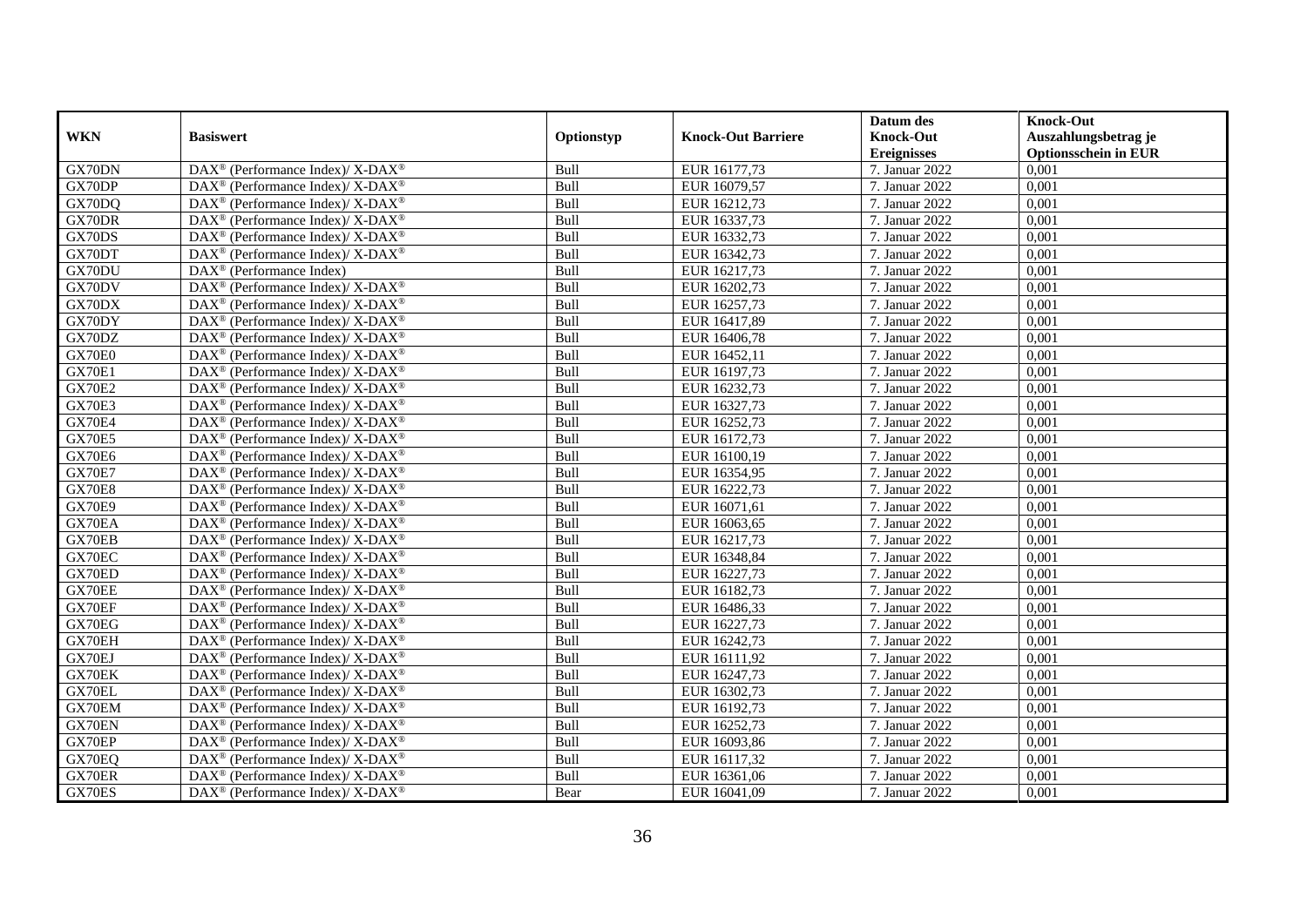|               |                                                                          |            |                           | Datum des          | <b>Knock-Out</b>            |
|---------------|--------------------------------------------------------------------------|------------|---------------------------|--------------------|-----------------------------|
| <b>WKN</b>    | <b>Basiswert</b>                                                         | Optionstyp | <b>Knock-Out Barriere</b> | <b>Knock-Out</b>   | Auszahlungsbetrag je        |
|               |                                                                          |            |                           | <b>Ereignisses</b> | <b>Optionsschein in EUR</b> |
| GX70ET        | DAX <sup>®</sup> (Performance Index)/X-DAX <sup>®</sup>                  | Bull       | EUR 16237,73              | 7. Januar 2022     | 0,001                       |
| GX70EU        | $\text{DAX}^{\circledR}$ (Performance Index)/X-DAX <sup>®</sup>          | Bull       | EUR 16368,9               | 7. Januar 2022     | 0,001                       |
| GX70EV        | $\text{DAX}^{\circledR}$ (Performance Index)/X-DAX <sup>®</sup>          | Bull       | EUR 16106,52              | 7. Januar 2022     | 0,001                       |
| GX70EY        | DAX <sup>®</sup> (Performance Index)/ X-DAX <sup>®</sup>                 | Bull       | EUR 16242,73              | 7. Januar 2022     | 0,001                       |
| GX70EZ        | DAX <sup>®</sup> (Performance Index)/ X-DAX <sup>®</sup>                 | Bear       | EUR 15901,12              | 7. Januar 2022     | 0,001                       |
| GX70F1        | DAX <sup>®</sup> (Performance Index)/ X-DAX <sup>®</sup>                 | Bear       | EUR 16029,82              | 7. Januar 2022     | 0,001                       |
| <b>GX70F2</b> | $\overline{\text{DAX}^{\otimes}}$ (Performance Index)/X-DAX <sup>®</sup> | Bear       | EUR 16010,97              | 7. Januar 2022     | 0,001                       |
| GX70FA        | $\text{DAX}^{\circledast}$ (Performance Index)/ X-DAX <sup>®</sup>       | Bear       | EUR 15937,19              | 7. Januar 2022     | 0,001                       |
| GX70FB        | $\text{DAX}^{\circledR}$ (Performance Index)/X-DAX <sup>®</sup>          | Bear       | EUR 16052,37              | 7. Januar 2022     | 0,001                       |
| GX70FG        | DAX <sup>®</sup> (Performance Index)/ X-DAX <sup>®</sup>                 | Bear       | EUR 16063,65              | 7. Januar 2022     | 0.001                       |
| GX70FQ        | NASDAQ-100 Index®                                                        | Bull       | USD 16016,35              | 7. Januar 2022     | 0,001                       |
| GX70FR        | NASDAQ-100 Index®                                                        | Bull       | <b>USD</b> 16141,05       | 7. Januar 2022     | 0,001                       |
| GX70FS        | NASDAQ-100 Index®                                                        | Bull       | USD 15757,18              | 7. Januar 2022     | 0,001                       |
| GX70FT        | $DAX^{\circledcirc}$ (Performance Index)/ X-DAX <sup>®</sup>             | Bull       | EUR 16322,73              | 7. Januar 2022     | 0.001                       |
| GX70FV        | NASDAQ-100 Index®                                                        | Bull       | USD 16270,93              | 7. Januar 2022     | 0,001                       |
| GX70FW        | NASDAQ-100 Index®                                                        | Bull       | USD 16521,93              | 7. Januar 2022     | 0,001                       |
| GX70FX        | NASDAQ-100 Index®                                                        | Bull       | USD 16131,87              | 7. Januar 2022     | 0,001                       |
| GX70FY        | DAX <sup>®</sup> (Performance Index)/ X-DAX <sup>®</sup>                 | Bull       | EUR 16376,74              | 7. Januar 2022     | 0,001                       |
| GX70FZ        | NASDAQ-100 Index®                                                        | Bull       | USD 15882,53              | 7. Januar 2022     | 0,001                       |
| GX70G0        | DAX <sup>®</sup> (Performance Index)/X-DAX <sup>®</sup>                  | Bull       | EUR 16122,73              | 7. Januar 2022     | 0,001                       |
| GX70G1        | NASDAQ-100 Index®                                                        | Bull       | USD 16007,39              | 7. Januar 2022     | 0,001                       |
| GX70G2        | NASDAO-100 Index®                                                        | Bull       | <b>USD 15786,45</b>       | 7. Januar 2022     | 0,001                       |
| GX70G3        | DAX <sup>®</sup> (Performance Index)/ X-DAX <sup>®</sup>                 | Bull       | EUR 16127,73              | 7. Januar 2022     | 0,001                       |
| GX70G5        | NASDAQ-100 Index®                                                        | Bull       | <b>USD 16168,87</b>       | 7. Januar 2022     | 0,001                       |
| GX70G6        | NASDAQ-100 Index®                                                        | Bull       | USD 16391,4               | 7. Januar 2022     | 0,001                       |
| GX70G7        | NASDAQ-100 Index®                                                        | Bull       | USD 16131,87              | 7. Januar 2022     | 0,001                       |
| <b>GX70G8</b> | NASDAQ-100 Index®                                                        | Bull       | USD 16805,81              | 7. Januar 2022     | 0,001                       |
| GX70G9        | NASDAQ-100 Index®                                                        | Bull       | USD 16549,67              | 7. Januar 2022     | 0,001                       |
| GX70GA        | NASDAQ-100 Index®                                                        | Bull       | USD 15913,45              | 7. Januar 2022     | 0,001                       |
| GX70GC        | NASDAQ-100 Index®                                                        | Bull       | USD 16294,27              | 7. Januar 2022     | 0,001                       |
| GX70GD        | DAX <sup>®</sup> (Performance Index)/ X-DAX <sup>®</sup>                 | Bear       | EUR 15865,04              | 7. Januar 2022     | 0,001                       |
| GX70GE        | NASDAQ-100 Index®                                                        | Bull       | <b>USD 16159,4</b>        | 7. Januar 2022     | 0,001                       |
| GX70GF        | NASDAQ-100 Index®                                                        | Bull       | USD 16034,15              | 7. Januar 2022     | 0,001                       |
| GX70GG        | NASDAQ-100 Index®                                                        | Bull       | USD 16025,3               | 7. Januar 2022     | 0,001                       |
| GX70GH        | NASDAQ-100 Index®                                                        | Bull       | USD 15903,14              | 7. Januar 2022     | 0,001                       |
| GX70GJ        | NASDAQ-100 Index®                                                        | Bull       | USD 16407,3               | 7. Januar 2022     | 0,001                       |
| GX70GL        | NASDAQ-100 Index®                                                        | Bull       | USD 15772,97              | 7. Januar 2022     | 0,001                       |
| GX70GM        | NASDAQ-100 Index®                                                        | Bull       | USD 16150,23              | 7. Januar 2022     | 0,001                       |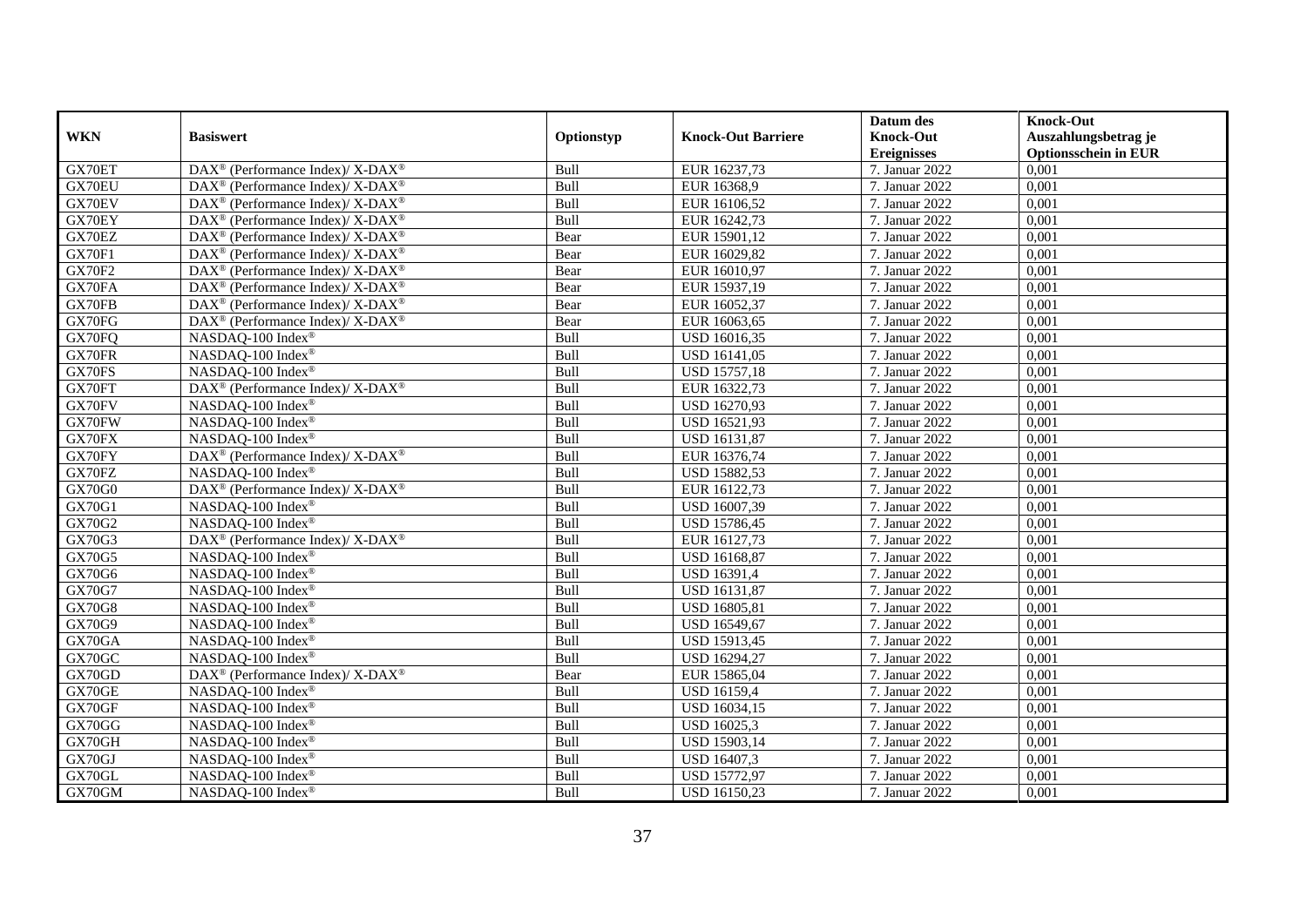|               |                                                          |            |                           | Datum des          | <b>Knock-Out</b>            |
|---------------|----------------------------------------------------------|------------|---------------------------|--------------------|-----------------------------|
| <b>WKN</b>    | <b>Basiswert</b>                                         | Optionstyp | <b>Knock-Out Barriere</b> | <b>Knock-Out</b>   | Auszahlungsbetrag je        |
|               |                                                          |            |                           | <b>Ereignisses</b> | <b>Optionsschein in EUR</b> |
| GX70GN        | NASDAQ-100 Index®                                        | Bull       | USD 15933,03              | 7. Januar 2022     | 0,001                       |
| GX70GQ        | NASDAQ-100 Index®                                        | Bull       | USD 15892,84              | 7. Januar 2022     | 0,001                       |
| GX70GT        | NASDAQ-100 Index®                                        | Bull       | USD 15923,24              | 7. Januar 2022     | 0,001                       |
| GX70GU        | NASDAQ-100 Index®                                        | Bull       | <b>USD 16187,8</b>        | 7. Januar 2022     | 0,001                       |
| GX70GW        | NASDAQ-100 Index®                                        | Bull       | USD 16178,33              | 7. Januar 2022     | 0,001                       |
| GX70GX        | NASDAQ-100 Index®                                        | Bull       | USD 15799,93              | 7. Januar 2022     | 0,001                       |
| GX70GZ        | NASDAQ-100 Index®                                        | Bull       | <b>USD 16427,01</b>       | 7. Januar 2022     | 0,001                       |
| GX70H0        | NASDAQ-100 Index®                                        | Bull       | USD 16060,68              | 7. Januar 2022     | 0,001                       |
| GX70H1        | NASDAQ-100 Index <sup>®</sup>                            | Bull       | USD 16259,78              | 7. Januar 2022     | 0,001                       |
| <b>GX70H2</b> | NASDAQ-100 Index®                                        | Bull       | USD 16306,45              | 7. Januar 2022     | 0,001                       |
| GX70H3        | NASDAQ-100 Index®                                        | Bull       | USD 16217,39              | 7. Januar 2022     | 0,001                       |
| GX70H4        | NASDAQ-100 Index®                                        | Bull       | USD 16248,63              | 7. Januar 2022     | 0,001                       |
| GX70H5        | DAX <sup>®</sup> (Performance Index)/ X-DAX <sup>®</sup> | Bear       | EUR 15992,12              | 7. Januar 2022     | 0,001                       |
| GX70H6        | NASDAQ-100 Index®                                        | Bull       | USD 16466,44              | 7. Januar 2022     | 0,001                       |
| <b>GX70H7</b> | NASDAQ-100 Index®                                        | Bull       | <b>USD 15825,42</b>       | 7. Januar 2022     | 0,001                       |
| GX70H8        | NASDAQ-100 Index®                                        | Bull       | USD 16332,28              | 7. Januar 2022     | 0,001                       |
| GX70H9        | NASDAQ-100 Index®                                        | Bull       | <b>USD 15952,22</b>       | 7. Januar 2022     | 0,001                       |
| GX70HA        | NASDAQ-100 Index®                                        | Bull       | USD 15961,62              | 7. Januar 2022     | 0,001                       |
| GX70HB        | NASDAQ-100 Index®                                        | Bull       | USD 16087,2               | 7. Januar 2022     | 0,001                       |
| GX70HC        | NASDAQ-100 Index®                                        | Bull       | USD 16069,51              | 7. Januar 2022     | 0,001                       |
| GX70HD        | DAX <sup>®</sup> (Performance Index)/ X-DAX <sup>®</sup> | Bull       | EUR 16342,73              | 7. Januar 2022     | 0,001                       |
| GX70HE        | NASDAQ-100 Index®                                        | Bull       | USD 16217,39              | 7. Januar 2022     | 0,001                       |
| GX70HF        | NASDAQ-100 Index®                                        | Bull       | <b>USD 15813,4</b>        | 7. Januar 2022     | 0,001                       |
| GX70HG        | NASDAQ-100 Index®                                        | Bull       | USD 16446,73              | 7. Januar 2022     | 0,001                       |
| GX70HH        | NASDAO-100 Index <sup>®</sup>                            | Bull       | USD 16318,63              | 7. Januar 2022     | 0,001                       |
| GX70HJ        | NASDAQ-100 Index®                                        | Bull       | USD 16720,43              | 7. Januar 2022     | 0,001                       |
| GX70HK        | NASDAQ-100 Index®                                        | Bull       | USD 16282,09              | 7. Januar 2022     | 0,001                       |
| GX70HL        | NASDAQ-100 Index®                                        | Bull       | USD 16051,86              | 7. Januar 2022     | 0,001                       |
| GX70HM        | NASDAQ-100 Index®                                        | Bull       | USD 16207,53              | 7. Januar 2022     | 0,001                       |
| GX70HN        | NASDAQ-100 Index®                                        | Bull       | USD 16359,59              | 7. Januar 2022     | 0,001                       |
| GX70HP        | NASDAQ-100 Index®                                        | Bull       | USD 15942,81              | 7. Januar 2022     | 0,001                       |
| GX70HQ        | NASDAQ-100 Index®                                        | Bull       | <b>USD 16227,8</b>        | 7. Januar 2022     | 0,001                       |
| GX70HR        | NASDAQ-100 Index®                                        | Bull       | USD 15849,46              | 7. Januar 2022     | 0,001                       |
| GX70HS        | NASDAQ-100 Index®                                        | Bull       | USD 16197,66              | 7. Januar 2022     | 0,001                       |
| GX70HT        | NASDAQ-100 Index®                                        | Bull       | <b>USD 15971,03</b>       | 7. Januar 2022     | 0,001                       |
| GX70HU        | DAX <sup>®</sup> (Performance Index)/ X-DAX <sup>®</sup> | Bear       | EUR 15973,27              | 7. Januar 2022     | 0,001                       |
| GX70HV        | NASDAQ-100 Index®                                        | Bull       | USD 16096,06              | 7. Januar 2022     | 0,001                       |
| GX70HW        | NASDAQ-100 Index®                                        | Bull       | USD 16359,59              | 7. Januar 2022     | 0,001                       |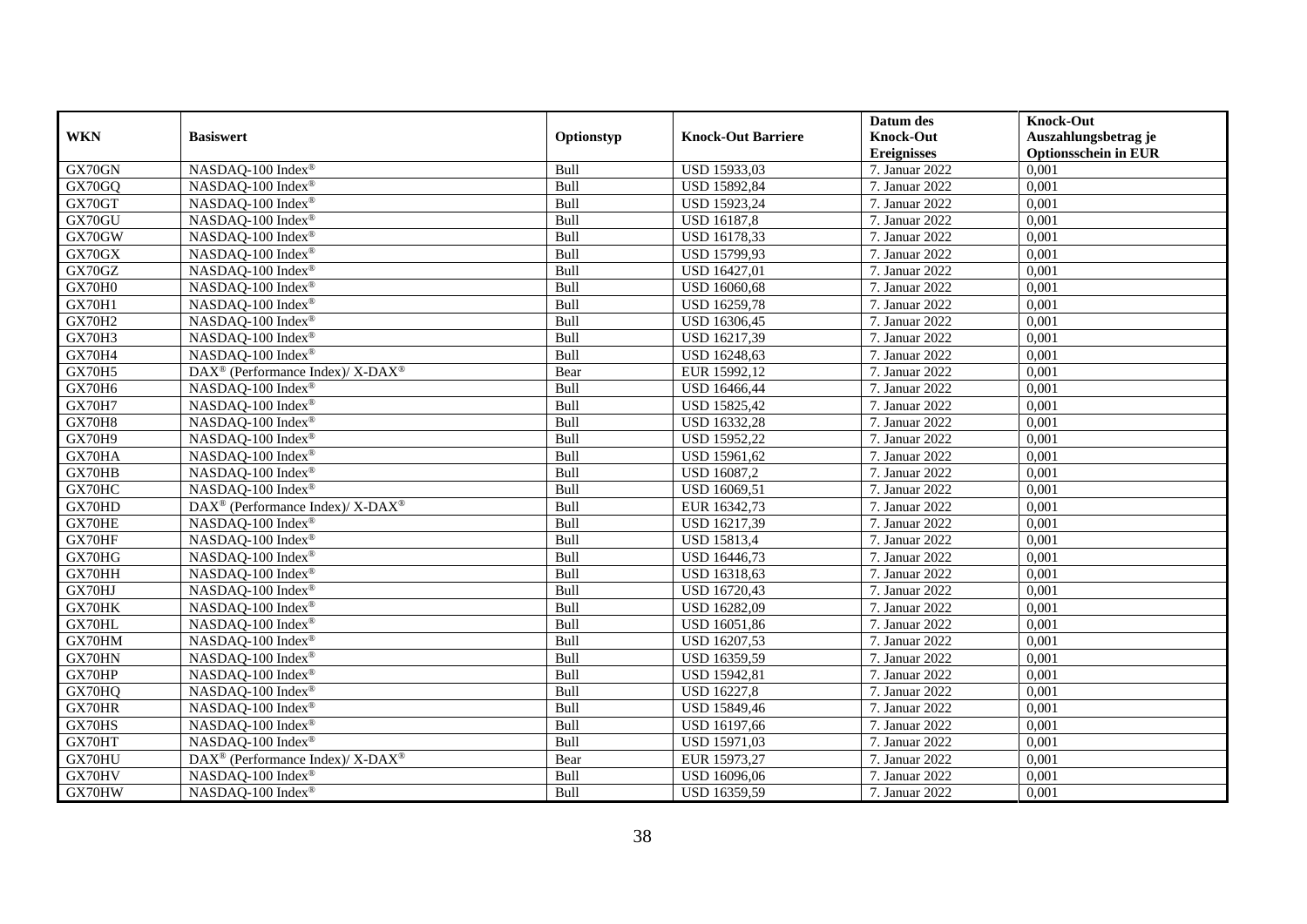|               |                               |            |                           | Datum des          | <b>Knock-Out</b>            |
|---------------|-------------------------------|------------|---------------------------|--------------------|-----------------------------|
| <b>WKN</b>    | <b>Basiswert</b>              | Optionstyp | <b>Knock-Out Barriere</b> | <b>Knock-Out</b>   | Auszahlungsbetrag je        |
|               |                               |            |                           | <b>Ereignisses</b> | <b>Optionsschein in EUR</b> |
| GX70HX        | NASDAQ-100 Index®             | Bull       | USD 16104,93              | 7. Januar 2022     | 0,001                       |
| GX70HY        | NASDAQ-100 Index®             | Bull       | USD 15980,17              | 7. Januar 2022     | 0,001                       |
| GX70HZ        | NASDAQ-100 Index®             | Bear       | <b>USD 15757,18</b>       | 7. Januar 2022     | 0,001                       |
| <b>GX70J0</b> | NASDAQ-100 Index®             | Bull       | USD 16345,94              | 7. Januar 2022     | 0,001                       |
| <b>GX70J3</b> | NASDAQ-100 Index®             | Bull       | USD 15837,44              | 7. Januar 2022     | 0,001                       |
| GX70J5        | NASDAQ-100 Index <sup>®</sup> | Bull       | USD 16248,63              | 7. Januar 2022     | 0,001                       |
| GX70J6        | NASDAQ-100 Index®             | Bull       | <b>USD 15871,51</b>       | 7. Januar 2022     | 0,001                       |
| <b>GX70J7</b> | NASDAQ-100 Index®             | Bull       | USD 15860,49              | 7. Januar 2022     | 0,001                       |
| <b>GX70J8</b> | NASDAQ-100 Index®             | Bull       | USD 16113,91              | 7. Januar 2022     | 0,001                       |
| GX70J9        | NASDAQ-100 Index®             | Bull       | USD 16122,89              | 7. Januar 2022     | 0,001                       |
| GX70JA        | NASDAQ-100 Index®             | Bull       | USD 15989,3               | 7. Januar 2022     | 0,001                       |
| GX70JB        | NASDAQ-100 Index <sup>®</sup> | Bull       | USD 16494,18              | 7. Januar 2022     | 0,001                       |
| GX70JC        | NASDAO-100 Index <sup>®</sup> | Bull       | USD 16635,05              | 7. Januar 2022     | 0,001                       |
| GX70JF        | NASDAQ-100 Index®             | Bull       | USD 16238,21              | 7. Januar 2022     | 0,001                       |
| GX70JH        | NASDAQ-100 Index®             | Bear       | <b>USD 15260,58</b>       | 7. Januar 2022     | 0,001                       |
| GX70JJ        | NASDAQ-100 Index®             | Bear       | <b>USD 15825,42</b>       | 7. Januar 2022     | 0,001                       |
| GX70JK        | NASDAQ-100 Index®             | Bear       | USD 15786,45              | 7. Januar 2022     | 0,001                       |
| GX70JM        | NASDAQ-100 Index®             | Bear       | <b>USD 15813,4</b>        | 7. Januar 2022     | 0,001                       |
| GX70JP        | NASDAQ-100 Index®             | Bear       | <b>USD 15170,58</b>       | 7. Januar 2022     | 0,001                       |
| GX70JR        | NASDAQ-100 Index®             | Bull       | USD 16043,01              | 7. Januar 2022     | 0,001                       |
| GX70JT        | NASDAQ-100 Index®             | Bear       | USD 15637,9               | 7. Januar 2022     | 0,001                       |
| GX70JU        | NASDAQ-100 Index®             | Bear       | USD 15799,93              | 7. Januar 2022     | 0,001                       |
| GX70JV        | NASDAQ-100 Index®             | Bear       | USD 15685,89              | 7. Januar 2022     | 0,001                       |
| GX70JX        | NASDAQ-100 Index®             | Bear       | USD 15534,61              | 7. Januar 2022     | 0,001                       |
| GX70JZ        | NASDAQ-100 Index®             | Bear       | <b>USD 15350.58</b>       | 7. Januar 2022     | 0,001                       |
| <b>GX70K1</b> | NASDAQ-100 Index®             | Bull       | <b>USD 15998,44</b>       | 7. Januar 2022     | 0,001                       |
| <b>GX70K3</b> | NASDAQ-100 Index®             | Bull       | USD 16078,33              | 7. Januar 2022     | 0,001                       |
| <b>GX70K5</b> | NASDAQ-100 Index®             | Bear       | <b>USD 15772,97</b>       | 7. Januar 2022     | 0,001                       |
| <b>GX70K6</b> | NASDAQ-100 Index®             | Bear       | USD 15725,62              | 7. Januar 2022     | 0,001                       |
| <b>GX70K7</b> | NASDAQ-100 Index <sup>®</sup> | Bear       | USD 15666,03              | 7. Januar 2022     | 0,001                       |
| GX70K9        | NASDAQ-100 Index®             | Bear       | <b>USD 15440,58</b>       | 7. Januar 2022     | 0,001                       |
| GX70KE        | NASDAQ-100 Index®             | Bear       | USD 15581,63              | 7. Januar 2022     | 0,001                       |
| GX70KJ        | NASDAQ-100 Index®             | Bear       | <b>USD 15487,6</b>        | 7. Januar 2022     | 0.001                       |
| GX70KL        | NASDAQ-100 Index®             | Bear       | USD 15609,77              | 7. Januar 2022     | 0,001                       |
| GX70KM        | NASDAQ-100 Index®             | Bear       | <b>USD 15741,4</b>        | 7. Januar 2022     | 0,001                       |
| GX70KN        | NASDAQ-100 Index®             | Bear       | USD 15705,75              | 7. Januar 2022     | 0,001                       |
| GX70KP        | NASDAQ-100 Index®             | Bull       | USD 16375,5               | 7. Januar 2022     | 0,001                       |